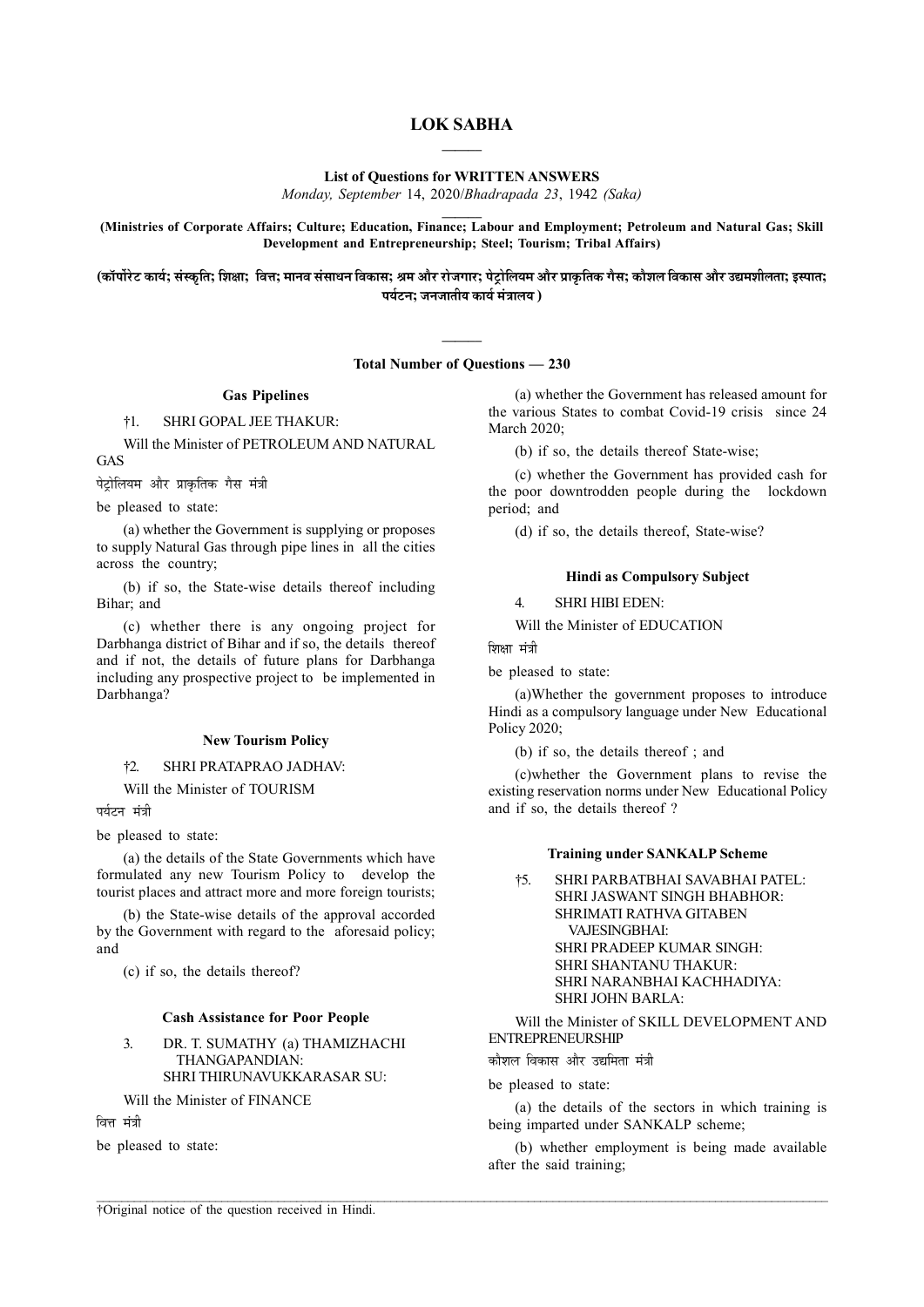(c) whether this training is improving the skill of the people;

(d) the amount of funds allocated by the Government for the said scheme during the last three years; and

(e) the State-wise details thereof including Gujarat, Bihar and West Bengal?

# Use of LIC Funds under Bharat Mala Project

6. SHRI S. VENKATESAN:

Will the Minister of FINANCE

वित्त मंत्री

be pleased to state:

(a) the quantum of funds of Life Insurance Corporation of India (LIC) that have been released to "Bharat Mala" project;

(b) the details of the projects for which LIC's contribution is approved and the amount released, project-wise, State-wise;

(c) the details of the ongoing projects under "Bharat Mala" in Tamil Nadu and details of total estimated cost and LIC of India's contributions for the same; and

(d) the details of the returns expected by the LIC in the said project?

#### Implementing New Education Policy

7. SHRI S. JAGATHRAKSHAKAN: SHRI SUMEDHANAND SARASWATI: SHRI A.K.P. CHINRAJ: SHRI SHRIRANG APPA BARNE: SHRI KAUSHALENDRA KUMAR: PROF. SAUGATA RAY: SHRI BIDYUT BARAN MAHATO: SHRI SUDHEER GUPTA: SHRI SANJAY SADASHIVRAO MANDLIK: SHRI DEVILM PATEL:

#### Will the Minister of EDUCATION

शिक्षा मंत्री

be pleased to state:

(a) whether the Government is taking serious steps to implement New Education Policy (NEP) across the country during this academic year 2020-2021 and if so, the details thereof;

(b) whether the Government has received large number of suggestions from the State Governments/ educationist and other stakeholders on the NEP and if so, the action taken by the Government on these suggestions;

(c) whether any State Government has objected the NEP and if so, the details thereof;

(d) the reason to implement the NEP in a hasty manner; and

(e) the steps taken/being taken by the Government to strengthen the Right to Education by giving education to all?

# Constitution of Coordination Committee on Cultural Traditions

# †8. SHRI RAVINDRA KUSHWAHA: SHRI RAVI KISHAN:

Will the Minister of CULTURE

संस्कृति मंत्री

be pleased to state:

(a) whether any Coordination Committee related to live and various cultural traditions has been constituted;

(b) if so, the details and objective and the constitution of the committee thereof;

(c) whether the Government proposes to prepare a register of intangible cultural heritage of the country;

(d) if so, the details thereof; and

(e) whether the said Committee has invited views/ suggestions from various experts for preparing such register and if so, the details thereof?

# **CBSE**

# †9. SHRI RAJAN VICHARE:

Will the Minister of EDUCATION

शिक्षा मंत्री

be pleased to state:

(a) whether the Government has launched any programme for the key resource persons and if so, the details thereof;

(b) the details of rank held and percentage score of Kendriya Vidyalayas among schools scoring 99 percent and above marks in the board examination of class tenth this year; State-wise;

(c) whether the Government has any scheme for digital education and if so, the details thereof Statewise;

(d) whether the Government has any basis for revising the CBSE course for class 9th to 12th for the academic year session of 2020-21;

(d) if so, the details thereof;

(e) whether the children have so far got any benefit from "Fit hai to Hit hai India" under the Fit India Campaign and if so, the details thereof?

#### Study Conducted by Oxford University

†10. SHRI AJAY KUMAR MISRA TENI:

Will the Minister of FINANCE

वित्त मंत्री

be pleased to state:

(a) whether the researchers of Oxford University have given a report after conducting a study that the workers have been benefitted the most from the assistance provided directly in their bank accounts in India;

(b) if so, the details thereof;

†Original notice of the question received in Hindi.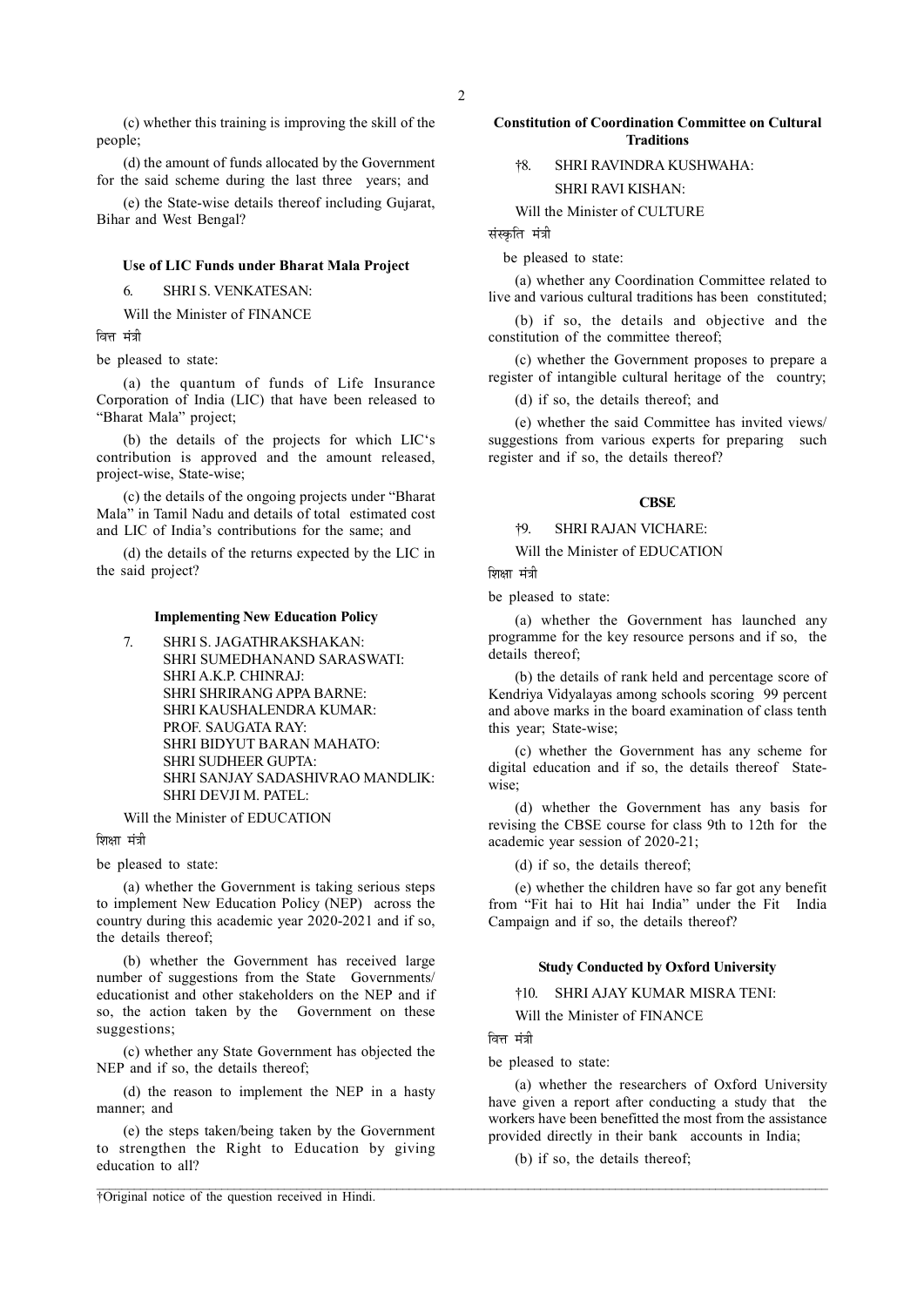(c) whether this study also included the schemes pertaining to providing food grains free of cost, money deposited in Jan-Dhan accounts, various pension schemes subsidies including gas subsidy and MNREGA etc. schemes;

(d) if so, whether it has also been found during the review of the research that these schemes have been highly beneficial and these were better utilised for the beneficiaries of our country during covid-19; and

(e) if so, the details thereof?

# New Kendriya Vidyalayas

# 11. SHRI SANJAY SETH:

Will the Minister of EDUCATION

णिश्ला मंत्री

be pleased to state:

 a) whether the Government proposes to construct Kendriya Vidyalayas (KV) in the Khalari, Silli and Chandil of Ranchi parliamentary constituency;

(b) if so, the details thereof and if not, the reasons therefor;

(c) the reasons for the non-existence of a Kendriya Vidyalayas in these area of Jharkhand;

(d) the details of the steps taken by the Government to improve the educational infrastructure and facilities at schools and colleges in Jharkhand specially in Ranchi Lok Sabha Constituency;

(e) the list of KV schools currently in operation and proposed to be built, Statewise including Jharkhand;and

(f) the measures taken/proposed to be taken by the Government to improve the quality of education provided in public schools?

#### New Education Policy

# 12. SHRI RAJMOHAN UNNITHAN:

Will the Minister of EDUCATION

शिक्षा मंत्री

be pleased to state:

(a) whether there is any concrete direction towards imparting the constitutional values of justice(social, economic, and political), Liberty of thought, expression, belief, faith, and worship, Equality of status and opportunity, and Fraternity ensuring the dignity of individual and unity and integrity of the nation in the National Education Policy 2020?

(b) whether there is any clear-cut direction in the National Education Policy 2020 regarding the propagation of secular, democratic, and socialist values in educational institutions, mainly universities and the institutions of higher education; and

(c) if so, the details thereof?

#### New Education Policy

# 13. SHRI KUMBAKUDI SUDHAKARAN:

Will the Minister of EDUCATION

शिक्षा मंत्री

be pleased to state:

(a) whether the National Education Policy has mentioned that the probation period of teachers can be of five years, or more, or less, thus giving freedom to the institutions to decide on the process of confirming tenure and if so, the details thereof;

(b) whether the Government believes that giving freedom to educational institutions to decide on confirming the tenure of teachers is detrimental to the academic freedom of teachers;

(c) if not, the reasons therefor;

(d) the details measures taken in the NEP2020 to ensure free and fair environment for the faculty members to perform well?

# Data Bank of Tribal Land

# 14. MS. PRATIMA BHOUMIK: SHRI SUMEDHANAND SARASWATI: SHRI RANJEETSINGH HINDURAO NAIK NIMBALKAR:

Will the Minister of TRIBAL AFFAIRS

जनजातीय कार्य मंत्री

be pleased to state:

(a) whether it is a fact that the Government is planning to make some changes in the Model Guidelines for Conservation, Management and sustainable use of Community Forest Resources; if so the details thereof; and its impact on the vulnerable Tribal Groups; and

(b) whether it is a fact that Government is planning to create a data bank of tribal land and if so, the details thereof?

#### Skill Development Programmes for Disabled Persons

15. MS. S. JOTHIMANI:

Will the Minister of SKILL DEVELOPMENT AND ENTREPRENEURSHIP

कौशल विकास और उद्यमिता मंत्री

be pleased to state:

(a) the details of skill development programmes and initiatives for disabled persons under the National Skill Development Corporation;

(b) the details of skill development programmes and initiatives for disabled persons under the National Skill Development Agency;

(c) the State-wise implementation details for the above, and list of programmes started in Karur district of Tamil Nadu;

(d) whether the Government will consider organizing rozgaar melas / job fairs for divyang or specially-abled people;

(e) if so, the details thereof for Karur parliamentary constituency?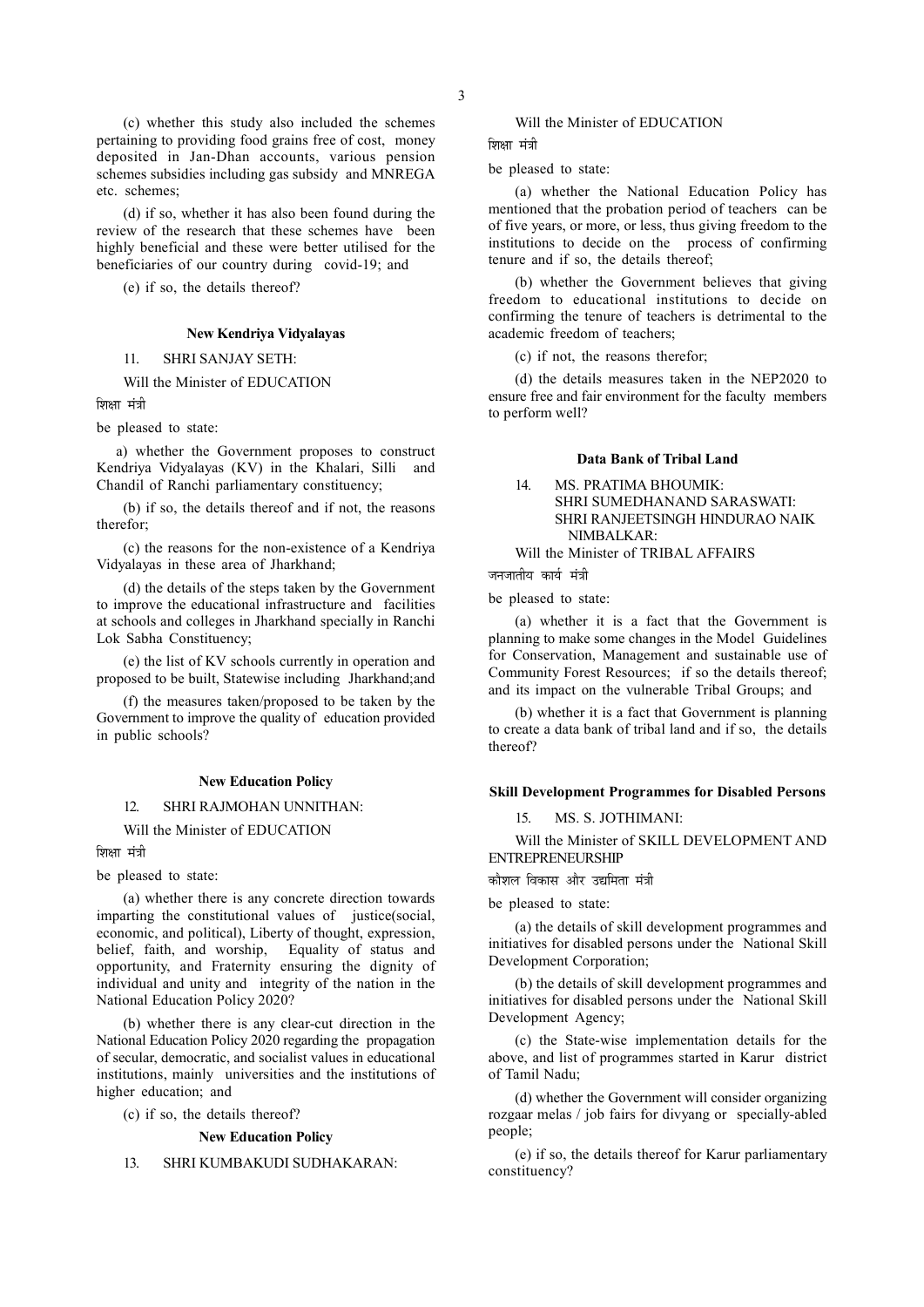## Stipend to Apprenticeship

# 16. SHRI E.T. MOHAMMED BASHEER:

Will the Minister of SKILL DEVELOPMENT AND ENTREPRENEURSHIP

कौशल विकास और उद्यमिता मंत्री

be pleased to state:

(a) whether the Government proposes to increase the stipend payable to trade apprenticeship; and

(b) if so, the criteria adopted for the same in respect of different categories of apprenticeship?

## GST on Electric Two Wheelers

17. SHRI ACHYUTANANDA SAMANTA:

Will the Minister of FINANCE

वित्त मंत्री

be pleased to state:

(a) whether the Goods and Services Tax (GST) Council has considered reduction of GST on affordable and electric two wheelers, considering they are a basic necessity for most Indian citizens;

(b) if so, the details thereof;

(c) whether the Government has taken note of the fact that with the advent and the after effects of COVID - 19, more and more people will be inclined towards personal modes of transportation;

(d) if so, whether the Government has any plans of reducing the GST rates on two-wheelers to make it more accessible to the average citizens; and

(e) if so, the timeline fixed in this regard and if not, the reasons therefor?

#### Fire at Baghjan Oilfield in Tinsukia, Assam

18. SHRI PRADAN BARUAH: DR. DNV SENTHILKUMAR S.: DR. SUBHASH RAMRAO BHAMRE: SHRI MANICKAM TAGORE B.: SHRI KULDEEP RAI SHARMA: DR. AMOL RAMSING KOLHE: SHRIMATI SUPRIYA SULE:

Will the Minister of PETROLEUM AND NATURAL GAS

पेट्रोलियम और प्राकृतिक गैस मंत्री

be pleased to state:

(a) whether the massive fire at Baghjan oilfield in Tinsukia, Assam of Oil India Limited (OIL) have had a devastating effect on human capital, livelihood, crops and ecology of the area, if so, the details thereof along with the loss incurred/loss of life reported and the number of people evacuated;

(b) the details of plan to compensate the effected residents and undertake the resettlement and rehabilitation programme along with the expected timeframe in this regard;

(c) the details of safeguard measures including disaster mitigation plans put in place by OIL in the perspective of oil well blowout;

(d)whether the Government has constituted any inquiry in the matter and if so, whether any action has been initiated against guilty officials;

(e) whether the number of incidents of gas leakage and fire break out in underground natural gas pipelines, refineries and oil fields/wells have gone up, if so, the details thereof along with the number of such incidents and the loss of revenue reported as a result thereof during each of the last three years and the current year; and

(f) the steps taken by the Government to avoid pipeline leakages and improve the safety of the pipeline and other petroleum and natural gas infrastructure in the country?

# New Education Policy

| 19. | KUMARI SHOBHA KARANDLAJE:           |
|-----|-------------------------------------|
|     | SHRI RAJIV RANJAN SINGH ALJAS LALAN |
|     | SINGH:                              |
|     | SHRI BHOLA SINGH:                   |
|     | SHRI RAJA AMARESHWARA NAIK:         |
|     | SHRIMATI ANNPURNA DEVI:             |
|     | SHRI ANNASAHER SHANKAR JOLLE:       |
|     | SHRIMATI SANGEETA KUMARI SINGH      |
|     | DEO:                                |
|     | SHRI JAGDAMBIKA PAL:                |
|     | SHRI VINOD KUMAR SONKAR:            |
|     | DR. JAYANTA KUMAR ROY:              |
|     | SHRI SYED IMTIAZ JALEEL:            |
|     | DR. SUKANTA MAJUMDAR:               |
|     | SHRI P.C. GADDIGOUDAR:              |
|     |                                     |

Will the Minister of EDUCATION

शिक्षा मंत्री

be pleased to state:

(a) whether the Government has approved the New Education Policy and if so, the special features of the New Education Policy;

(b) whether the Government has discussed about the New Education Policy with all the State Government and if so, whether certain State Government have expressed their unwillingness in its implementation;

(c) if so, the reaction of the Government thereon;

(d) whether in the NEP 2020 focus there is more on vocational studies in schools and if so, the details thereof;

(e) whether the infrastructure is ready to adopt the said transformation and if so, the details thereof along with the major reforms started by the Government in recent years; and

(f) whether the NEP 2020 makes no mention of the crippling lack of funds for Higher Education Sector and if so, the Government reaction thereto?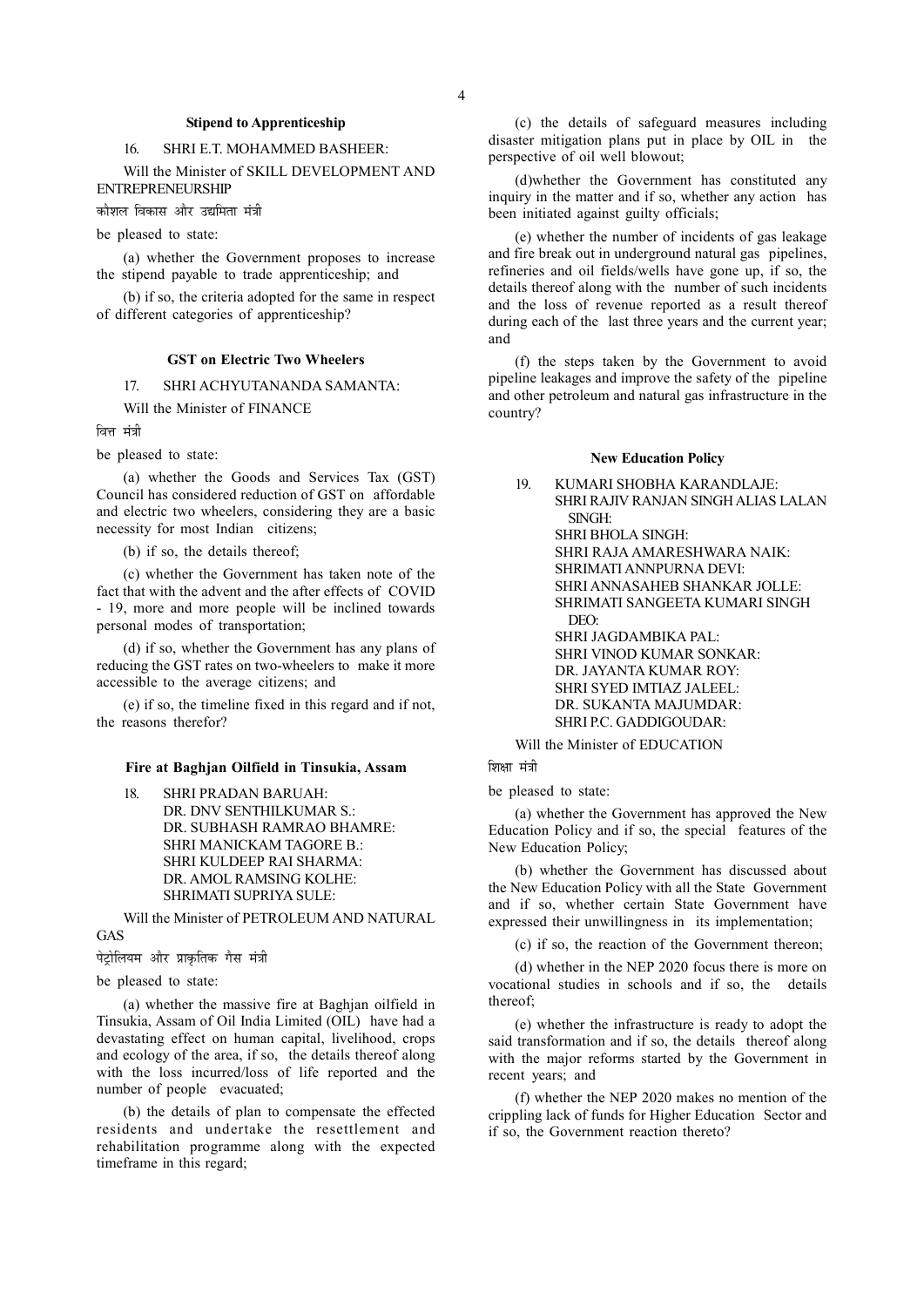#### Impact of Covid-19 Pandemic and Lockdown of Economy

20. SHRI BALUBHAU ALIAS SURESH NARAYAN DHANORKAR: SHRIMATI MALA ROY: SHRI BENNY BEHANAN: SHRI ASADUDDIN OWAISI: SHRI N.K. PREMACHANDRAN: SHRI KUNWAR PUSHPENDRA SINGH CHANDEL: SHRIMATI SANGEETA KUMARI SINGH DEO: ADV. ADOOR PRAKASH: DR. JAYANTA KUMAR ROY: SHRI SYED IMTIAZ JALEEL: SHRI K. NAVASKANI:

Will the Minister of FINANCE

वित्त मंत्री

be pleased to state:

(a) the details of financial crisis in the country due to lockdown and restrictions imposed due to Covid-19 indicating the fall in economy in last quarter along with the sectors affected due to lockdown and unlock process and the action taken in this regard;

(b) the details and status of stimulus package including AtmaNirbhar Bharat and Pradhan Mantri Garib Kalyan Yojana as announced and implemented by the Government for various sectors/ individuals to overcome the economic slowdown, Sector-wise along with their utilization and the manner in which the Government is planning to raise funds for stimulus package;

(c) the details of assistance given to those who have lost their livelihood due to lockdown and the steps recently taken by the Government for the welfare of the workers of unorganized sector;

(d) whether the Government has analyzed the progress of programmes and schemes implemented as stimulus package and if so, the details thereof along with the future strategy likely to be adopted for reviving the economy of the country;

(e) whether the Government proposes to extend the period of moratorium and also to write off the interest of loans during the moratorium period considering the Covid-19 and there is any demand for restructuring of loans and if so, the details thereof along with the steps taken in this regard; and

(f) whether it has come to the notice of the Government that it is impossible to pay the interest even after the lifting the moratorium and if so, the action taken for protection from the penal actions of the banks and financial institutions?

# Eklavya Model Residential Schools (EMRS)

†21. SHRI SUDHAKAR TUKARAM SHRANGARE: SHRI BASANTA KUMAR PANDA: SHRI DEVJI M. PATEL:

Will the Minister of TRIBAL AFFAIRS

जनजातीय कार्य मंत्र<del>ी</del>

be pleased to state:

(a) the scheme formulated by the Government for expansion of Eklavya Model Residential School Scheme in rural areas during the year 2020-2021

(b) whether it is proposed to set up Eklavya Model Residential Schools (EMRS) throughout the country;

(c) if so, the details thereof; and

(d) the Budget allocated for the said scheme along with the State-wise details thereof?

# Development of Tourism in Alwar

#### †22. SHRI BALAK NATH:

Will the Minister of TOURISM

पर्यटन मंत्री

be pleased to state:

(a) the steps being taken by the Government to deal with the slow down in tourism sector during covid-19 Pandemic along with the details of the scheme proposed by the Government to run this sector smoothly;

(b) whether the Government has any plan to meet the losses suffered by the tourism industry during these pandemic period;

(c) if so, the details thereof;

(d) whether the Government has any plan to promote tourism in Alwar- Rajasthan; and

(e) if so, the details thereof?

# Agreement with Asian Infrastructure Investment Bank

# 23. SHRI SUNIL KUMAR SINGH: SHRI P.P. CHAUDHARY:

Will the Minister of FINANCE

ਕਿ<del>ਸ</del> ਸ਼ੁੱਤੀ

 $\mathcal{L} = \{ \mathcal{L} = \{ \mathcal{L} = \{ \mathcal{L} = \{ \mathcal{L} = \{ \mathcal{L} = \{ \mathcal{L} = \{ \mathcal{L} = \{ \mathcal{L} = \{ \mathcal{L} = \{ \mathcal{L} = \{ \mathcal{L} = \{ \mathcal{L} = \{ \mathcal{L} = \{ \mathcal{L} = \{ \mathcal{L} = \{ \mathcal{L} = \{ \mathcal{L} = \{ \mathcal{L} = \{ \mathcal{L} = \{ \mathcal{L} = \{ \mathcal{L} = \{ \mathcal{L} = \{ \mathcal{L} = \{ \mathcal{$ 

be pleased to state:

(a) whether the agreement signed with Asian Infrastructure Investment Bank for financial aid for Covid-19 support has materialized;

(b) if so, the details thereof along with the progress made in this regard and the quantum of funds received for the same,

(c) the details of purposes for which the allocation of such funds has taken place;

(d) whether funds from this source has been allocated to the States; and

(e) if so, the details thereof?

# Revival of Tourism Sector After Covid-19 Pandemic

24. SHRI RAJIV RANJAN SINGH ALIAS LALAN SINGH: SHRI D.K.SURESH: SHRI KAUSHALENDRA KUMAR: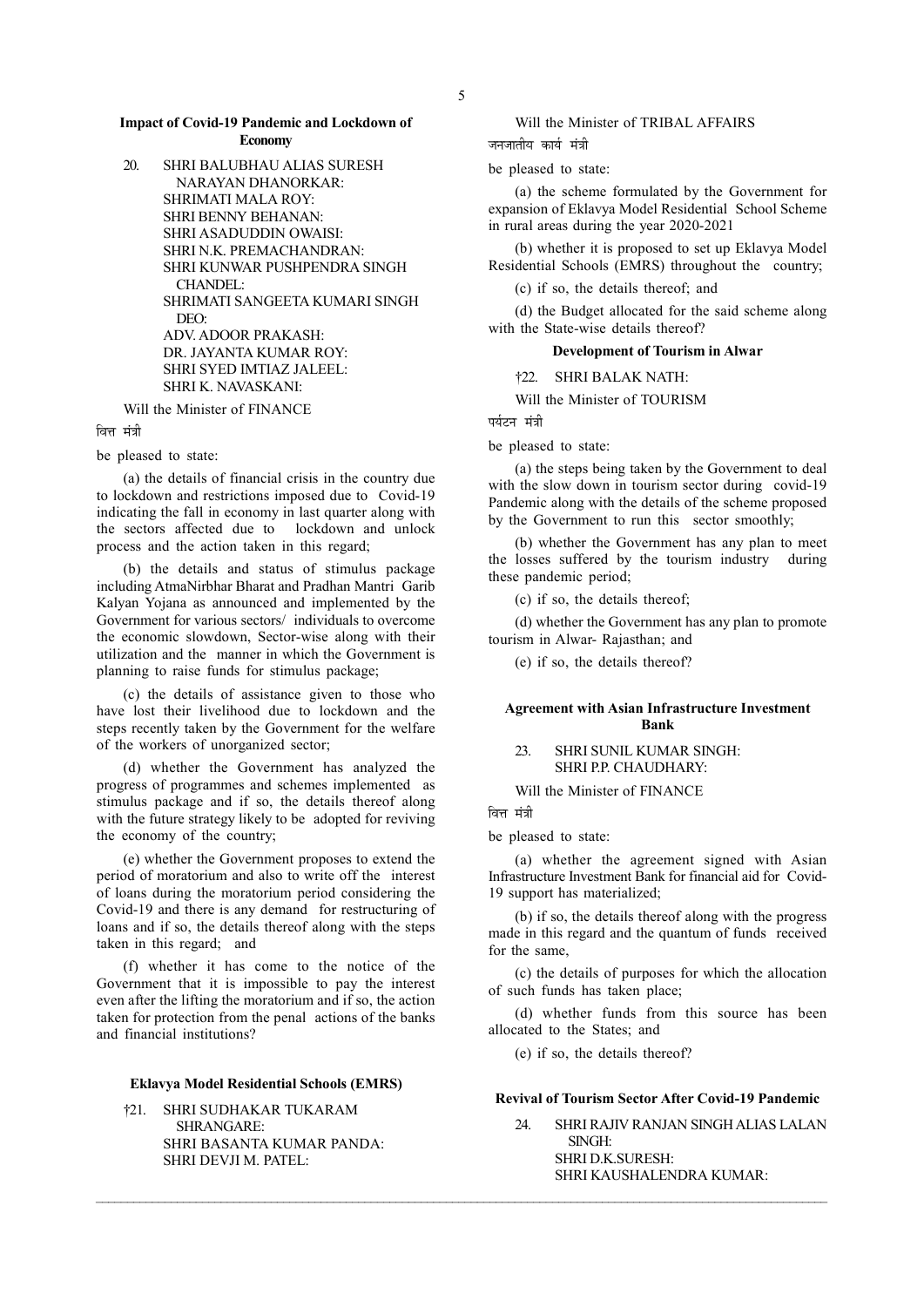# MS. DIYA KUMARI:

# Will the Minister of TOURISM

पर्यटन मंत्री

be pleased to state:

(a) whether the tourism sector in the country has been devastated by the Corona pandemic;

(b) whether the Government has any estimate about losses incurred in tourism sector so far;

(c) whether it is also true that 4-5 crore people lost their jobs in the tourism industry due to the corona pandemic;

(d) if so, the details thereof and the steps taken by the Government to revive the tourism sector in the country; and

(e) the plans of the Government to implement the Standard operating Procedure in the future?

#### GST Shortfall

25. SHRI LAVU SRI KRISHNA DEVARAYALU: SHRI P.V. MIDHUN REDDY: SHRI BALASHOWRY VALLABHANENI: SHRI SRIDHAR KOTAGIRI: SHRI M.V.V. SATYANAR AYANA · SHRI KURUVA GORANTLA MADHAV: SHRI ADALA PRABHAKARA REDDY: SHRI MAGUNTA SREENIVASULU REDDY: SHRI POCHA BRAHMANANDA REDDY:

Will the Minister of FINANCE

वित्त मंत्र<u>ी</u>

be pleased to state:

(a) whether the Union Government has proposed two options to the states to meet the Rs 2.3 lakh crore shortfall by borrowing in 2020-21 only to meet the shortfall related to GST implementation (Rs 97,000 crore), with the rest payable after 2022 from surplus cess collections, or borrow in 2020-21 to meet the entire shortfall;

(b) if so, the details thereof;

(c) whether the State Governments will be able to individually exercise their options and if so, the details thereof;

(d) whether it is true that for the financial year 2020- 2021, the Central Government has approved a revised fiscal deficit limit of 5 per cent of GSDP, of which 1 per cent of GSDP is contingent on implementation of certain reforms by States; and

(e) if so, the details of proposed reforms?

# Loans to MSMEs

26. SHRI DHANUSH M. KUMAR: SHRI C.N. ANNADURAI: SHRI GAUTHAM SIGAMANI PON: SHRI KANUMURU RAGHU RAMA KRISHNA RAJU: Will the Minister of FINANCE

ਕਿਜ ਸ਼<mark>ਂ</mark>ਤੀ

be pleased to state:

(a) the details of success achieved by the Government after launching an online lending portal with majority ownership of the six Public Sector Banks (PSBs)/ Financial Institutions (FIs) along with their associated companies to facilitate in principle approval for loans to the Micro Small and Medium Enterprises (MSMEs) and the details of the loans approved during each of the last three years and the current year;

(b) whether the RBI has permitted an one time restructuring of existing MSME loans that had become stressed due to the COVID-19 pandemic;

(c) if so, the number of PSBs that have restructured loans to MSMEs alongwith the quantum of amount involved and the PSB bank that is having highest share therein; and

(d) whether the Government is considering to extend the restructuring window for a year by requesting the RBI to delay the recognition of stress in the segment due to the pandemic, if so, the details thereof and the response of the RBI in this regard?

## Skill India Scheme of Maharashtra

27. SHRI DHAIRYASHEEL SAMBHAJIRAO MANE: DR. SUJAY RADHAKRISHNA VIKHE PATIL: SHRI HEMANT SRIRAM PATIL: DR. SHRIKANT EKNATH SHINDE: SHRI UNMESH BHAIYYASAHEB PATIL:

Will the Minister of SKILL DEVELOPMENT AND ENTREPRENEURSHIP

कौशल विकास और उद्यमिता मंत्री

be pleased to state:

(a) the details of the works done so far in the districts of Maharashtra under "Skill India" scheme during the last three years;

(b) the amount of money allocated/ sanctioned/ utilised per year under the aforesaid "Skill India" scheme during the last three years;

(c) the number of people trained and given employment through the above said scheme in Maharashtra, district-wise and year-wise; and

(d) the details of the works proposed in these districts under "Skill India" scheme and by when these will be completed?

# Gold Smuggling Cases

28. SHRI ANTO ANTONY: SHRI N.K. PREMACHANDRAN: ADV. DEAN KURIAKOSE:

Will the Minister of FINANCE

वित्त मंत्री

be pleased to state:

(a) whether it has come to the notice of the Government/ Enforcement Directorate/ Customs that Gold smuggling through various airports in the country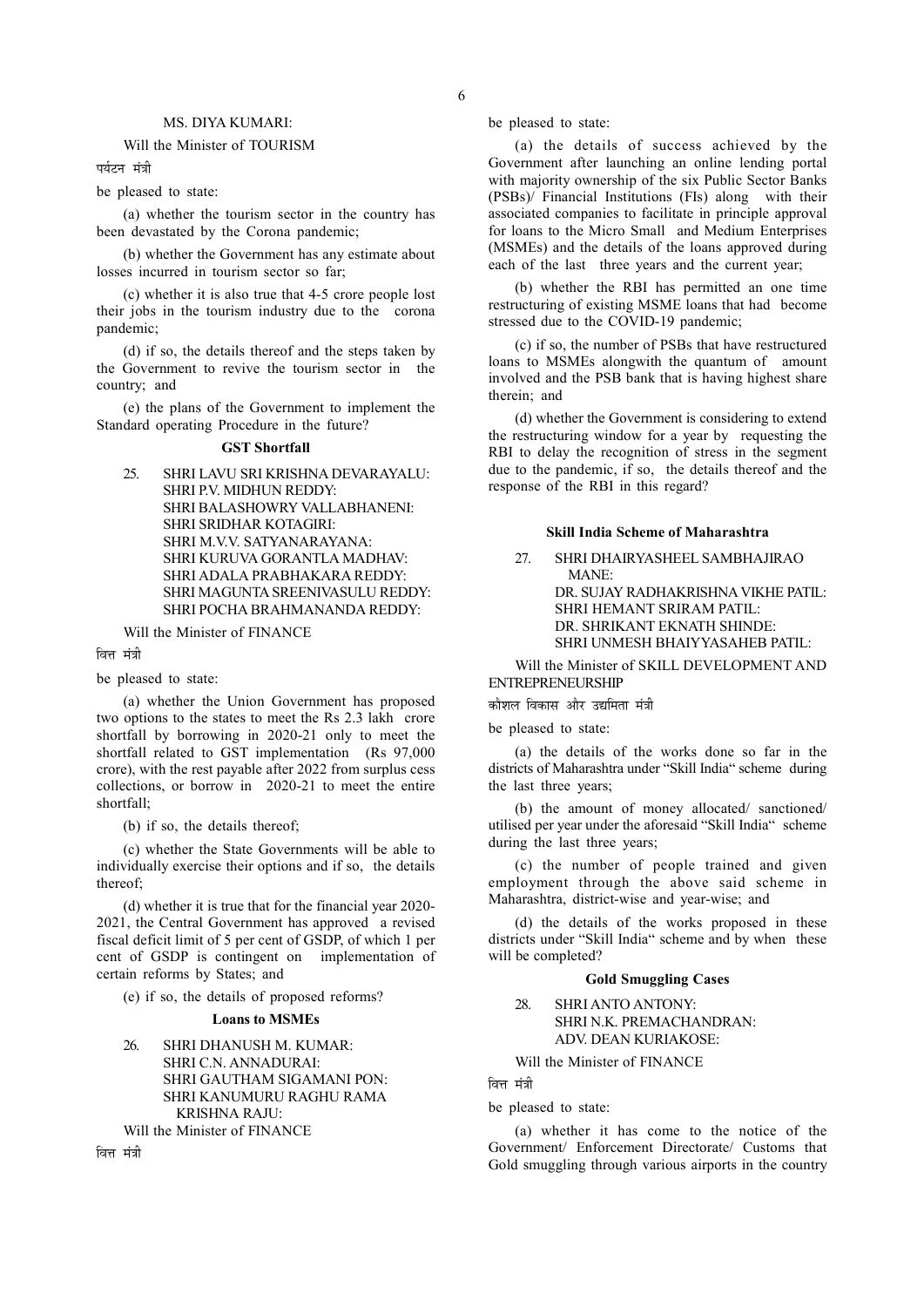including Kerala airports is increasing and has adversely affected the economic stability of the country;

(b) if so, the details of such cases of gold smuggling reported from various airports of the country including kerala airports during the last five years and the current year, year-wise along with the action taken by the Government in this regard;

(c) the details of gold seized from various airports including kerala airports and the number of people booked during the said period along with the value/ price involved therein;

(d) whether it has also come to the notice of the Government that gold smuggling is carried out through the diplomatic channel and if so, the details of involvement of diplomatic persons therein along with the action taken in this regard;

(e) whether the Government has entrusted agencies for the investigation of gold smuggling in Thiruvananthapuram air cargo through diplomatic channel and if so, the details thereof; and

(f) whether the investigation agencies reported to the Court that the accused in the gold smuggling are highly influential and if so, the details thereof along with the initiatives taken by the Government for fair and proper investigation?

# Survey of Workforce

#### 29. SHRI KOMATI REDDY VENKAT REDDY:

Will the Minister of LABOUR AND EMPLOYMENT

श्रम और रोजगार मंत्री

be pleased to state:

(a) whether the Government has conducted a survey on the number of people who have dropped out of the workforce of the country between March and August 2020;

(b) if so, the details thereof, including that of migrant labour; and

(c) the Government's estimation of the unemployment rate in the country between the said months due to the Covid-19 pandemic?

### New Education Policy

## 30. SHRIMATI VANGA GEETHA VISWANATH: SHRI KOTHA PRABHAKAR REDDY:

Will the Minister of EDUCATION

शिक्षा मंत्री

be pleased to state:

(a) whether the Government has approved/ implemented the new National Education Policy (NEP) with the Sustainable Development Goal of ensuring inclusive and equitable quality education for all in the next 20 years;

(b) if so, the details thereof and targets set/achieved so far, State-wise; and

(c) the States accepted/rejected new policies including 3 language formula?

#### SBI Services in Rural Areas

# †31. SHRI KRUPAL BALAJI TUMANE: SHRI OMPRAKASH BHUPALSINH alias PAWAN RAJENIMBALKAR: Will the Minister of FINANCE

वित्त मंत्री

be pleased to state:

(a) whether there are so many branches of State Bank of India (SBI) in the rural areas where the number of employees is less than the required strength of the branches;

(b) if so, whether any survey has been conducted in respect of SBI for their poor services in rural areas and if so, the details and the outcome thereof;

(c) whether SBI is likely to take steps to provide compensation to their customers for their poor services in rural areas and if so, the details thereof;

(d) whether the branches of SBI are not opening accounts in such areas in Maharashtra, if so, the details thereof; and

(e) the steps taken/proposed to be taken by the Government to bring improvement in services of rural branches of SBI across the country including Maharashtra?

#### GST Compensation

32. SHRI BHOLA SINGH: SHRI RAJA AMARESHWARA NAIK: SHRIMATI SANGEETA KUMARI SINGH DEO: SHRI THIRUNAVUKKARASAR SU: SHRI VINOD KUMAR SONKAR: SHRI K. MURALEEDHARAN: DR. JAYANTA KUMAR ROY: DR. SUKANTA MAJUMDAR: SHRI UTTAM KUMAR REDDY NALAMADA: SHRIMATI KANIMOZHI KARUNANIDHI:

Will the Minister of FINANCE

वित्त मंत्री

be pleased to state:

(a) whether there is a shortfall in revenue collection including Goods and Service Tax(GST) collection due to lockdown in the country;

(b) if so, the details thereof along with the details of the proposal of financial package to the States for meeting revenue shortfall in GST;

(c) whether the GST Council has met recently and if so, the details thereof along with the decision ta en therein ;

(d)whether the Government has provided GST compensation to the States including Karnataka and Kerala;

(e) if so, the details of GST compensation paid as well as pending GST Compensation dues to different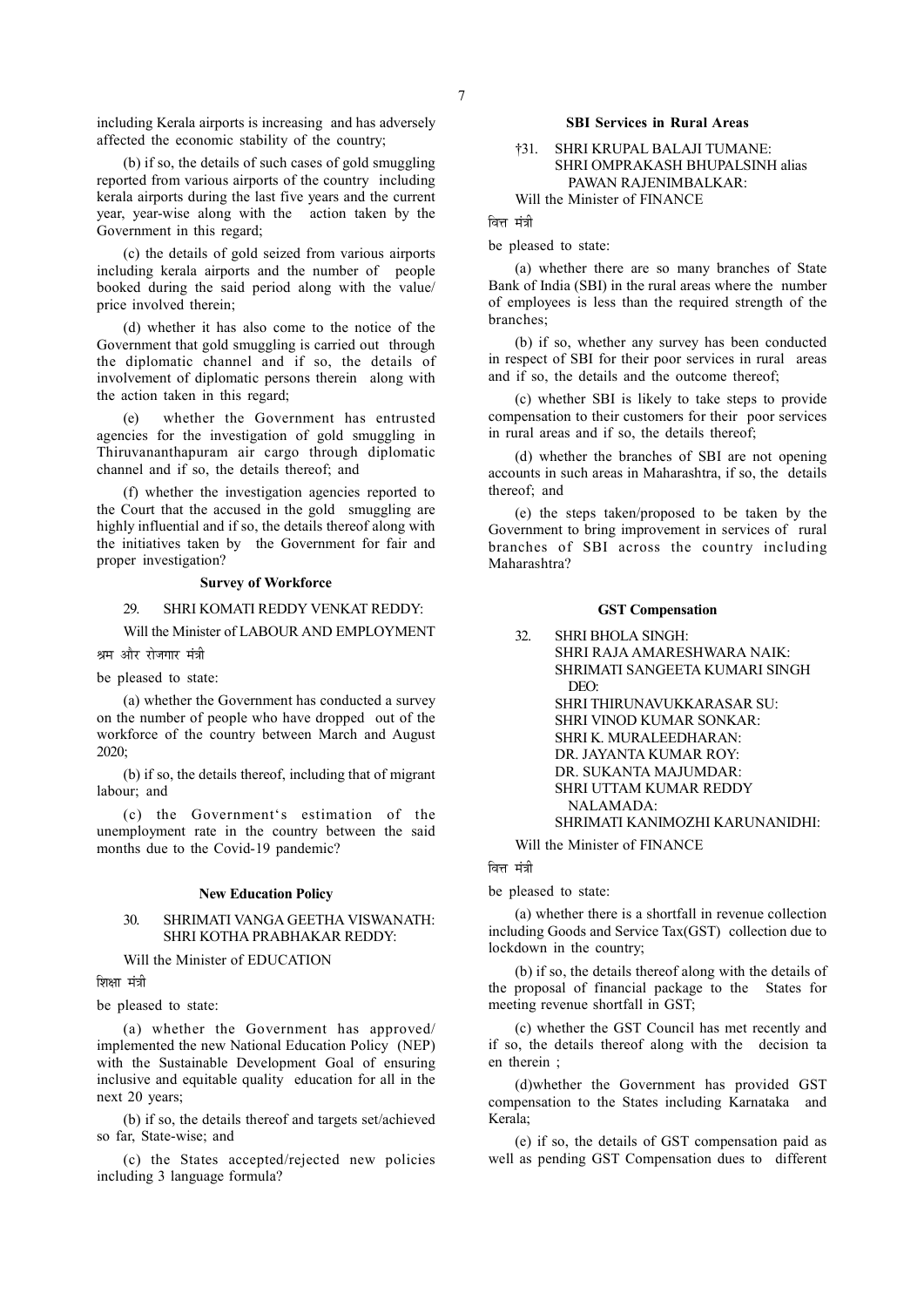States during the last two years and the currnt year, State-wise and the reasons for not paying these dues;

(f) whether the Government has any plan to resolve the issue of pending GST compensation cess to the States; and

(g) if so, the steps being taken by the Government in this regard along with the time by which GST compensation dues are likely to be cleared and if not , the reasons therefor?

#### Revenue from Central Excise Duty

33. SHRI RAHUL GANDHI:

Will the Minister of FINANCE

वित्त मंत्री

be pleased to state:

(a) the details of revenue from central excise duty collected on petrol , high speed diesel oil and aviation turbine fuel for the last three years;

(b) the details of the estimated revenue gain to the Central Government on account of withdrawal of subsidy on domestic LPG cylinders for the current financial year;

(c) the details of crude oil imported by PSUs and the average imported crude oil price for the last three years; and

(d) the details of the increase in central excise duty and cess on petrol and high speed diesel oil from January 1, 2020 to July 31, 2020?

#### Global Competition in Steel Industry

34. SHRI UPENDRA SINGH RAWAT:

Will the Minister of STEEL

इस्पात मंत्री

be pleased to state:

(a) whether it is a fact that the public sector steel companies are facing stiff competition from the global steel manufacturing companies and if so, the steps taken/ being taken by the Government to enable the steel companies to face the challenge;

(b) whether the financial performance of the public sector steel companies has improved during the last three years and the current year;

(c) if so, the details thereof and if not, the reasons therefor including the details of the companies which have been able to earn profits and which have accrued losses during the said period; and

(d) whether the operational costs and input costs for the steel companies have increased during the said period and if so, the details thereof along with the steps being taken by the Government to reduce the operation costs?

#### Disinvestment of PSUs

35. SHRI VELUSAMY P.:

Will the Minister of FINANCE

वित्त मंत्री

be pleased to state:

(a) the details of steps taken by the Government to control the slow-down of the economy and to raise cash under the reform drive;

(b) whether the Government is having any proposal to disinvest or sell the Public Sector Undertakings (PSUs);

(c) if so, the details thereof;

(d) whether the Government has received any recommendation from Niti Aayog listing the companies to be disinvested;

(e) if so, the name of the companies to be listed for disinvestment; and

(f) the steps taken by the Government to safeguard the interests of the employees?

#### Board of Skill Development

## 36. SHRI FEROZE VARUN GANDHI:

Will the Minister of SKILL DEVELOPMENT AND ENTREPRENEURSHIP

कौशल विकास और उद्यमिता मंत्री

be pleased to state:

(a) whether the Government is planning to set targets for percentage of people skilled as it is there in the case of literacy;

(b) if so, the details thereof and if not, the reasons therefor;

(c) whether the Government is planning to set up a board for skill development that is similar to the Central Board of secondary education to ensure the assessment and standard of skill development and if so, the details thereof;

(d) whether there are any incentive mechanisms to ensure employers take part in active recruitment and also in the process of skilling and if so, the details thereof?

## Impact of Lockdown on Companies

37. SHRI BENNY BEHANAN:

SHRI SISIR KUMAR ADHIKARI:

Will the Minister of CORPORATE AFFAIRS

कॉर्पोरेट कार्य मंत्री

 $\mathcal{L} = \{ \mathcal{L} = \{ \mathcal{L} = \{ \mathcal{L} = \{ \mathcal{L} = \{ \mathcal{L} = \{ \mathcal{L} = \{ \mathcal{L} = \{ \mathcal{L} = \{ \mathcal{L} = \{ \mathcal{L} = \{ \mathcal{L} = \{ \mathcal{L} = \{ \mathcal{L} = \{ \mathcal{L} = \{ \mathcal{L} = \{ \mathcal{L} = \{ \mathcal{L} = \{ \mathcal{L} = \{ \mathcal{L} = \{ \mathcal{L} = \{ \mathcal{L} = \{ \mathcal{L} = \{ \mathcal{L} = \{ \mathcal{$ 

be pleased to state:

(a) whether a large number of companies have been affected by the contraction of economy due to the recent lock down in the country;

(b) if so, the details thereof including the number of companies registered and closed down along with the number of unemployment registered during the period from April to August 2020, sector-wise and the Statewise; and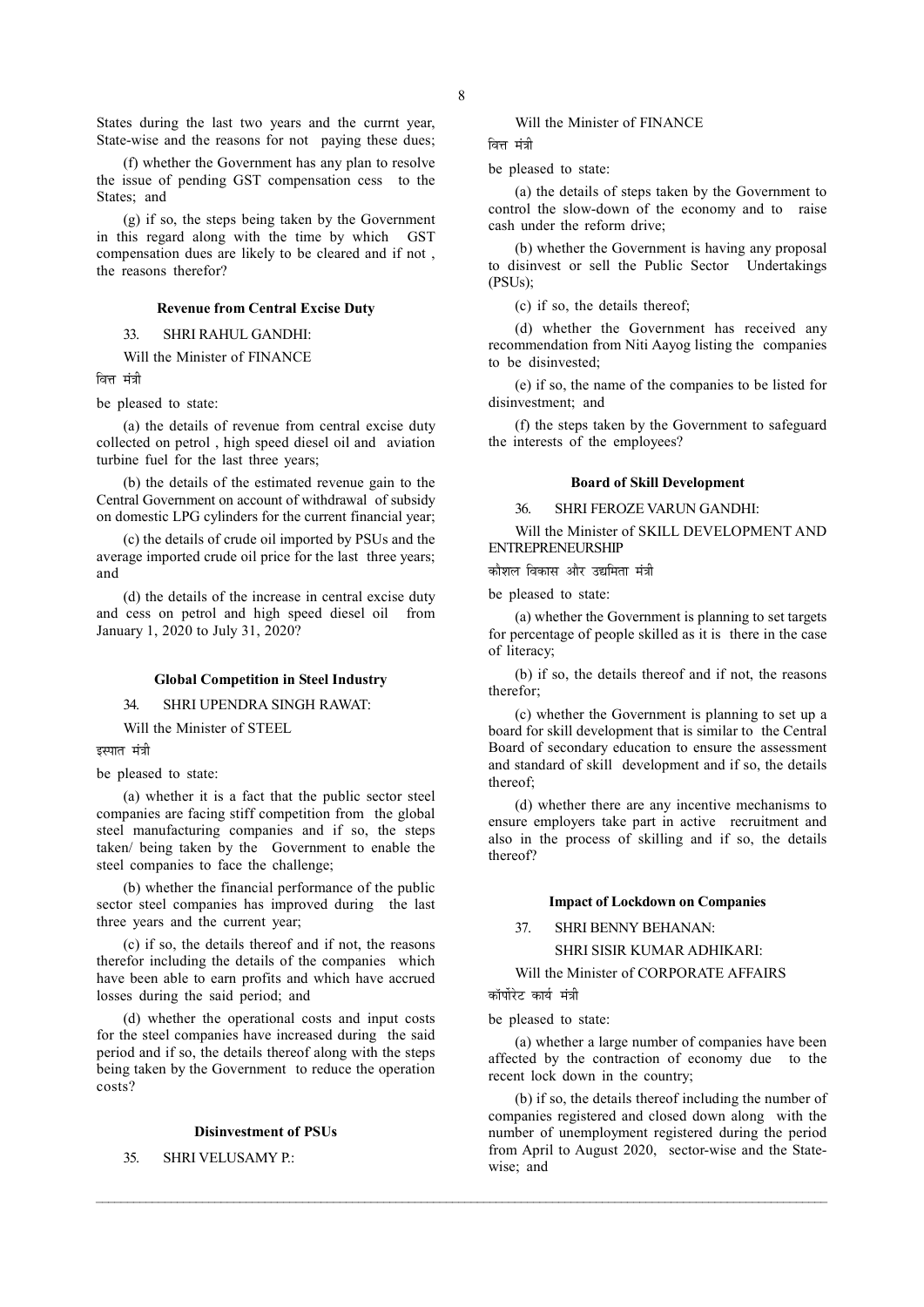(c) the corrective steps taken/proposed to be taken by the Government in this regard?

#### Demand of Steel

# †38. SHRI RAMESH CHANDER KAUSHIK: SHRI DILIP SAIKIA:

Will the Minister of STEEL

इस्पात मंत्री

be pleased to state:

(a) whether there has been a sharp decline in the demand of steel products due to global Corona Pandemic and if so, the details thereof;

(b) whether any State has got affected the most by the same ;

(c) if so, whether it has affected States like Odisha and Chhattisgarh the most and if so, the details thereof; and

(d) whether the Government has formulated any action plan to tackle the situation and if so, the details thereof?

# Growth in Jobs

39. DR. DNV SENTHILKUMAR S.: DR. SUBHASH RAMRAO BHAMRE: SHRI MANICKAM TAGORE B.: SHRI KULDEEP RAI SHARMA: DR. AMOL RAMSING KOLHE: SHRIMATI SUPRIYA SULE:

Will the Minister of LABOUR AND EMPLOYMENT श्रम और रोजगार मंत्री

be pleased to state:

(a) the growth in jobs vis-a-vis economic growth of the country in terms of percentage during the last three years along with the reasons for dismal growth in employment generation;

(b) whether his ministry has decided to fast-track the proposed National Employment Policy (NEP) which aims at the formalization of the country's 500 million workforce which includes migrants, to ensure social security and jobs;

(c) if so, the details thereof along with the present status and achievement made so far;

(d) the reasons and failure of the government for not evolving an all-encompassing National Employment Policy keeping in view the current employment situation in the country due to Covid-19 pandemic; and

(e) the steps taken/being taken by the Government to assess and monitor the employment scenario in the country on real-time basis in view of Covid-19 pandemic?

# Amount Spent on Historical Buildings in Bihar and Maharashtra

40. SHRIMATI VEENA DEVI:

#### SHRI ASHOK MAHADEORAO NETE:

Will the Minister of CULTURE

संस्कति मंत्री

be pleased to state:

(a) the number of dilapidated historical buildings in the country particularly in Bihar and Maharashtra along with the number of buildings repaired during the last four years, year-wise and State-wise;

(b) the funds allocated and spent on the maintenance of said buildings during the last four years;

(c) the number of tourists who have visited these buildings/monuments during the said period along with the amount of revenue generated from these buildings;

(d) whether the Government has conducted any survey in regard to the buildings of historical importance during the current year; and

(e) if so, the number of such buildings required to be repaired along with the State-wise details thereof particularly in Bihar and Maharashtra?

# Development of Lord Ugra Narasimha Swamy Temple

41. SHRI BANDI SANJAY KUMAR:

Will the Minister of CULTURE

संस्कति मंत्री

be pleased to state:

(a) whether the Government has received any proposal from the State Government of Telangana about upkeep and development of Lord Ugra Narasimha Swamy Temple, Kotla Narasimhulapalle in Karimnagar District, under Heritage scheme?

(b) if so, the details of the action taken for development of the heritage site; and

(c) if not, the reasons therefor?

#### Performance of School Education

†42. SHRI SANGAM LAL GUPTA:

Will the Minister of EDUCATION

शिक्षा मंत्री

be pleased to state:

(a) the performance of school education in various States of the country year-wise and state-wise reported during the last three years and in current year;

(b) whether the Government is satisfied with the performance of the school education;

(c) if not, the scheme being formulated to improve the educational performance;

(d) whether the sufficient budgetary provision has been made to instigate the effect of covid-19 in the current financial year or it is required to be increased; and

(e) if so, the details thereof?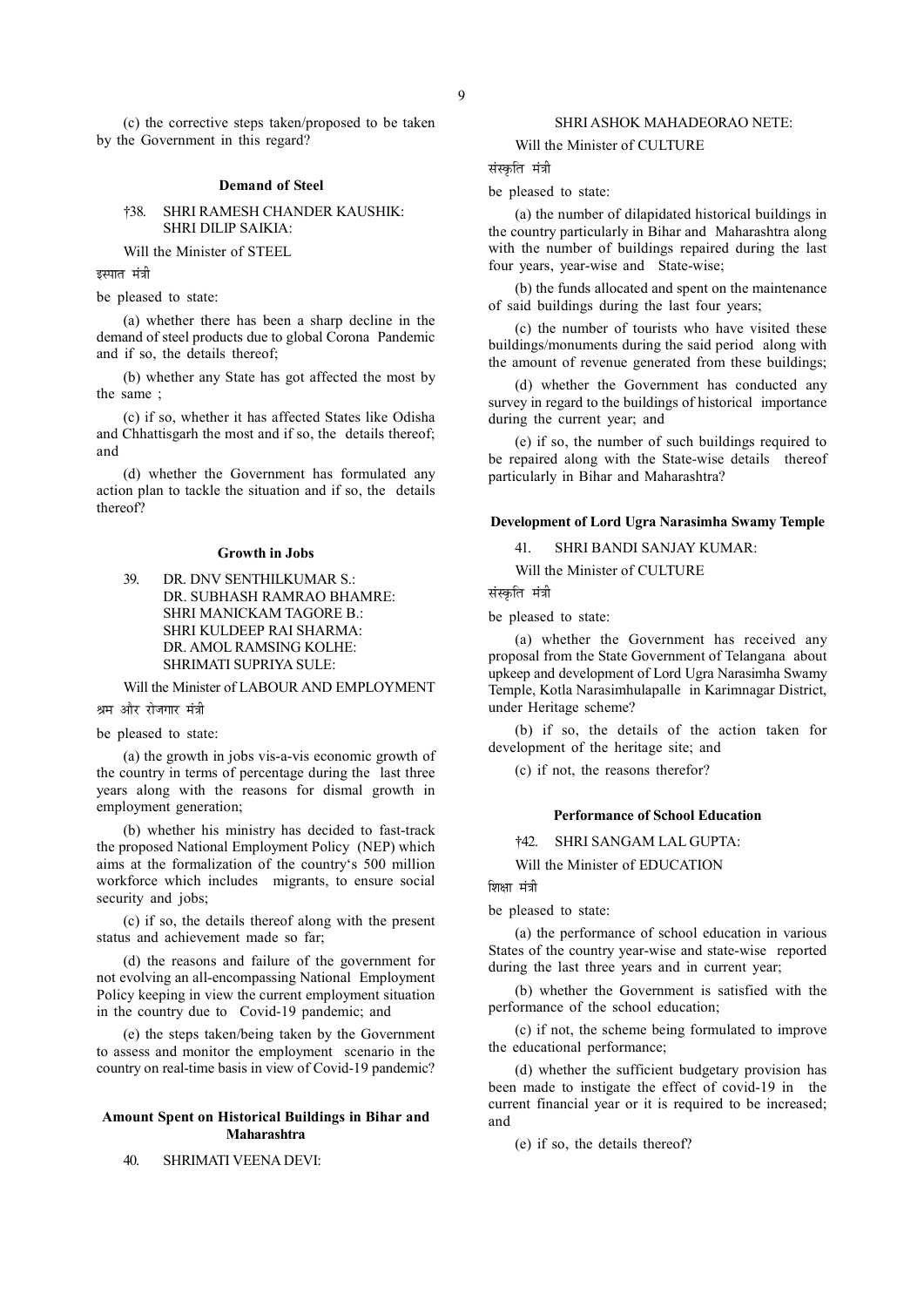#### Minimum Wages of Workers

# †43. SHRI VIJAY KUMAR:

Will the Minister of LABOUR AND EMPLOYMENT श्रम और रोजगार मंत्री

be pleased to state:

(a) whether the Government has modified the minimum wages of the workers engaged in unorganised and agriculture sector;

(b) if so, the details thereof;

(c) whether presently there exists any system to ensure that minimum wages fixed by the Government are paid to the labourers/workers;

(d) if so, the details thereof;

(e) whether any complaints have been received regarding the lapses in the payment of minimum wages; and

(f) if so, the details of the action taken by the Government in this regard?

# Kendriya Vidyalayas

## 44. SHRI SHRIVIWAS PATIL:

Will the Minister of EDUCATION

शिक्षा मंत्री

be pleased to state:

(a) whether the present policy guidelines on starting new Kendriya Vidyalaya gives additional weightage and priority to districts and areas which have high number of people from the district like Satara serving in Armed forces and paramilitary forces who may not be able to take their families to different locations of their postings and if so, the details thereof; and

(b) whether the present policy guidelines include provision for Kendriya Vidyalayas with residential facilities for students to enable students from all over the district to be educated in the school and not just those living in the close vicinity of the school and if so, the details thereof?

# Special Window for Loan Defaulters

45. SHRI P.V. MIDHUN REDDY: SHRI SRIDHAR KOTAGIRI: SHRI M.V.V. SATYANARAYANA: SHRI KURUVA GORANTLA MADHAV:

Will the Minister of FINANCE

वित्त मंत्री

be pleased to state:

(a) Whether the Government has instructed the Reserve Bank of India (RBI) for a special window for resolution of borrower defaults within the Prudential Framework for Resolution of Stressed Assets due to lon term economic stress arising from the COVID-19

pandemic;

(b) if so, the deails thereof; and

(c) the details of the reason for excluding Lons to MSMEs of less than Rs 25 crore, institutions lending for agricultural and rural development, financial service providers and Central and State Governments for resolution under this framework?

## Board Exams

# 46. DR. KALANIDHI VEERASWAMY:

Will the Minister of EDUCATION

शिक्षा मंत्री

be pleased to state:

(a)the salient features of the New Education Policy;

(b) whether the Government has included board exams for the classes of 3rd, 5th and 8th in the NEP and if so, the reasons therefor;

(c) whether the Government has also included internship and vocational education from class 6th and if so, the details thereof ; and

(d) whether the Government is aware that board exams and vocational education for the children is as a "psychological attack" on them and if so, the details thereof; and

(e) whether it has been opposed by some of the States and if so, the details thereof along with the action taken by the Government in this regard?

#### Development of Tillaiya Dam as Tourist Spot

†47. SHRIMATI ANNPURNA DEVI:

Will the Minister of TOURISM

पर्यटन मंत्री

be pleased to state:

(a) whether the Government proposes to launch a special drive for tourism development in Jharkhand with a view to attract tourism by developing to various important tourist places in the State;

(b) if so, whether there is any plan for the development of Tillaiya Dam of Jhumari Tillaiya in Kodarma district as a tourist spot; and

(c) if not, the reasons therefor?

## Opening of Kendriya Vidyalaya in Telangana

48. DR. G. RANJITH REDDY:

Will the Minister of EDUCATION

शिक्षा मंत्री

be pleased to state:

(a) the details of proposals for opening up of Kendriya Vidyalayas received from the State of Telangana in the Ministry;

(b) the status of each of the above proposal, proposal-wise, and by when above proposals are lilely to be accepted.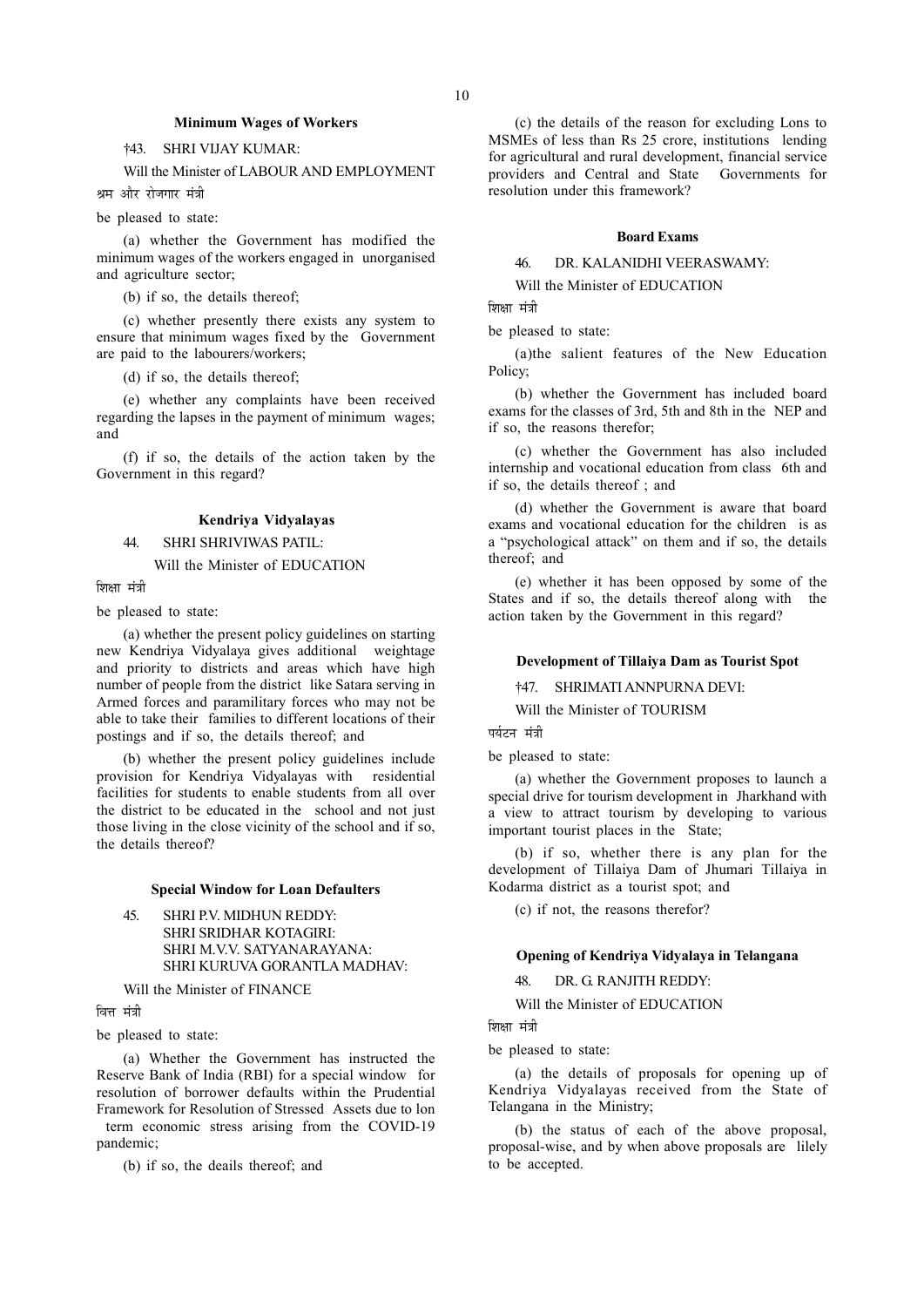(c) the details of funds given for Scholarship for College and University Students in the country, particularly in the State of Telangana, under Central Sector Scheme of Scholarship during the last three years, year-wise;

(d) whether it is true that only Rs. 140 crores have been allocated for this year as compared to nearly Rs. 400 crores last year; and

(e) if so, the reasons therefor?

# Financial Assistance to Artists during COVID-19 Pandemic

# 49. SHRIMATI KIRRON KHER:

Will the Minister of CULTURE

संस्कृति मंत्री

be pleased to state:

(a) whether the Ministry has assessed the impact of the Covid-19 pandemic on the entertainment industry and artists across India and if so, the details thereof;

(b) whether the Ministry has provided any financial assistance to musicians, theatre artists, dancers, craftsmen, etc. who have faced a loss of livelihood due to the Covid-19 pandemic;

(c) if so, the details thereof including the total financial assistance granted; and

(d) the other steps taken by the Government to provide relief to artists across India?

# Loss of Revenue in Tourism Sector due to Covid-19

50. SHRI DUSHYANT SINGH: SHRI UTTAM KUMAR REDDY NALAMADA:

Will the Minister of TOURISM

पर्यटन मंत्री

be pleased to state:

(a) the contribution of tourism sector to GDP, jobs generated, tax revenue received from tourism sector in 2018-2019;

(b) the loss of revenue, loss of employment opportunities & tax revenue loss to the Government due to Covid-19 in tourism sector;

(c) whether the Government has plans for sector specific package for tourism industry along with the steps being taken to revive the industry during the Pandemic;

(d) whether the Government considers the impact due to Covid-19 on tourism sector to be at par with other sectors and if so, the details thereof;

(e) whether the Government will consider extending moratorium period and working capital at subsidized or lower interest rate for the tourism sector and the amount of loans disbursed in Tourism sector from the Rs. 3 lakh crore collateral free automatic loans for MSME under Atmanirbhar Bharat; and

(f) whether the loan disbursed and support extended to the Tourism Sector is at par with the damages suffered by the industry?

# Private Universities

†51. SHRI RAJVEER DILER:

Will the Minister of EDUCATION

णिश्रा मंत्री

be pleased to state:

(a) whether the Government proposes to put a check on the fees being charged from the students by the private universities during the lock-down period from April till date;

(b) whether the Government proposes to instruct the Universities not to charge fees for the facilities which are not being provided to the students by the private Universities;

(c) whether the Government proposes to get the hostel fees refunded or adjusted to the students studying in Universities of the private sector; and

(d) if so, the time by when; and

(e) if not, the reasons therefor?

### Economic Loss suffered by States

# 52. SHRI CHANDRA SEKHAR SAHU: DR. PRITAM GOPINATHRAO MUNDE:

Will the Minister of FINANCE

वित्त मंत्री

be pleased to state:

(a) whether the Union Government has made any assessment to find out the loss of revenue suffered by the States due to pandemic and the slow recovery of economic activities so far;

(b) if so, the details thereof, State-wise; and

(c) the manner in which the Union Government proposes to assist the states to meet such challenges?

#### New Education Policy

53. SHRI ASADUDDIN OWAISI:

Will the Minister of EDUCATION

शिक्षा मंत्री

be pleased to state:

(a) whether the Government has come out with a New Education Policy and if so, the salient features thereof;

(b) the extent to which the new education policy aims to be job oriented rather than academic only;

(c) the new formula of education for undergraduate courses;

(d) the language formula set for primary classes; and

(e) whether all the States have adopted New education Policy and if so, the details thereof and if not the reasons therefor?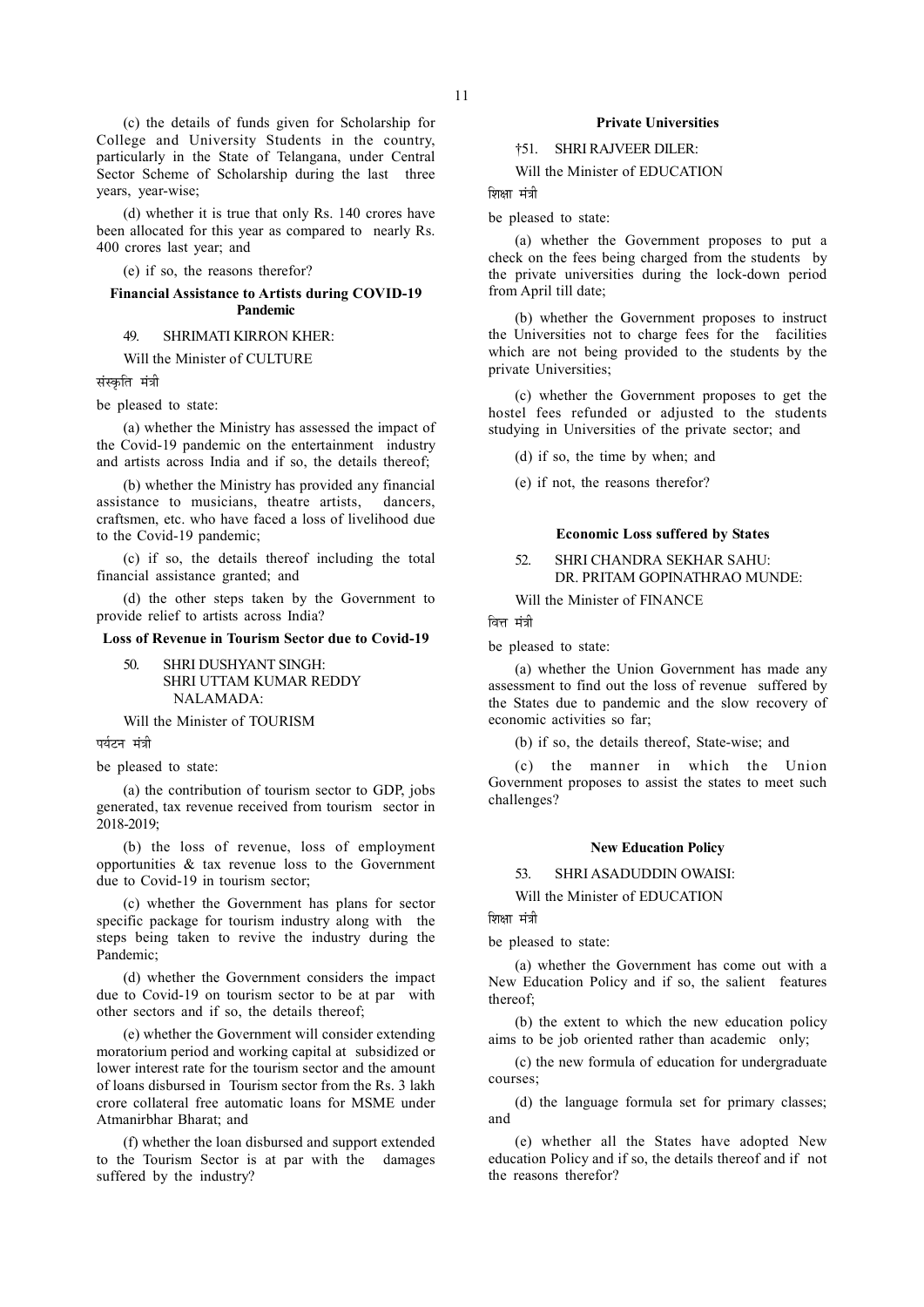# GST Collections from Companies/ Corporates

# 54. SHRI NATARAJAN P.R.:

Will the Minister of FINANCE

ਕਿਜ ਸ਼<mark>ਂ</mark>ਤੀ

be pleased to state:

(a) whether the collection of revenue under the Goods and Services Tax (GST) is achieved as estimated at the time of its inception;

(b) if so, the details of estimated demand, collection and balance (DCB) as on date;

(c) whether there are any arrears of GST collection from any of the companies/corporates as on date and if so, the details thereof; company and corporate-wise;

(d) the details of refund of cess compensation paid to the State Governments and balance pending during each of the past three years including current year; yearwise and state-wise; and

(e) whether any timeline has been fixed for the clearance of pending payments to the States and the continuance and if so, the details thereof?

# Fall in Crude Oil Demand

55. SHRI D.K.SURESH:

Will the Minister of PETROLEUM AND NATURAL GAS

पेट्रोलियम और प्राकृतिक गैस मंत्री

be pleased to state:

(a) whether it is true that the Crude Oil has breached the \$0 mark, for the first time in history and if so, the details thereof;

(b) whether the Government has studied the reasons behind this unprecedented fall in the oil demand and if so, the details thereof:

(c) whether the Government has taken any measures to revive the growth by announcing any incentives to boost the economy and improve the demand of Oil;

(d) if so, the response of the Government in this regard?

# Use of Technology for Revival of Tourism Sector After Covid-19 Pandemic

56. SHRI ANNASAHEB SHANKAR JOLLE.:

Will the Minister of TOURISM

पर्यटन मंत्री

श्रम और रोजगार मंत्री

be pleased to state:

(a) the steps taken by tourism ministry to reinvigorate the sector post covid world;

(b) whether use of technologies has been envisaged in the process; and

(c) the details of the initiatives taken in the covid times?

#### National Education Policy

57. SHRI KODIKUNNIL SURESH:

Will the Minister of EDUCATION

# शिक्षा मंत्री

be pleased to state:

(a) whether the Government is implementing a National Education Policy; and, if so, details thereof; and,

(b) whether the Government through the National Education Policy , intends to enhance substantial investment in public education system through private participation; and, if so, the details thereof; and,

(c) whether the National Education Policy envisages greater participation of global universities and research institutions in partnership and standalone models; and,

if so, whether the Government examined a possibility of lack of access to a vast section of students to such institutions and universities who belong to the socio economically disadvantaged groups due to the cost of tuition and fees levied; and

(e) if so, would the Government consider establishing a reduced pattern of fees for the socio economically disadvantaged groups in such institutions; and

(f) the details thereof?

# Levy of Compensation Cess

58. SHRI JAYADEV GALLA:

Will the Minister of FINANCE

वित्त मंत्री

be pleased to state:

(a) the details of items on which compensation cess is being levied under the Goods and Service Tax(GST) law;

(b) the details of cess so far collected since implementation of GST and distributed to States, yearwise and State-wise;

(c) whether the meeting of GST Council is going to be held to finalize the issue of compensation Cess to be paid to States; and

(d) if so, the details thereof and the details of advice given by the Attorney General sought by the Ministry in connection with payment of compensation to States?

# Assessment of Economic Loss

59. SHRI PRADYUT BORDOLOI:

Will the Minister of FINANCE

वित्त मंत्री

 $\mathcal{L} = \{ \mathcal{L} = \{ \mathcal{L} = \{ \mathcal{L} = \{ \mathcal{L} = \{ \mathcal{L} = \{ \mathcal{L} = \{ \mathcal{L} = \{ \mathcal{L} = \{ \mathcal{L} = \{ \mathcal{L} = \{ \mathcal{L} = \{ \mathcal{L} = \{ \mathcal{L} = \{ \mathcal{L} = \{ \mathcal{L} = \{ \mathcal{L} = \{ \mathcal{L} = \{ \mathcal{L} = \{ \mathcal{L} = \{ \mathcal{L} = \{ \mathcal{L} = \{ \mathcal{L} = \{ \mathcal{L} = \{ \mathcal{$ 

be pleased to state:

(a) whether the Government has been able to assess total economic loss in percentage to the country's GDP due to the COVID 19 pandemic related lockdown etc. between March 2020 to August 2020;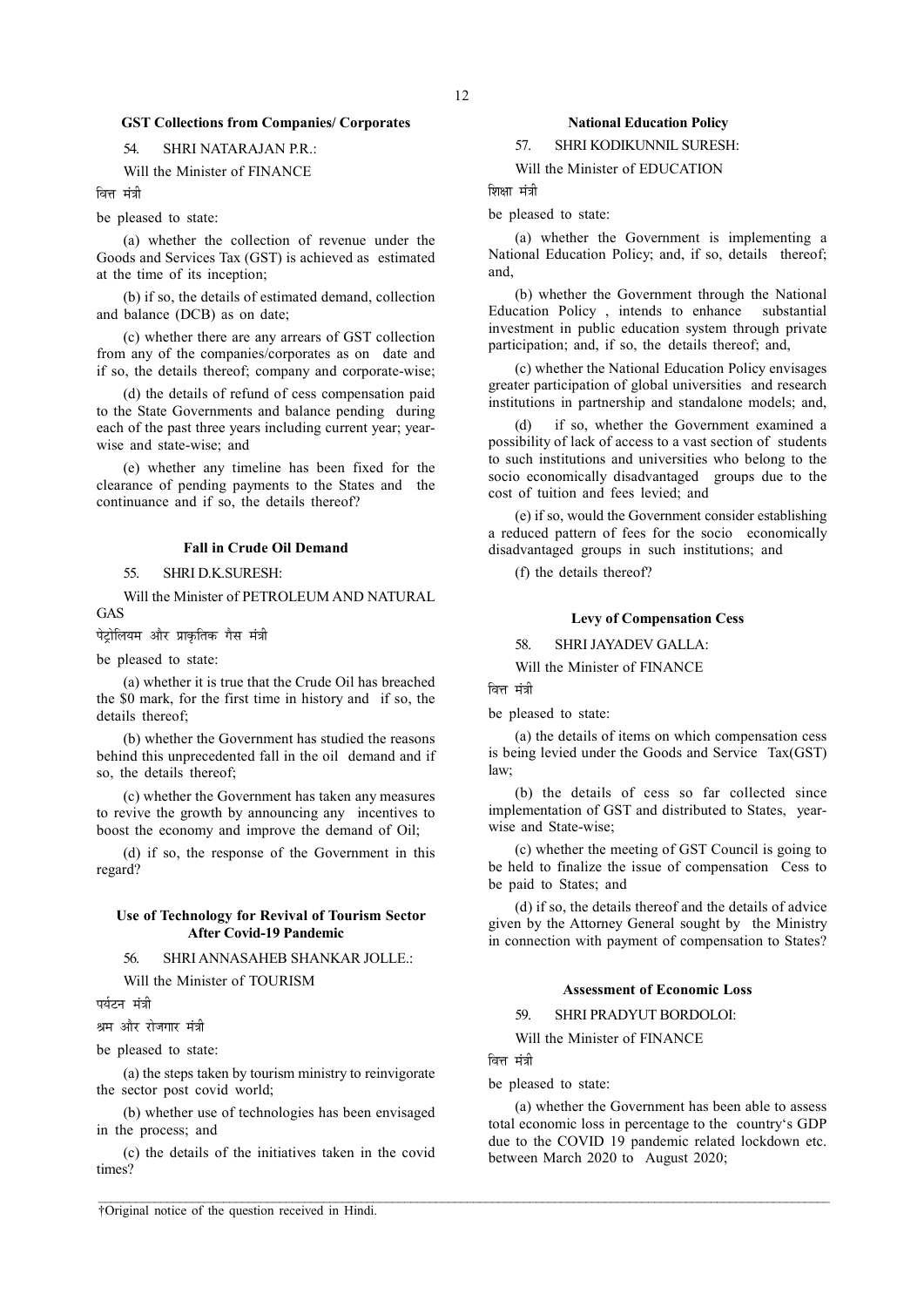(b)if so, the details thereof;

(c) whether the economic stimulus of Rs. 20 lakh crores has been actually pumped in and if so, the details thereof;

(c) whether there has been any tangible improvement in the investment cycle of India due to the sharp reduction of Corporate Tax rate as announced in September 2019; and

(d) if so, in which sector such improvement has taken place between October 2019 to March 2020?

# Rights of Migrant Labourers

# 60. SHRI BHARTRUHARI MAHTAB: SHRI RAHUL RAMESH SHEWALE:

Will the Minister of LABOUR AND EMPLOYMENT श्रम और रोजगार मंत्री

be pleased to state:

(a) whether the Government taken adequate measures to safeguard social, economic, legal and health rights of migrant labourers before implementing lockdown in the country due to COVID 19 Pandemic;

(b) if so, the details thereof and if not, the reasons therefor;

(c) the number of such labourers died/injured during migration to their native place due to such lockdown, State/UT-wise;

(d) the relief provided and measures taken to generate employment for such labourers by the Government so far: and

(e) the other steps taken/being taken by the Government to make good the losses of such labourers?

## Establishment of Biofuel Stations

# 61. SHRI PRATHAP SIMHA:

Will the Minister of PETROLEUM AND NATURAL GAS

पेटोलियम और प्राकृतिक गैस मंत्री

be pleased to state:

(a) the progress of the National Policy on Biofuels, 2018 and its progress towards achieving the goal of 20% mandatory biofuels in all fuels in India;

(b)whether a specific State-wise action plan is available for the establishment of biofuel stations in the country;

(c) whether there is a plan to increase the capacity of biofuel stations in Tier-1 cities and if so, the details thereof along with the Government facilitation and incentives for establishment of such new stations?

#### Problems in Education Sector due to COVID 19

62. SHRI N.K. PREMACHANDRAN:

Will the Minister of EDUCATION

ਗਿਆ ਸੰਤੀ

be pleased to state:

(a) whether the Government has analysed the problem in education sector due to Covid-19;

(b) if so, the details thereof;

(c) whether it comes to the notice of the Government that the long term online education is not good for the physical and mental health of students;

(d) if so, the initiatives taken/ to be taken by the Government to modulate the education system;

(e) whether it comes to the notice of the Government that the educational institution are levying high fees from students without providing the infrastructure facilities during the lock down period and restrictions under Covid-19;

(f) if so, the action taken for providing relief to parents and students;

(g) the modifications made by the Government in educational system in various level during the Covid-19 pandemic; and

(h) whether the Government proposes to remodify the same considering the difficulties of parents and students?

#### Exploration and Production of Oil and Gas

63. SHRI JASBIR SINGH GILL:

Will the Minister of PETROLEUM AND NATURAL GAS

पेट्रोलियम और प्राकृतिक गैस मंत्री

be pleased to state:

(a) whether Indian National Oil and Gas Companies such as ONGC Videsh, IOCL, BPCL and HPCL undertake exploration and production of oil and gas outside India?

(b) if so, the oil and gas fields in which our national oil and gas companies have invested including the name of the country where these oil and gas fields are located?

(c) the details of production statistics from these oil and gas fields for the last five years.

(d) whether our National Oil and Gas companies have made any acquisitions of foreign owned entities in these markets to aid their exploration activities and if so, the details thereof?

# Infrastructure in Tribal Schools

†64. SHRI VISHNU DAYAL RAM:

Will the Minister of TRIBAL AFFAIRS

जनजातीय कार्य मंत्र<del>ी</del>

be pleased to state:

(a) the details of the existing infrastructure in the schools of Tribal areas of the country State-wise including Jharkhand;

(b) whether the Government has any proposal for development of infrastructure in schools in the Tribal areas;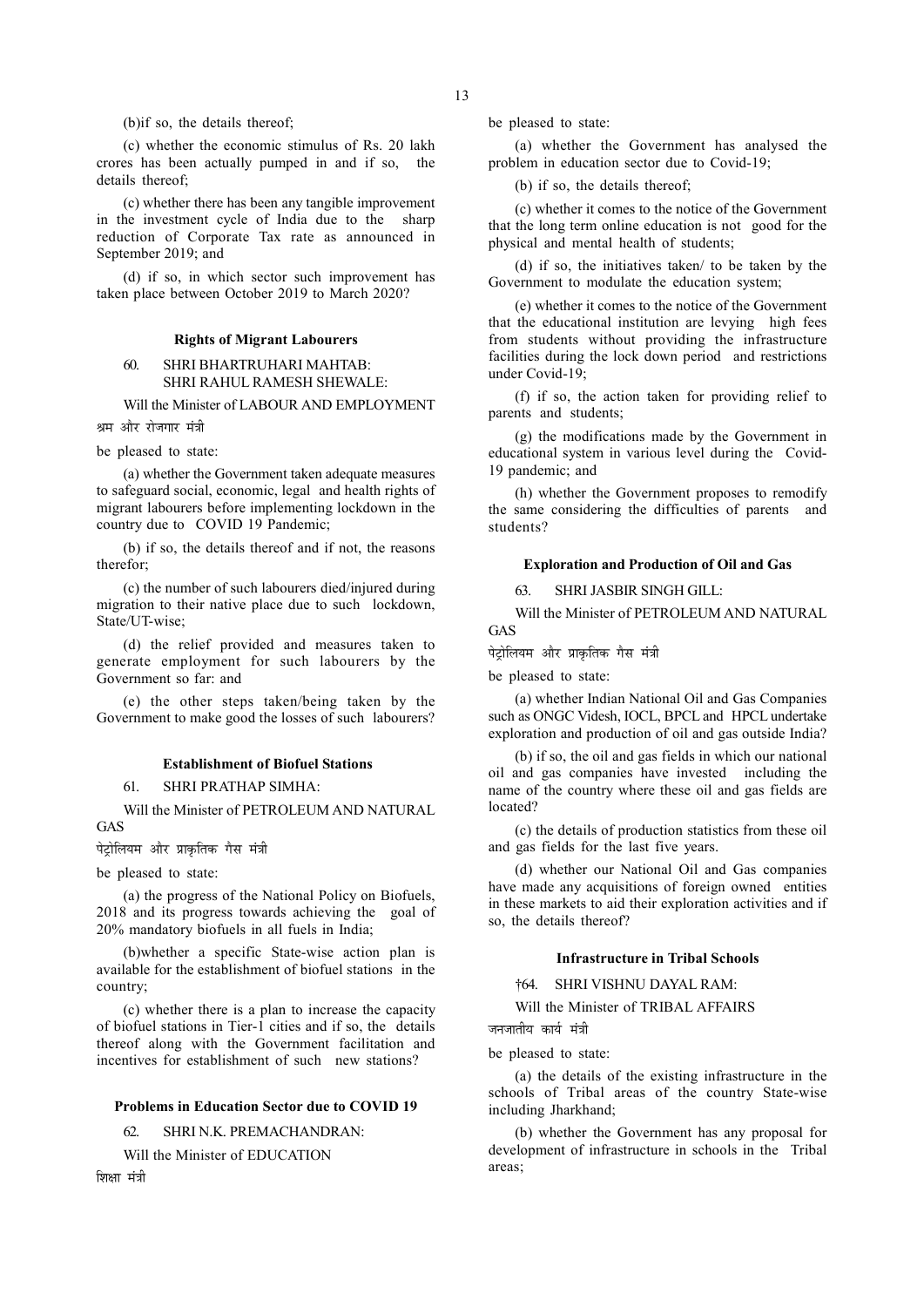(c) if so, the details thereof;

(d) the details of the funds sanctioned, allocated and released each year during the last three years for the said purpose; State wise;

(e) whether the Forest Department has registered objections against the development/setting up of the schools in the forest areas;

(f) if so, the details thereof; and

(g) the reaction of the Government in this regard?

# Use of CSR Fund in Rajasthan

†65. SHRI ARJUN LAL MEENA:

Will the Minister of CORPORATE AFFAIRS

कॉर्पोरेट कार्य मंत्री

be pleased to state:

(a) whether any amount has been spent under the C.S.R by the corporate companies in Rajasthan's Udaipur district;

(b) if so, the details thereof; district-wise

(c) if not, the reasons therefor; and

(d) the names of the corporate companies and the amount spent and the sectors for which the amount has been spent by them during each of the last three years in Udaipur district?

#### Fee structure in Central Educational Institutions

†66. SHRI RODMAL NAGAR:

Will the Minister of EDUCATION

शिक्षा मंत्री

be pleased to state:

(a) whether the Government has formulated any scheme to change the fee structure in Central Educational Institutions;

(b) if so, the details thereof;

(c) if not, the steps proposed to be taken by Government in this regard; and

(d) if so, the State-wise details thereof?

## Request from Andhra Pradesh for Funds

67. SHRI Y.S. AVINASH REDDY:

Will the Minister of FINANCE

वित्त मंत्री

be pleased to state:

(a) whether the Union Government has been in receipt of any request from Andhra Pradesh requesting to release the balance funds for early construction of a project as per the schedule;

(b) if so, the details thereof;

(c) the details of funds released so far and the balance amount to be released;

(d) whether any assurance has been given in this regard; and

(e) if so, the details thereof?

# Skill Training Centres under Ministry of Steel

†68. SHRI RAMDAS C. TADAS:

Will the Minister of STEEL

इस्पात मंत्री

be pleased to state:

(a) whether the Government has taken any decision to impart skill training under the Ministry of Steel throught the country and if so, the details thereof;

(b) the number of unemployed people who have been trained by the said Centres during the last two years;

(c) whether the training is being imparted in Maharashtra also by the Ministry;

(d) if so, the names of the Institutions which have been granted approval to establish the training centres; and

(e) if not, whether the said centres are likely to be established in the future?

### Migrant Labourers during COVID-19

69. SHRIMATI PRAMILA BISOYI:

Will the Minister of LABOUR AND EMPLOYMENT श्रम और रोजगार मंत्री

be pleased to state:

(a) whether the Government is aware of number of migrant labourers/families who returned to the origin during COVID-19?

(b) if so, the details thereof, State-wise;

(c) the steps taken by the Government to provide education to the children of migrant family during COVID-19;

(d) whether the Government is planning to provide cash assistance to the migrant family; and

(e) if so, the details thereof?

## Funds for Education in Bharatpur, Rajasthan

70. SHRIMATI RANJEETA KOLI:

Will the Minister of EDUCATION

शिक्षा मंत्री

 $\mathcal{L} = \{ \mathcal{L} = \{ \mathcal{L} = \{ \mathcal{L} = \{ \mathcal{L} = \{ \mathcal{L} = \{ \mathcal{L} = \{ \mathcal{L} = \{ \mathcal{L} = \{ \mathcal{L} = \{ \mathcal{L} = \{ \mathcal{L} = \{ \mathcal{L} = \{ \mathcal{L} = \{ \mathcal{L} = \{ \mathcal{L} = \{ \mathcal{L} = \{ \mathcal{L} = \{ \mathcal{L} = \{ \mathcal{L} = \{ \mathcal{L} = \{ \mathcal{L} = \{ \mathcal{L} = \{ \mathcal{L} = \{ \mathcal{$ 

be pleased to state:

(a) the amount released for the better education of poor students in Bharatpur Distrct of Rajasthan; and

(b) the details of performance of the Government in the education for poor students?

# Displacement of Tribals

71. DR. (PROF.) KIRIT PREMJIBHAI SOLANKI: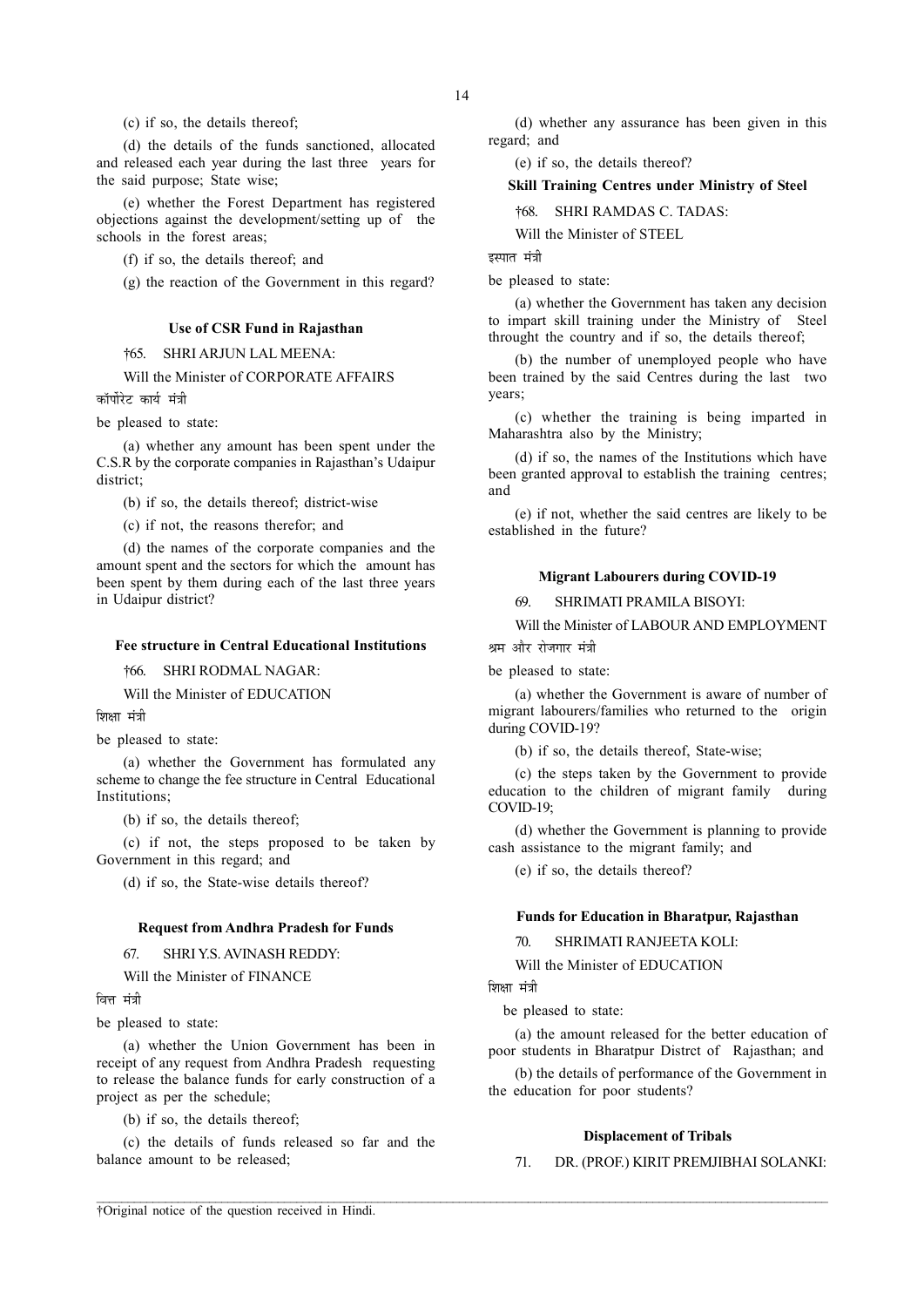# Will the Minister of TRIBAL AFFAIRS

जनजातीय कार्य मंत्र<u>ी</u>

# be pleased to state:

(a) whether the Government is aware that a large number of tribal people are being displaced as a result of various construction/development projects and if so, the details thereof;

(b) whether the Government maintains any data in this regard;

(c) if so, the details thereof including the number of tribals displaced as a result of such activities; and

(d) the remedial steps taken or being taken by the Government in this regard?

#### B.P ED.

# 72. SHRIMATI RAKSHA NIKHIL KHADSE:

Will the Minister of EDUCATION

शिक्षा मंत्री

be pleased to state:

(a) whether the Government has amended the course duration from one year to two years for Bachelor of Physical Education (BPED) teaching course ?

(b) the list of colleges/institutes running the B P Ed under one-year course pattern and now running with the changes of the duration?

(c) whether the Government is aware of the drop in the rate of candidates getting enrolled after the amendment and change in syllabus?

#### Bokaro Steel Plant

# 73. SHRI CHANDRA PRAKASH CHOUDHARY:

Will the Minister of STEEL

इस्पात मंत्री

be pleased to state:

(a) whether the cases of corruption , irregularity and violation of rules have come into limelight on a large scale due to the nexus of officers and contractors in Bokaro steel plant;

(b) if so, the total number of cases amongst them in which action has been taken and the number of cases which are pending along with the details thereof; and

(c) the strict action taken/proposed to be taken by the Government against the corrupt persons?

# Pending Income Tax Appeals

74. SHRI SUSHIL KUMAR SINGH:

Will the Minister of FINANCE

वित्त मंत्री

be pleased to state:

(a) the number of appeals pending as on date before

the Supreme Court (SC), High Courts (HCs)and Income Tax Appellate Tribunals (ITATs) respectively in which CBDT/ITD is a petitioner;

(b) the number of appeals pending before the SC and ITATs respectively which are some or the other way related to ascertaining the genuineness of exemptions claimed by an individual/entity;

(c) the number of appeals pending before the Commissioner of Income Tax (Appeals);

(d) the exact number of disputes which have been resolved after CBDT revised the monetary limits for filing of appeals by the Department;

(e) the exact number of disputes which have been resolved after the launch of Vivad se Vishwas scheme; and

(f) the total number of direct tax related pending cases before the SC, HCs and ITATs respectively?

# Jobs in Manufacturing, Agriculture and Tourism Sector

# †75. SHRI MITESH RAMESHBHAI PATEL (BAKABHAI):

Will the Minister of LABOUR AND EMPLOYMENT श्रम और रोजगार मंत्री

be pleased to state:

(a) whether the Government has decided to increase the number of job opportunities in labour intensive manufacturing, agriculture and tourism sectors by promoting these sectors;

(b) if so, the details thereof;

(c) the State-wise planning of the Government to establish/promote agriculture and tourism based industries during the current year and the next three years; and

(d) the State-wise number of persons proposed to be employed in these sectors?

# Implementation of Cultural Functions Grant Scheme (CFGS)

†76. SHRI BASANTA KUMAR PANDA:

Will the Minister of CULTURE

संस्कृति मंत्री

 $\mathcal{L} = \{ \mathcal{L} = \{ \mathcal{L} = \{ \mathcal{L} = \{ \mathcal{L} = \{ \mathcal{L} = \{ \mathcal{L} = \{ \mathcal{L} = \{ \mathcal{L} = \{ \mathcal{L} = \{ \mathcal{L} = \{ \mathcal{L} = \{ \mathcal{L} = \{ \mathcal{L} = \{ \mathcal{L} = \{ \mathcal{L} = \{ \mathcal{L} = \{ \mathcal{L} = \{ \mathcal{L} = \{ \mathcal{L} = \{ \mathcal{L} = \{ \mathcal{L} = \{ \mathcal{L} = \{ \mathcal{L} = \{ \mathcal{$ 

be pleased to state:

(a) whether the Government has implemented Cultural Functions Grant Scheme(CFGS);

(b) if so, the details thereof; and

(c) the number of beneficiaries of this scheme in Odisha including those in Kalahandi and Nuapada districts?

# Vedic Education

# 77. SHRI MANOJ TIWARI: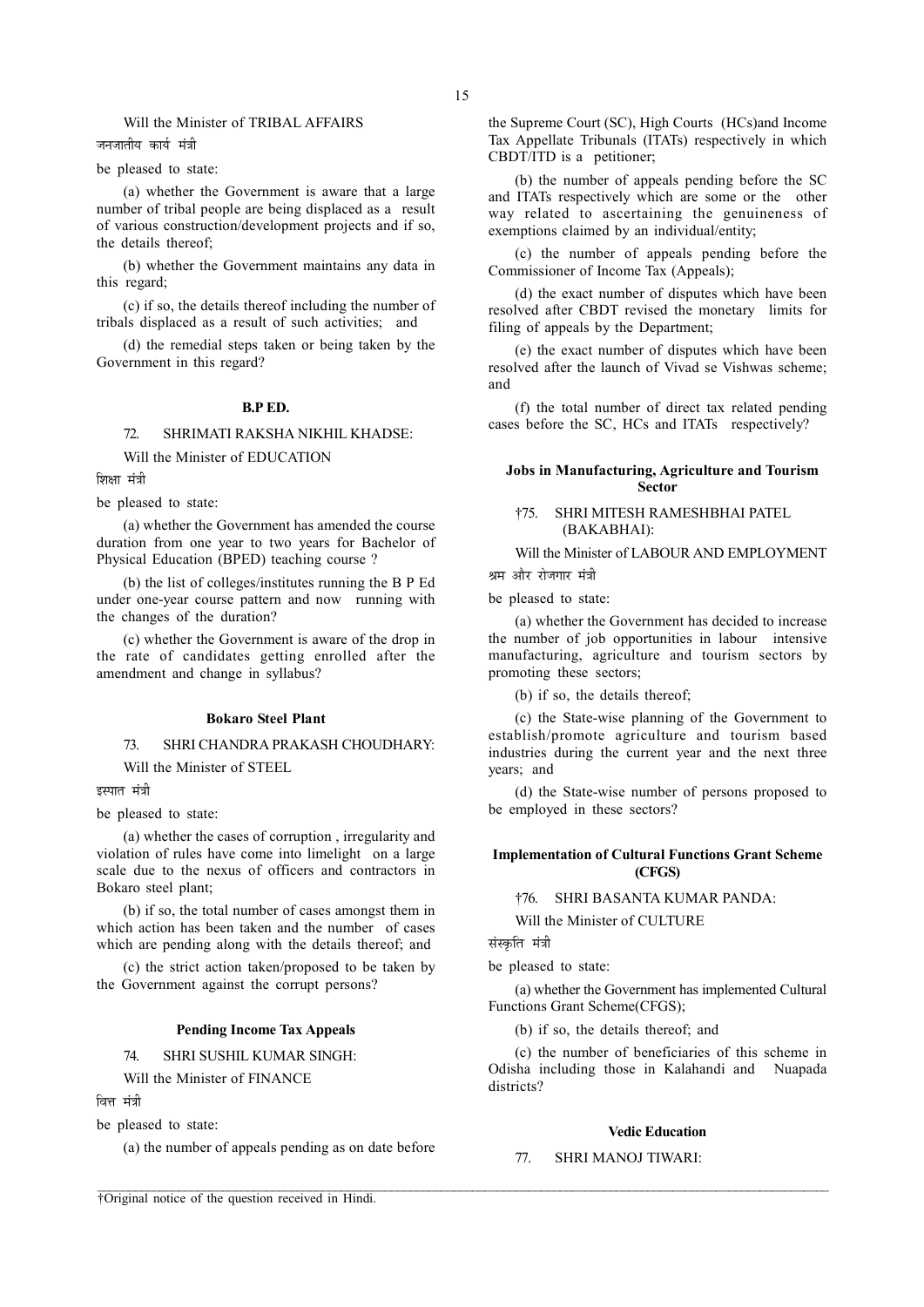# Will the Minister of EDUCATION

शिक्षा मंत्री

be pleased to state:

(a) whether the Government has any proposal to introduce Vedic Education in New Education Policy and if so, the details thereof;

(b) if not, the reasons therefor; and

(c) the details of the key cultural aspects of the New Education Policy?

# Funds Allocated for Protection of Historical Monuments

# 78. SHRI GM. SIDDESHWAR:

Will the Minister of CULTURE

संस्कृति मंत्री

be pleased to state:

(a) the details regarding important archaeological sites and protected historical monuments in the country;

(b) the funds allocated for preserving and developing the archaeological sites during the last three years, year-wise and State-wise; and

(c) the details of measures taken/being taken by ASI for the development of various tourist and archaeological sites along with tourist amenities?

#### Establishment of Professional Institutions under CSR

79. SHRI RAJESHBHAI CHUDASAMA: SHRIMATI POONAM MAHAJAN:

Will the Minister of CORPORATE AFFAIRS कॉर्पोरेट कार्य मंत्री

be pleased to state:

(a) whether the current rules of Corporate Social Responsibility (CSR) allow companies to set up professional and training institutions;

(b) if so, the details thereof;

(c) whether under the instant Rules the industryspecific companies cannot set up their domain-specific technology institutions on the presumption that the passed out students may join the company; and

(d) if so, the reasons therefor?

# Release of Funds to Chattisgarh

# †80. SHRI SANTOSH PANDEY:

Will the Minister of FINANCE

वित्त मंत्री

be pleased to state:

(a) the details of funds released to Chhattisgarh by the Union Government for treatment, safety measures and spreading awareness etc. regarding Covid-19 and the dates on which the said funds were released along with the objectives with which the said funds were

†Original notice of the question received in Hindi.

released;

(b) whether the Chhattisgarh Government has provided the details regarding expenditure of the said funds and if so, the details thereof;

(c) whether the Chhattisgarh Government has sought additional funds and if so, the amount thereof; and

(d) whether the funds have been released and if so, the details thereof?

#### Atma Nirbhar Bharat Abhiyan

81. SHRI SHRIRANG APPA BARNE: SHRI BIDYUT BARAN MAHATO: SHRI SUDHEER GUPTA: SHRI SANJAY SADASHIVRAO MANDLIK: Will the Minister of FINANCE

वित्त मंत्री

be pleased to state:

(a) whether the Government has recently launched "Atma Nirbhar Bharat Abhiyan";

(b) if so, the details thereof along with its aims and objectives;

(c) the details of the initiatives taken by the Government under Atma Nirbhar Bharat Abhiyan so far;

(d) the details of various constraints being faced by the Government in this regard; and

(e) the steps being taken by the Government to address these constraints?

# PSL by Private Banks

82. SHRI GAJANAN KIRTIKAR:

Will the Minister of FINANCE

ਕਿਜ ਸ਼<mark>ੱ</mark>ਤੀ

 $\mathcal{L} = \{ \mathcal{L} = \{ \mathcal{L} = \{ \mathcal{L} = \{ \mathcal{L} = \{ \mathcal{L} = \{ \mathcal{L} = \{ \mathcal{L} = \{ \mathcal{L} = \{ \mathcal{L} = \{ \mathcal{L} = \{ \mathcal{L} = \{ \mathcal{L} = \{ \mathcal{L} = \{ \mathcal{L} = \{ \mathcal{L} = \{ \mathcal{L} = \{ \mathcal{L} = \{ \mathcal{L} = \{ \mathcal{L} = \{ \mathcal{L} = \{ \mathcal{L} = \{ \mathcal{L} = \{ \mathcal{L} = \{ \mathcal{$ 

be pleased to state:

(a) whether it is true that participation of private sector banks in Priority Sector Lending (PSL) in North Eastern Region (NER) is very poor and unsatisfactory, if so, the details thereof and the reasons therefor;

(b) whether the Government proposes to adopt any mechanism of ensuring proper participation in PSL by private banks in NER and to enhance CD ratio of the region;

(c) if so, the details thereof and if not, the reasons therefor;

(d) whether the Government has set up committees to review the performance of banks during the last three years and current year, if so, the details thereof; and

(e) the steps taken by the Government towards spreading wide network of nationalized banks into rural and remote areas in NER particularly in Tripura to intensify their activities and facilitating rural population with subsidy schemes?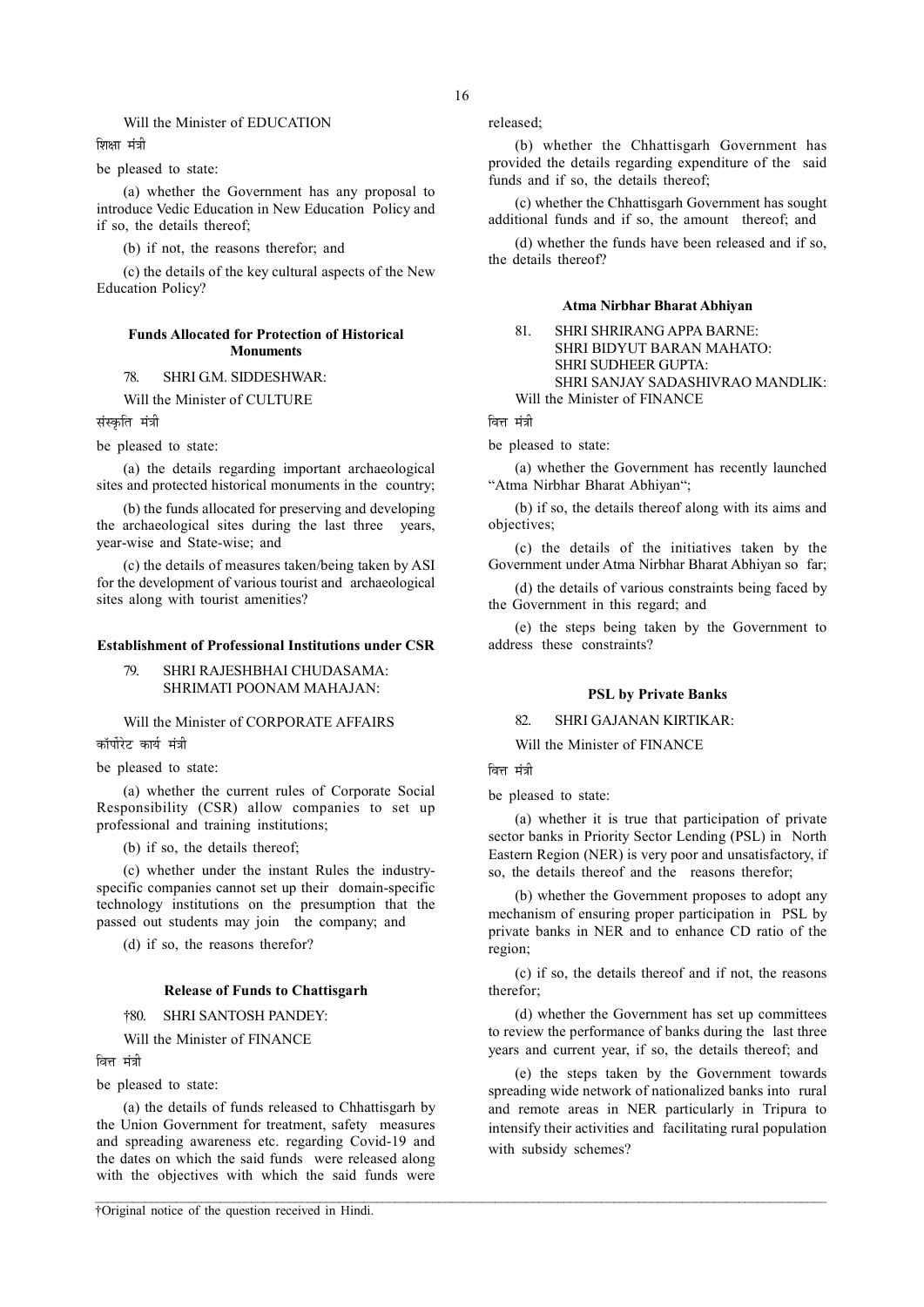## Unemployment Rate

# 83. SHRI SANTOKH SINGH CHAUDHARY:

Will the Minister of LABOUR AND EMPLOYMENT श्रम और रोजगार मंत्री

be pleased to state:

(a) the unemployment rate in the country;

(b) the number of persons who have lost their employment in India during the year 2020 both in the formal and informal sector, sector and state wise;

(c) the number of persons who have lost their employment during the year 2020 in rural and urban areas, area wise; and

(d) the detail of steps taken by the Government to provide employment to people of the country?

#### Package to Check Unemployment Rate

84. SHRI SISIR KUMAR ADHIKARI:

Will the Minister of LABOUR AND EMPLOYMENT

श्रम और रोजगार मंत्री

be pleased to state:

(a) whether it is a fact that during the last five months the country has recorded an average to over 24 per cent unemployment rate and is highest at 27.11 per cent in July 2020;

(b) whether it is a fact that joblessness is the most serious concern of the country therefor; and

(c) the action proposes by the Government and urgent sector-wise revival package to reanimate therefor?

#### Right to Education

# 85. SHRI C.N. ANNADURAI: SHRI GAUTHAM SIGAMANI PON: SHRI SELVAM G.: SHRIMATI MANEKA SANJAY GANDHI: Will the Minister of EDUCATION

शिक्षा मंत्री

be pleased to state:

(a) whether implementation of Right to Education Section 12(1) (c) by all States and UTs is mandatory;

(b) if so, whether some States that have not notified the policy and some states have not commenced admissions under the policy, if so, the details thereof and the reasons therefor;

(c) Whether the Government is planning to open a chain of schools for the under privileged children in aspirational districts of Maharashtra and Tamil Nadu under RTI Act; if so, the details thereof;

(d) The expenditure on education as a percentage of the total expenditure, since the passage of the Right of Children to Free and Compulsory Education (RTE) Act 2009, year-wise;

(e) whether there is a financial roadmap for the implementation of the RTE Act since according to the

 $\mathcal{L} = \{ \mathcal{L} = \{ \mathcal{L} = \{ \mathcal{L} = \{ \mathcal{L} = \{ \mathcal{L} = \{ \mathcal{L} = \{ \mathcal{L} = \{ \mathcal{L} = \{ \mathcal{L} = \{ \mathcal{L} = \{ \mathcal{L} = \{ \mathcal{L} = \{ \mathcal{L} = \{ \mathcal{L} = \{ \mathcal{L} = \{ \mathcal{L} = \{ \mathcal{L} = \{ \mathcal{L} = \{ \mathcal{L} = \{ \mathcal{L} = \{ \mathcal{L} = \{ \mathcal{L} = \{ \mathcal{L} = \{ \mathcal{$ 

Unified District Information System for Education 2016- 17 statistics only 12.7% of schools are compliant and if so, the details thereof ; and

(f) whether in the light of the National Education Policy whether Government will give additional funding to ensure universalisaqtion of education and implement its key recommendations i.e. extension of RTE act from 3 to 18 years and if so, the details thereof?

#### Labourers Dependent on Agriculture

†86. SHRIMATI JASKAUR MEENA: SHRI NIHAL CHAND:

Will the Minister of LABOUR AND EMPLOYMENT

श्रम और रोजगार मंत्री

be pleased to state:

(a) whether the Government has made any assessment of labourers dependent on agriculture in the country and if so, the details thereof including Rajasthan;

(b) whether it has been ascertained that labourers dependent on agriculture get employment throughout the year and if so, the State/UT-wise details including Dausa thereof;

(c) whether any action has been taken by the Government to provide employment throughout the year to farmers and labourers dependent on agriculture; and

(d) if so, the details thereof including achievements?

### Education for Vulnerable Groups

87. DR. SHASHI THAROOR:

Will the Minister of EDUCATION

शिक्षा मंत्री

be pleased to state:

(a) whether the Government is aware of the immense disparities that exist between students with regard to their access to online learning, which has become a necessary mode of education and may continue into the future;

(b) if so, the measures taken to ensure equal access to education even when done remotely, regardless of children's family's financial status, under the provisions of the Right to Education Act, 2009;

(c) if not, the reasons therefor;

(d) whether the Government is taking any special measures to prevent the exclusion of vulnerable groups from remote learning, considering the suicide of a young student in Valanchery, Kerala, on 1 June, caused by such exclusion; and

(e) if so, the details thereof and if not, the reasons therefor?

# Development of Tourist Places of Bundelkhand and Uttrakhand

†88. SHRI KUNWAR PUSHPENDRA SINGH CHANDEL: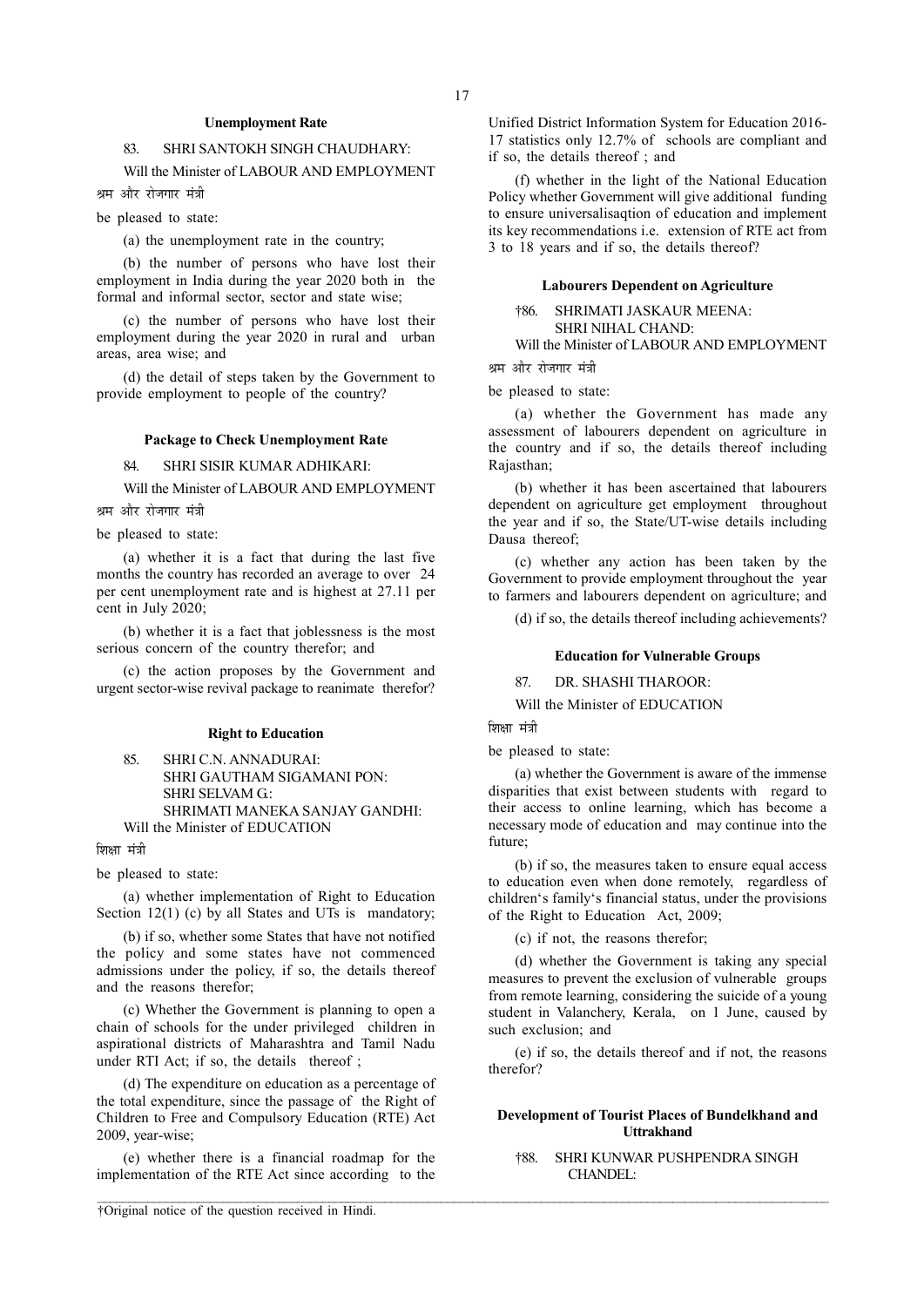## SHRIMATI MALA RAJYA LAXMI SHAH: Will the Minister of TOURISM

पर्यटन मंत्री

be pleased to state:

(a) the details of the number of persons employed in tourism sector in Bundelkhand and Uttarakhand;

(b) the details of efforts made by the Government for the development of tourism in Bundelkhand and Uttarakhand to provide the world class facilities to the tourists;

(c) whether the Government has made special plan to publicize tourist places of Bundelkhand and Uttarakhand; and

(d) it so, the details thereof?

# Low Refill Demand under PMUY

89. SHRI M.K. RAGHAVAN:

Will the Minister of PETROLEUM AND NATURAL GAS

पेट्रोलियम और प्राकृतिक गैस मंत्री

be pleased to state:

(a) the details of target fixed under Pradhan Mantri Ujjwala Yojana(PMUY) and the number of free cooking gas cylinders distributed since April 2020, State-wise indicating a below average distribution of cylinders under the PMUY;

(b) whether the Government transferred only Rs 9,710 crore directly into the bank accounts of Ujjwala beneficiaries, against a target of Rs 13,500 crore with respect to the scheme;

(c) whether the annual rate of refills by Ujjwala consumers was a mere 2.9 cylinder per connection and if so, the reasons for such a poor show in refills;

(d) whether the executives of Oil companies have started pressurising/threatening distributors to either deliver the booked refills, or get ready for bulk transfer of their connections to other distributors due to actual low demand from beneficiaries; and

(e) if so, the detail of action the Government proposes to take to revoke their present attitude?

# Funds For ducation Programmes

†90. SHRI RAMCHARAN BOHRA:

Will the Minister of EDUCATION

शिक्षा मंत्री

be pleased to state:

(a) the total funds allocated by the Government to various States including Rajasthan for different schemes during the last five years;

(b) the quantum of funds out of the above spent by the States till date;

(c) the details of the unspent funds as on date;

(d) the reasons for not spending total funds; and (e) the steps taken by the Government to ensure timely spending of total funds?

Use of 3D Digital Format to Preserve Art and **Monuments** 

91. SHRI RAVNEET SINGH BITTU:

Will the Minister of CULTURE

संस्कृति मंत्री

be pleased to state:

(a) whether it is a fact that 3D digital format with interactive audio and visuals has been effectively used in some parts of the country to preserve at-risk art and monuments;

(b) if so, the details thereof, State/UT-wise;

(c) whether the Government has taken any initiative to incentivize such methods of preservation of tribal art and culture as also devise other methodologies including international collaboration to preserve these precious legacy of tribal societies in the form of arts and historical monuments; and

(d) if so, the details thereof and If not, the reasons therefor?

#### Fund Utilisation

92. SHRI S. MUNISWAMY:

Will the Minister of FINANCE

वित्त मंत्री

be pleased to state:

(a) whether the Government has any plan to set up a new protocol to check lagging in fund utilization in various departments; and

(b) if so, the details thereof?

# Skill Training Centres under PMKVY

93. SHRI VINAYAK RAUT:

Will the Minister of SKILL DEVELOPMENT AND ENTREPRENEURSHIP

<u>कौशल विकास और उद्यमिता मंत्री</u>

be pleased to state:

(a) whether the Government had sanctioned setting up of Skill Training Centres under PMKVY in Ratnagiri and Sindhudurg Districts of Maharashtra; and

if so, the reasons for delay in setting up of Skill Training Centres in these two districts and by when Skill Centres are likely to be set up?

# IMPRESS AND SPARC Schemes

†94. SHRI RANJEETSINGH HINDURAO NAIK NIMBALKAR:

Will the Minister of EDUCATION

णिश्रा मंत्री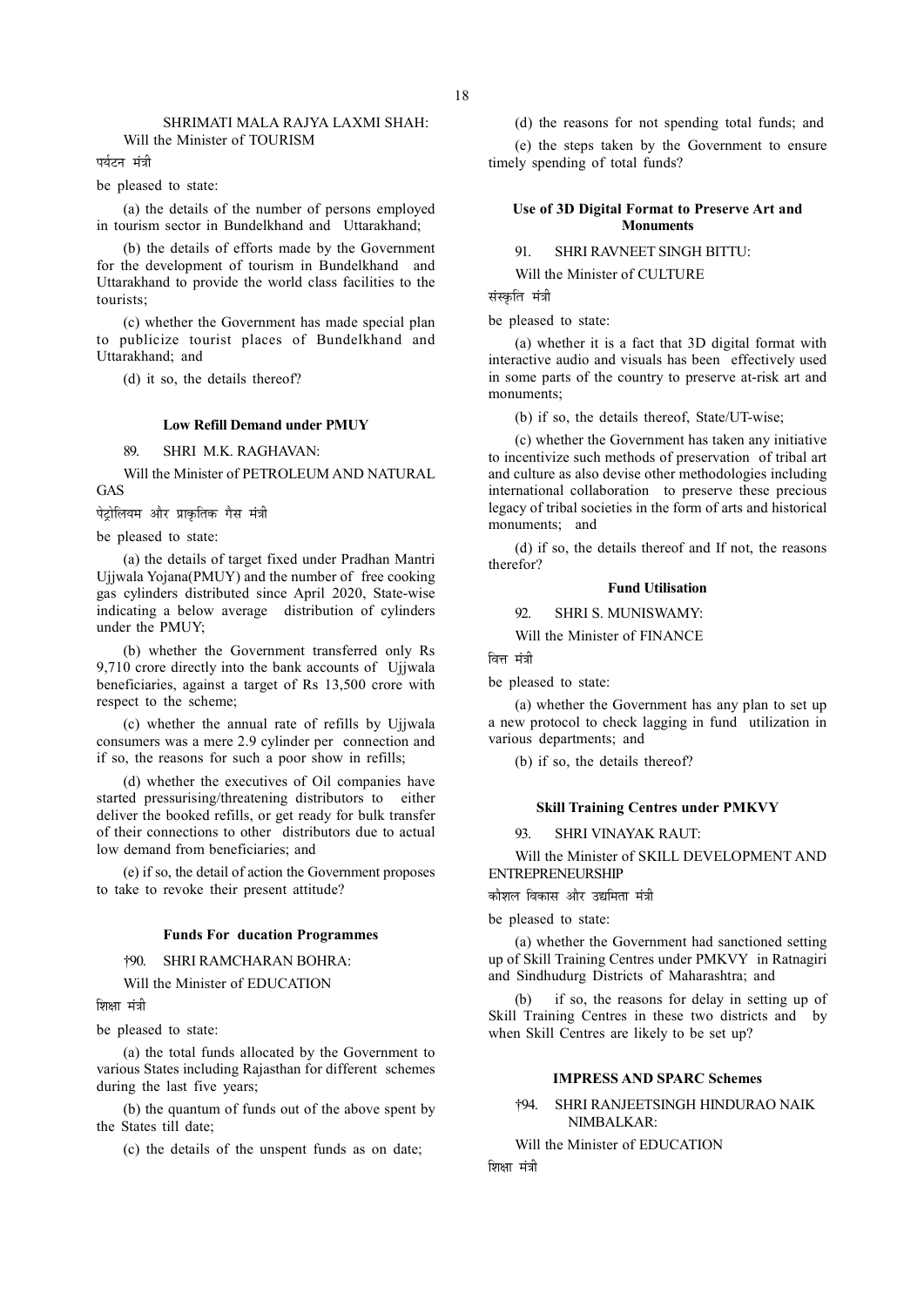be pleased to state:

(a) whether "IMPRESS" and "SPARC" schemes launched by the Government to promote research in Higher Education have been successful;

(b) if so, the manner in which the Indian students are being trained under the said schemes; and

(c) the domains under which the students are being trained under the said schemes along with details thereof?

### Creation of PM CARES Fund

95. SHRI SUNIL DATTATRAY TATKARE:

Will the Minister of CORPORATE AFFAIRS

कॉर्पोरेट कार्य मंत्री

be pleased to state:

(a) whether it is a fact that according to the Ministry the Fund was set up on March 27, 2020 by the Central Government thus making it a public authority under the ambit of Section 2 (h) of the RTI Act, 2005 and if so, the details thereof; and

(b) the reasons for amending the Companies Act retrospectively two months later on May 26 2020, effectively nullifying the MCA's stated position on the PM-CARES Fund and MCA's amendment of Schedule VII to free PM-CARES of any public authority?

# Strike of BPCL Employees

96. SHRI SUBBARAYAN K.:

Will the Minister of PETROLEUM AND NATURAL GAS

पेटोलियम और प्राकृतिक गैस मंत्री

be pleased to state:

(a) whether it is a fact that all the trade unions of employees of Bharat Petroleum Corporation Limited(BPCL) went on a two day strike on 7th and 8th September 2020 in protest against the Government move for outright privatization of BPCL through strategic sale and attack on the rights of the workers; and

(b) if so, the details and Government's reaction thereto?

# Museum Grant Scheme

97. MS. DIYA KUMARI:

Will the Minister of CULTURE

संस्कृति मंत्री

be pleased to state:

(a) the State/UT-wise details of the Museum Grant Scheme;

(b) the number of new museums approved during the last five years, State/UT-wise; and

(c) the details of the funds disbursed for the scheme and the amount utilized therefrom, State/UT-wise?

## Promotion of Tourism at Buddhist Sites

98. SHRI JAGDAMBIKA PAL:

Will the Minister of TOURISM

पर्यटन मंत्री

be pleased to state:

(a) the number of International tourists who have visited the recognized Buddhist sites in India during the last three year-wise and site-wise;

(b) whether the Government has any plans or taken any steps to promote tourism related to Buddhism and to Buddhist sites in India;

(c) if so, the details thereof; and

(d) whether the Government has any plans or taken any steps to promote Spiritual Tourism in India and if so, the details thereof?

# Financial Assistance to Rajasthan

†99. SHRI HANUMAN BENIWAL:

Will the Minister of FINANCE

ਕਿਜ ਸ਼ੱਤੀ

be pleased to state:

(a) the details of category-wise number of people benefitted by financial assistance and loans in Rajasthan from the financial package released by the Union Government during corona pandemic till date, districtwise;

(b) whether the Government had fixed any target for sanctioning loans by banks to various categories of people including cart-pullers and shopkeepers under Financial Package for corona; and

(c) if so, the details of circulars/orders issued in respect of Rajasthan in this regard?

# Job Loss and Reverse Migration

100. SHRI THIRUNAVUKKARASAR SU:

Will the Minister of LABOUR AND EMPLOYMENT

श्रम और रोजगार मंत्री

be pleased to state:

(a) whether the Government is aware of several millions of job loss and reverse migration in unorganized sector with the outbreak of Covid-19 pandemic situation in the country which had thrown out the poor labour class in the streets;

(b) if so, the details thereof, State/Sector-wise;

(c) whether the Government has taken any steps to arrest this trend and to create more employment opportunities to the working class in the country;

- (d) if so, the details thereof; and
- (e) if not, the reasons therefor?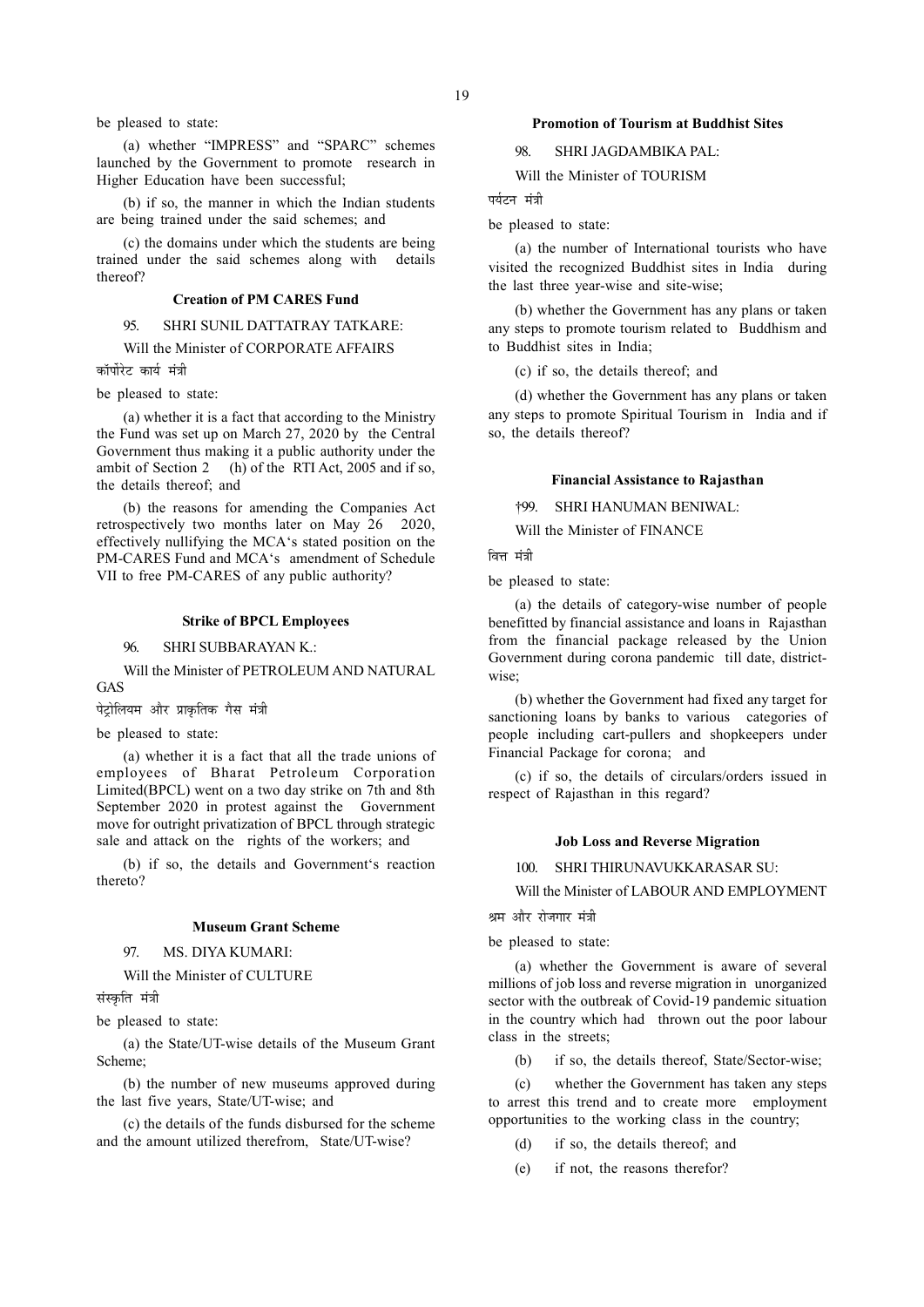# Job Opportunities

# 101. PROF. SAUGATA RAY:

Will the Minister of LABOUR AND EMPLOYMENT श्रम और रोजगार मंत्री

be pleased to state:

(a) the number of job opportunities lost due to COVID-19 in the country, State/Sector-wise;

(b) the steps taken so far to ensure the welfare of poor employees;

(c) whether the Government has ensured the minimum wage, food or accommodation to the migrant employees; and

(d) if so, the details thereof, State-wise?

# Livelihood Crisis of Migrant Labourers

102. SHRI TALARI RANGAIAH: SHRI N. REDDEPPA: DR. BEESETTI VENKATA SATYAVATHI: SHRI MAGUNTA SREENIVASULU REDDY: SHRI K. NAVASKANI: SHRI POCHA BRAHMANANDA REDDY:

Will the Minister of LABOUR AND EMPLOYMENT

श्रम और रोजगार मंत्री

be pleased to state:

(a) whether the Government has taken any steps to solve the livelihood crisis of migrant workers in the country due to lack of jobs and loss of jobs as a result of COVID-19 pandemic; if so, the details thereof;

(b) whether the Government has taken any concrete steps to increase or generate rural employment to kick start the rural economy; and

(c) if so, the details thereof and if not, the reasons therefor?

(d) Whether the Government proposes to provide jobs to migrant workers in their home States;

(e) if so, the details thereof, scheme and State-wise;

# Exams in Schools

# 103. SHRI NISITH PRAMANIK:

Will the Minister of EDUCATION

शिक्षा मंत्री

be pleased to state:

(a) whether the half yearly examinations or assessments are proposed to be conducted in various schools for the session 2020-21; and

(b) if so, the details thereof and the manner in which these are likely to be conducted?

# Development Work under Krishna Circuit

†104. SHRI NAYAB SINGH:

Will the Minister of TOURISM

पर्यटन मंत्री

be pleased to state:

(a) whether the Government has accomplished the works under Krishna Circuit Phase-I in Kurukshetra;

(b) if so, the work-wise details thereof;

(c) if not, the time by which it is likely to be completed;

(d) whether the Government has started development work under Krishna Circuit Phase-2; and

(e) if so, the details thereof?

# Impact of Covid-19 on Trade

105. SHRI MANOJ KOTAK:

Will the Minister of FINANCE

वित्त मंत्री

be pleased to state:

(a) whether the global COVID 19 has become a serious threat to the economy of India;

(b) if so, the details thereof;

(c) whether imports and exports have been badly affected due to COVID- 19 and global lockdown

(d) if so, the details thereof; and

(e) the detail of various measures announced by the government to tackle the situation and its impact in country?

## Upgrading Primary Schools

106. SHRI BALASHOWRY VALLABHANENI:

Will the Minister of EDUCATION

णिश्रा मंत्री

be pleased to state:

(a) whether the Government under the Samagra Siksha Scheme is helping the States to upgrade upper primary schools to composite schools;

(b) if so, the details of upper primary schools identified in Andhra Pradesh for upgrading them to composite schools, district-wise;

(c) the details of infrastructure and other facilities provided under the above upgradation of schools;

(d) whether the Government is aware of the State Government Andhra Pradesh's initiative of Naadu-Nedu (Then and now) to improve infrastructure in schools; and

(e) if so, whether the Government proposes to extend help to the State Government in this endeavour?

# New Education Policy

107. SHRI L.S. TEJASVI SURYA:

Will the Minister of EDUCATION

शिक्षा मंत्री

be pleased to state: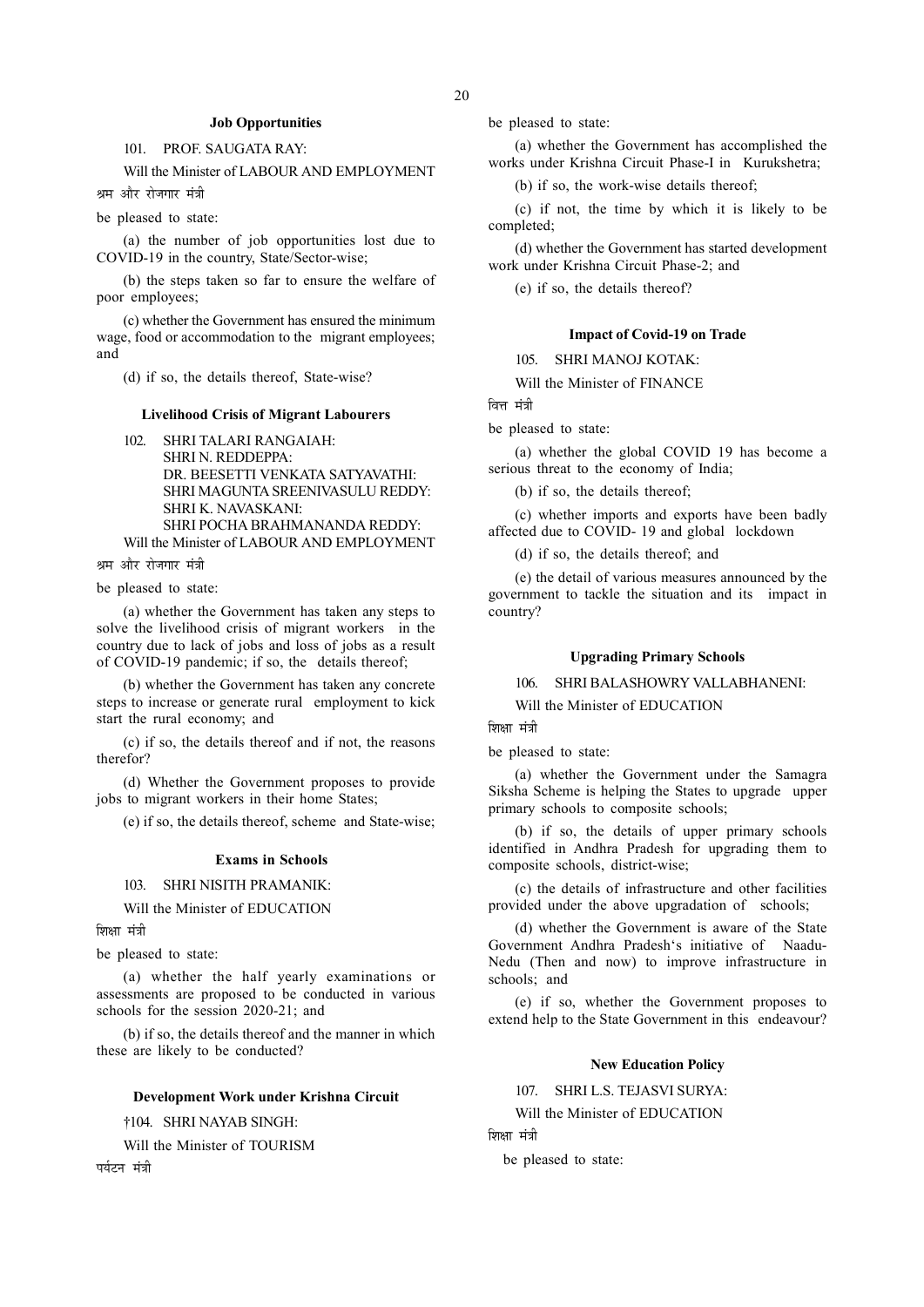(a) whether the new National Education Policy (NEP) 2020 discerns that the school teachers in the country are a product of the existing outdated curriculum and if so, the methods provisioned for their upskilling thereof; and

(b) whether the Government plans to establish brandnew Multidisciplinary Education and Research Universities (MERU) as provisioned under NEP 2020 or simply refurbish the existing public educational institutions and if so, the details thereof?

## Tax on Left Over Funds

108. SHRI MANISH TEWARI:

Will the Minister of FINANCE

वित्त मंत्री

be pleased to state:

(a) whether the Government proposes to tax left over funds in dedicated bank accounts of Lok Sabha and Vidhan Sabha candidates opened for purposes of fighting 2019 Parliament elections and subsequent assembly elections in Maharashtra, Haryana, Jharkhand etc. in 2019 and 2020, on the instructions of Election Commission and if so, the details thereof;

(b) the details of accounting treatment which the CBDT proposes to give these left over funds in bank accounts open of all these opened for election purposes;

(c) the reasons as to why these left over funds are not exempt from Income Tax under the general exemption available to political parties under Section 13- A of the said Act;

(d) the manner in which these political donations would qualify as income under any of heads of Section 2 (24) of Income Tax Act that defines Income; and

(e) whether Section 56 of the Income Tax Act would apply to these monies, especially when political donations are not income in the hands of the contesting candidates/assessees and if so, the details thereof?

### Central Sanskrit University

#### 109. SHRI ABDUL KHALEQUE:

Will the Minister of EDUCATION

शिक्षा मंत्री

be pleased to state:

(a) Whether the Government has recently established/ upgraded three deemed Universities into Central Sanskrit Universities.

(b) If so, the names of the Universities.

(c) Is it true that some public representatives had raised demand to establish a campus of Central Sanskrit University in Assam preferably Bajali area of Barpeta district during debate on the Central Sanskrit University Bill 2019; and

(d) if so, whether the Government will consider the demand?

#### Quality of Education

†110. SHRI DHARAMBIR SINGH:

Will the Minister of EDUCATION

णिश्रा मंत्री

be pleased to state:

(a) the steps taken by the Government to check costly education system in the country;

(b) whether the condition of education in most of the Government schools is extremely pathetic;

(c) if so, the details of the steps taken by the Government to improve the condition of schools;

(d) whether the Government has formulated any such scheme wherein children of higher officers of the district are also taught in Government schools;

(e) if not, whether no such step is required to be taken to improve the condition of Government schools; and

(f) if so, the details thereof?

# Safety Audit of Petrol Pumps

# †111. SHRIMATI DARSHANA VIKRAM JARDOSH:

Will the Minister of PETROLEUM AND NATURAL GAS

.<br>पेटोलियम और प्राकृतिक गैस मंत्री

be pleased to state:

(a) whether the Government is aware of the fact that modern/adequate resources for fire safety are not available at several petrol pumps due to which if any incident of fire happens at the petrol pumps then it cannot be controlled immediately and there is wide possibility of massive accident;

(b) if so, the details of the steps taken by the Government in collaboration with the State Governments for the fire safety audit of the petrol pumps; State-wise; and

(c) the number of fire incidents at the petrol pumps in the last three years and the losses incurred/valuable lives lost due to the said incidents; State-wise?

# Problems of Jobless Youth

112. MS. RAMYA HARIDAS: ADV. ADOOR PRAKASH: SHRIMATI POONAM MAHAJAN: Will the Minister of LABOUR AND EMPLOYMENT

श्रम और रोजगार मंत्री

 $\mathcal{L} = \{ \mathcal{L} = \{ \mathcal{L} = \{ \mathcal{L} = \{ \mathcal{L} = \{ \mathcal{L} = \{ \mathcal{L} = \{ \mathcal{L} = \{ \mathcal{L} = \{ \mathcal{L} = \{ \mathcal{L} = \{ \mathcal{L} = \{ \mathcal{L} = \{ \mathcal{L} = \{ \mathcal{L} = \{ \mathcal{L} = \{ \mathcal{L} = \{ \mathcal{L} = \{ \mathcal{L} = \{ \mathcal{L} = \{ \mathcal{L} = \{ \mathcal{L} = \{ \mathcal{L} = \{ \mathcal{L} = \{ \mathcal{$ 

be pleased to state:

(a) whether the Government is aware of the problems of jobless youths in the country due to COVID-19 pandemic and if so, the details thereof;

(b) the total number of persons rendered jobless in this period; and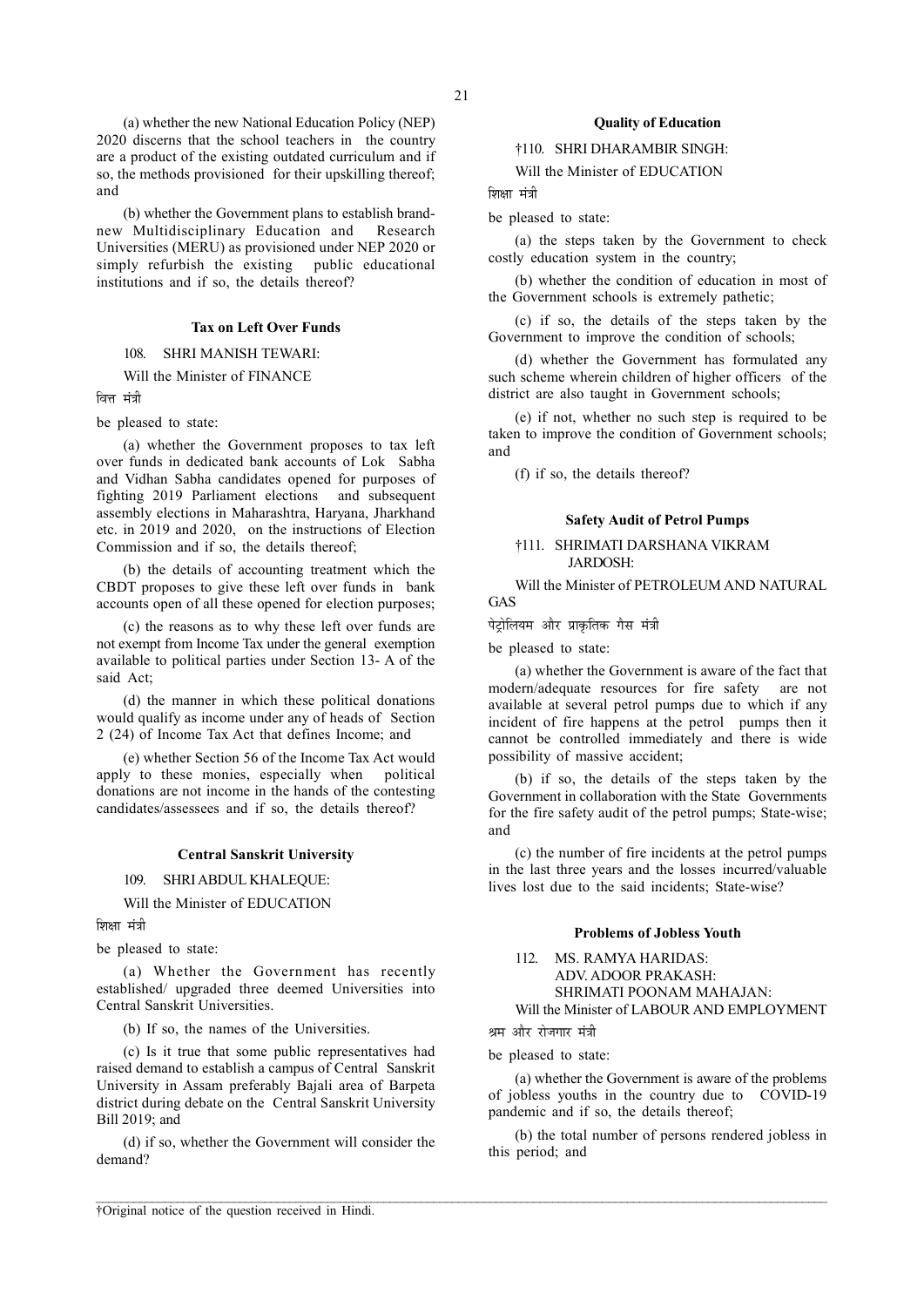(c) the assistance provided by the Union Government to the States particularly Kerala, Maharashtra in meeting the jobless situation;

(d) whether the Government has done any assessment of the job loss in the country due to the COVID-19 crisis; and

(e) if so, the details thereof, sector wise?

## Frauds by NBFCs

# 113. SHRI THOMAS CHAZHIKADAN:

Will the Minister of FINANCE

ਕਿਜ ਸ਼<mark>ਂ</mark>ਤੀ

be pleased to state:

(a) whether it has come to the notice of the Government that certain Non-Banking Financial Companies (NBFCs)have committed fraud/ diversion of the funds of depositors in the country;

(b) if so, the detailed names of such NBFCs and the total amount involved in each such NBFCs;

(c) whether it has come to the notice of the Government that hundreds of depositors of Popular Finance, an NBFC with headquarters in Kerala, are reported to be cheated and their deposits have been diverted and if so, the details thereof; and

(d) the details of the steps taken by the Government to protect the interest of the depositors of Popular Finance?

## Kendriya Vidyalaya in Maharajganj

†114. SHRI PANKAJ CHAUDHARY:

Will the Minister of EDUCATION

शिक्षा मंत्री

be pleased to state:

(a) whether the Government has received any proposal to establish a Kendriya Vidyalaya in district Maharajganj, Uttar Pradesh;

(b) if so, the details thereof;

(c) whether the Government is likely to accord sanction to establish a Kendriya Vidyalaya in Maharajganj; and

(d) if so, the time by which the approval is expected to be granted?

## Complaints Regarding Refunds of Tour Packages

†115. SHRI HARISH DWIVEDI:

Will the Minister of TOURISM

पर्यटन मंत्री

be pleased to state:

(a) the steps being taken by the Government to provide relief to the people associated with tourism industry in view of the losses suffered by them during this period of corona pandemic;

(b) whether agents and companies are refusing to refund the amount deposited for hotel bookings and tour packages etc. before the lockdown period; and

(c) if so, the efforts being made by the Government to address such problem?

#### NPAs of MSMEs

# 116. SHRI MOHANBHAI KALYANJI KUNDARIYA:

Will the Minister of FINANCE

वित्त मंत्री

be pleased to state:

(a) whether it is a the fact that small and medium traders of Gujarat who wanted to pay back bank loan but Public Sector Banks (PSBs) have declared their accounts as Non-Performing Asset (NPA) and sent to the NCLT;

(b) if so, the details thereof including the number of such cases reported by PSBs in the State of Gujarat, district-wise;

(c) whether the actions are being taken in accordance with the norms of Reserve Bank of India, if a loan is paid back by the borrower and if so, the details thereof; and

(d) the action taken by the Government against guilty banks in this regard?

#### Promotion of Adventure Tourism

117. SHRI B.B.PATIL:

Will the Minister of TOURISM

पर्यटन मंत्री

be pleased to state:

(a) whether the Government proposes to promote adventure tourism sites in the country;

(b) if so, the details thereof;

(c) whether the Government has received any proposal in this regard from the State Government of Telangana for financial grants; and

(d) if so, the details thereof?

#### Online Classes

†118. SHRI KANAKMAL KATARA:

Will the Minister of EDUCATION

शिक्षा मंत्री

be pleased to state:

(a) whether the Government proposes to provide smart phones by giving special discount to the school students specially the students of economically weaker sections and scheduled tribes for imparting them education through e-class during the lock-down period;

(b) if so, the details thereof;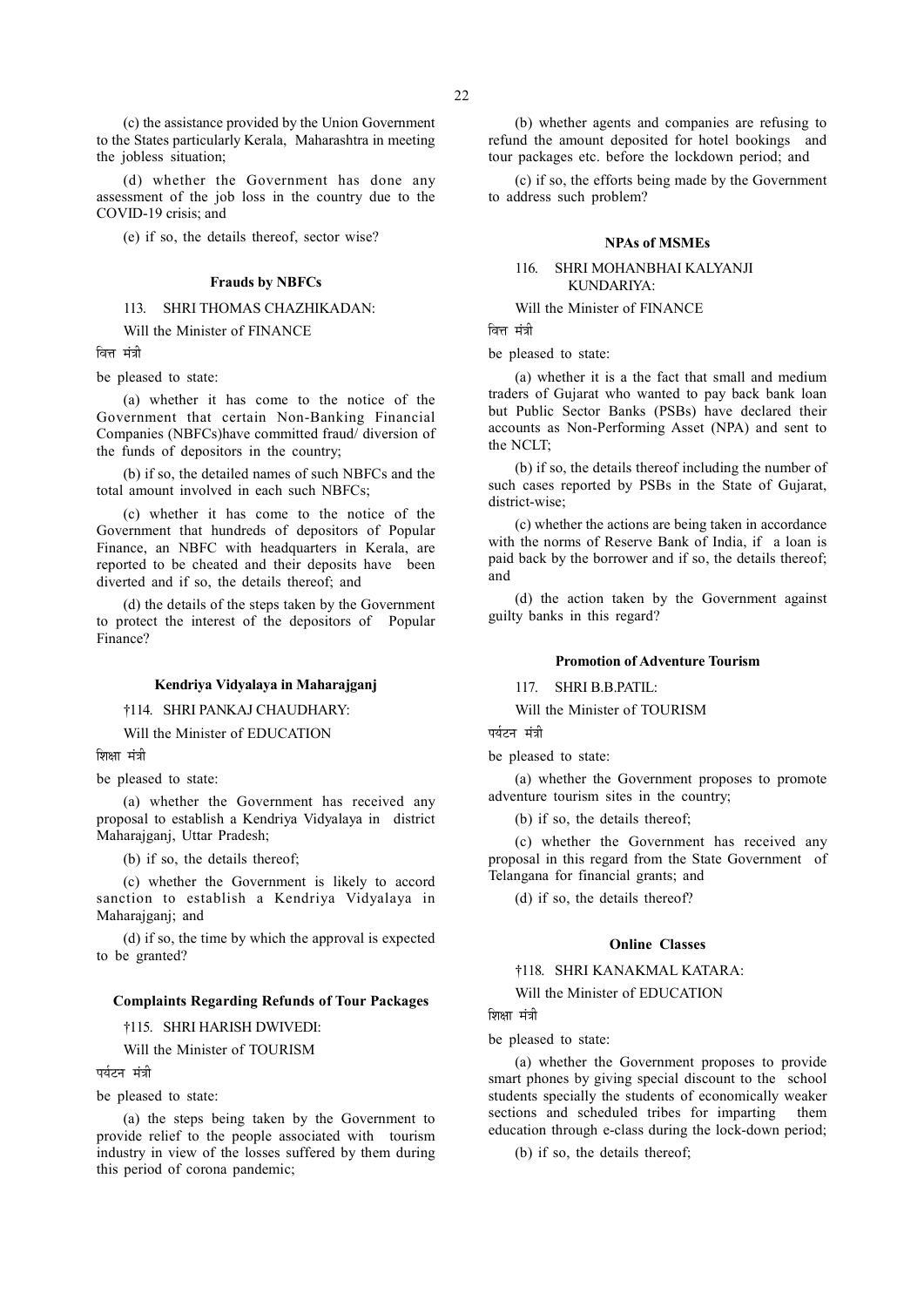(c) whether the Government is formulating any scheme in this regard;

(d) whether the New Education Policy has special provisions of Smart Class and E-class for the students of poor strata of society?

#### Number of Schools

119. SHRI RAJIV PRATAP RUDY:

Will the Minister of EDUCATION

शिक्षा मंत्री

be pleased to state:

(a) the total number of Government, Governmentaided and private schools in the country out of the total number of schools in the country, State/UT wise;

(b) the total number of students enrolled in Government, Government-aided and private schools in the country, state/UT-wise;

(c) whether the Government has identified the need for new private school regulations in the country, especially in regulation of fee and admissions processes, and if so, details thereof; and

(d) whether the Government is aware of the high fees being charged by private schools for Nursery Class admissions and if so, steps being considered and taken thus far by the Union and State Governments to regulate this;

(e) the number of private, Government and Government-aided schools established during the last three years, State/UT-wise; and

(f) the steps taken to ensure compliance with respect to the reservation of the Economically Weaker Section by the Government?

#### Child Labour

120. DR. VISHNU PRASAD M.K.:

Will the Minister of LABOUR AND EMPLOYMENT

श्रम और रोजगार मंत्री

be pleased to state:

(a) whether the new initiatives undertaken by the Government have been successful in curbing the Child Labour;

(b) if so, the comparative data for the last three years and the current year; and

(c) the time by which child labour is likely to be eliminated completely?

#### Re-opening of Schools

121. ADV. ADOOR PRAKASH:

Will the Minister of EDUCATION

णिश्ला मंत्री

be pleased to state:

(a) whether the Government has considered the reopening of schools in the country;

(b) if so, whether any decision has been taken in this regard and if so the details thereof; and

(c) whether the Government has done any consultations with the State Governments regarding reopening of schools, board exams and reducing syllabus and if so the details thereof?

# Set-up of Sub-Regional Science Centre at Rajamundry

122. SHRI MARGANI BHARAT:

Will the Minister of CULTURE

संस्कृति मंत्री

be pleased to state:

(a) whether it is true that the Ministry has decided to set up Sub-Regional Science Centre at Rajahmundry with an estimated cost of Rs. 15 crores;

(b) if so, the details thereof along with its aims and objectives and other details of the project; and

(c) the status of the project and the time by which it is likely to be completed?

#### Indian Economy

123. SHRI V.K.SREEKANDAN:

Will the Minister of FINANCE

वित्त मंत्री

be pleased to state:

(a) whether the Indian economy has suffered to its lowest level since our independence due to an act of God till now during the current financial year;

(b) if so, the details thereof;

(c) whether it is a fact that the GDP has been at minus 24 per cent and that the GST collection has been eroding quarter after quarter;

(d) if so the details thereof; and

(e) the steps proposed to be taken by the Government to revive our economy?

## NPAs under PMMY

†124. SHRIMATI POONAMBEN MAADAM:

Will the Minister of FINANCE

ਕਿਜ ਸ਼ੱਤੀ

be pleased to state:

(a) whether the Non-Performing Assets (NPAs) of the banks have increased due to non-repayment of loans disbursed under Pradhan Mantri Mudra Yojana (PMMY) in Gujarat;

(b) if so, the details thereof during each of the last three years;

(c) whether the Government has found any loop hole in the implementation of the said yojana; and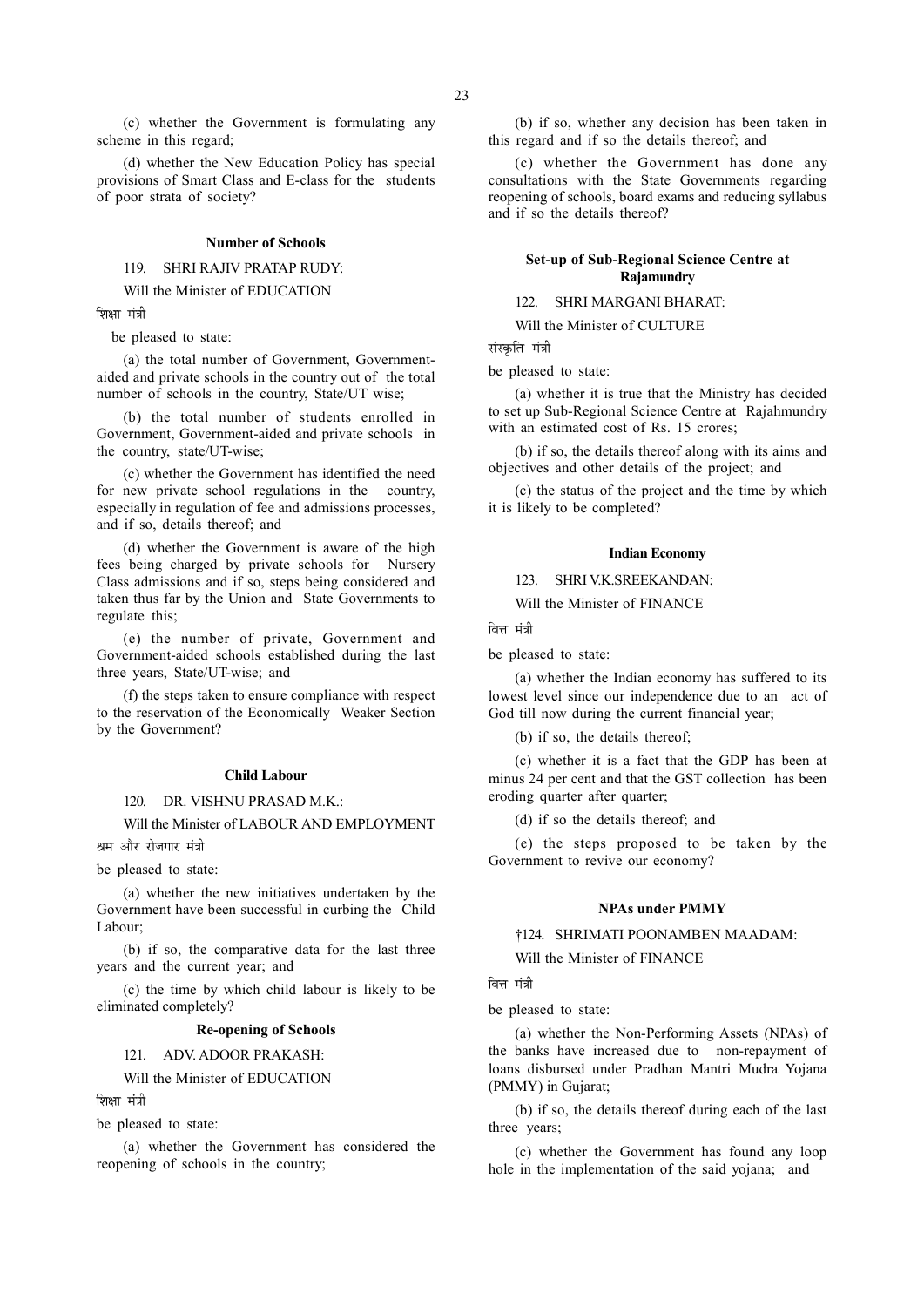(d) if so, the details thereof along with the manner in which the Government has addressed the said loophole?

# Banks Reserves with RBI

# 125. SHRI SRIDHAR KOTAGIRI: SHRI M.V.V. SATYANARAYANA: SHRI POCHA BRAHMANANDA REDDY:

Will the Minister of FINANCE

ਕਿ<del>ਤ</del> ਧੰਤੀ

be pleased to state:

(a) whether it has come to the notice of the Government that despite the accommodative monetary policy stand of the Government, the Banks instead of lending money are parking their reserves with the Reserve Bank of India (RBI);

(b) if so, the details of reserves of the Government banks as well as private sector banks held with RBI during each of the previous three financial years;

(c) whether the Government has instructed the RBI to dis-incentivise the banks to park their reserves with RBI and instead start lending to kick start the economic cycle; and

(d) if so, the details thereof?

## Study on CSR Funds

126. DR. NISHIKANT DUBEY:

Will the Minister of CORPORATE AFFAIRS

कॉर्पोरेट कार्य मंत्री

## be pleased to state:

(a) whether the Government has conducted any study for assessing the proper implementation of Corporate Social Responsibility (CSR) of Corporate houses in the country and if so, the details and the main result thereof;

(b) if not, whether the Government proposes to undertake such study in the country and if so, the details thereof;

(c) whether the Government has received any complaints regarding the misuse of the CSR funds/ projects by the corporate houses in the country; and

(d) if so, the details thereof, State-wise?

# Government Initiatives for Steel Industry

127. DR. AMAR SINGH:

Will the Minister of STEEL

इस्पात मंत्री

be pleased to state:

(a) whether the government has any plans to lay emphasis on the importance of introducing digital and analytics to bring new insights to the steel making processes ;

(b) if so, the details thereof ;

(c) whether the Government proposes to support new initiatives by the steel industry to address environmental issues ;

(d) if so, the details thereof;

(e) whether the Government is planning to establish a network among industry leaders, researchers and technologists to share their views on the modern technological developments and research findings to address these challenges and if so, the details thereof?

#### Merging School Boards

128. SHRI DIBYENDU ADHIKARI:

Will the Minister of EDUCATION

णिश्रा मंत्री

be pleased to state:

(a) whether it is a fact that the National Education Policy 2020 intends to bring back 2 crore children into the school system, who are currently not in schools;

(b) if so, the realistic overview and the detail thereof;

(c) whether it also a fact that in order to deliver the NEP 2020 curriculum effectively, there is a requirement of well trained teachers and also to understand the pedagogical needs therefor; and

(d) if so, the possibilities to merge all school boards into single entity therein to achieve the goals of the policy and suggestions from the State Governments and other institutionals thereof?

# Language Education

129. SHRI KARTI P. CHIDAMBARAM:

Will the Minister of EDUCATION

शिक्षा मंत्री

be pleased to state:

(a) the number of recognized schools in the country offering language education options besides Hindi, English, and the official State language $(s)$ , the details thereof, State-wise;

(b) the list of languages to be defined as Indian languages, as per the National Education Policy 2020; and

(c) the details of the criteria according to which languages are determined to be "Indian" in the NEP 2020?

#### Quality Education

130. DR. MOHAMMAD JAWED:

Will the Minister of EDUCATION

शिक्षा मंत्री

be pleased to state:

(a) the steps taken by the Government to ensure universalisation of secondary education, in absence of the extension of Right to Education Act 2009 and also,the concrete plans to ensure resource-rich, high quality secondary education, rather than open and distance education that can further widen inequality?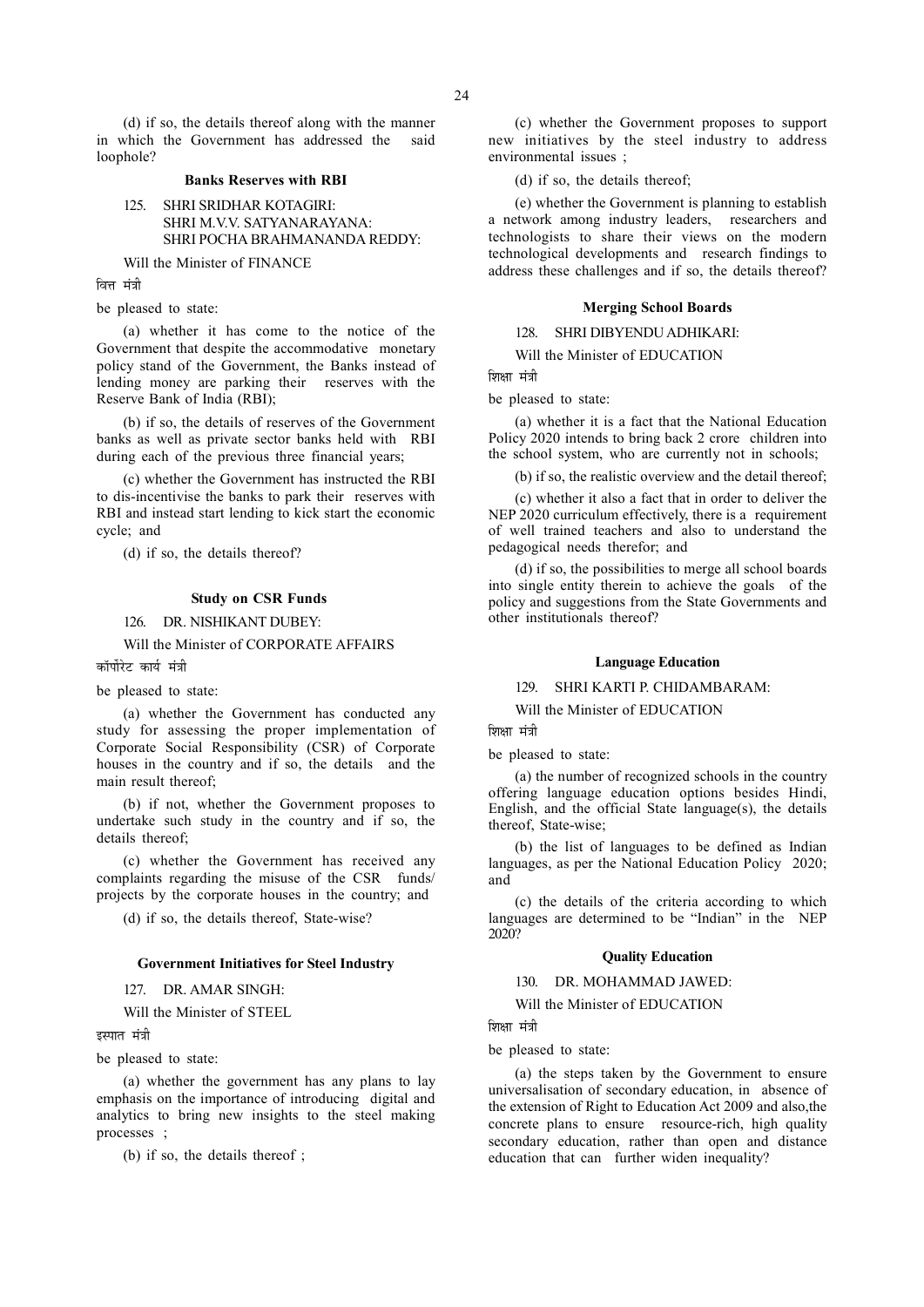(c) whether the Government is planning to recruit trained and qualified teachers, as recommended in the policy and the plans for infrastructure upgradation;.

(d) the measures taken by the Government to prevent drop-out of children, where there has been migration from mother tongue to a second language especially in North-East; and

(e) whether a substantive equality model of CEDAW framework is likely to be adopted for laying down guidelines for ensuring school safety and security for girls and if so, the details thereof?

# Industrial NPAs

†131. SHRI ASHOK MAHADEORAO NETE:

Will the Minister of FINANCE

वित्त मंत्री

be pleased to state:

(a) whether the Non-Performing Assets (NPAs) relating to big industries and corporate houses have increased sharply as compared to the Micro, Small and Medium Enterprises sector due to non-repayment of loans of the banks during the last three years;

(b) if so, the details thereof and the reasons therefor; and

(c) the steps taken by the Government to promote Micro, Small and Medium Enterprises sector and to increase the recovery of loans from the corporate houses?

# Kendriya Vidyalaya in Gopalganj

132. DR. ALOK KUMAR SUMAN:

Will the Minister of EDUCATION

शिक्षा मंत्री

be pleased to state:

(a) whether it is fact that large number of Kendriya Vidalayas are functioning without their own building, causing lots of problem to the students in Bihar including District Gopalganj;

(b) if so, the details thereof;

(c) the measures taken/ to be taken by the Government to solve the problem ; and

(d) the measures taken/ to be taken by the Government to provide building for Kendriya Vidalaya in District Gopalganj of Bihar?

# Skill Development Centres in Tamil Nadu

133. SHRI A. RAJA:

Will the Minister of SKILL DEVELOPMENT AND ENTREPRENEURSHIP

<u>कौशल विकास और उद्यमिता मंत्री</u>

be pleased to state:

25

(a) whether the Government has proposed to setup any separate skill development training for unemployed youths who recently returned from foreign countries due to lockdown especially in Tamil Nadu;

(b) if so, the details thereof and if not, the reasons therefor;

(c) the details of total number of the trained skilled persons who have been already recruited in public/ private sector in Tamil Nadu during the last three years and the current year so far, District Wise; and

(d) the details of the names of the trusts/ agencies engaged in the implementation of the aforesaid schemes in Tamil Nadu?

#### 2G Ethanol Plants

134. SHRI SUNIL BABURAO MENDHE:

Will the Minister of PETROLEUM AND NATURAL GAS

पेट्रोलियम और प्राकृतिक गैस मंत्री

be pleased to state:

(a) whether the Government has approved to set up new 2G ethanol plants using paddy straw especially in the State of Maharashtra and if so, the details and the status of the projects thereof; and

(b) the number of companies that have applied till date to set up these plants along with such plants that have been granted clearances till date, State/UT-wise?

#### Identification of Tribal Products

135. DR. UMESH G. JADHAV:

Will the Minister of TRIBAL AFFAIRS

जनजातीय कार्य मंत्री

be pleased to state:

(a) whether the identification of tribal products was undertaken across 27 States and if so, details thereof and if not, the reasons therefor;

(b) whether the Government can list the products identified in Karnataka along with the name of the tribal group;

(c) if so, the details thereof;

(d) if not, the reasons therefor; and

(e) whether any such products identified in Karnataka have been selected for production in this year, if so, the details thereof and if not, the reasons therefor?

#### Per Child Expenditure on Education

136. SHRIMATI MANEKA SANJAY GANDHI:

Will the Minister of EDUCATION

शिक्षा मंत्री

be pleased to state:

(a) whether the Government is planning to formulate standardized framework for calculation of per child expenditure for uniformity and transparency?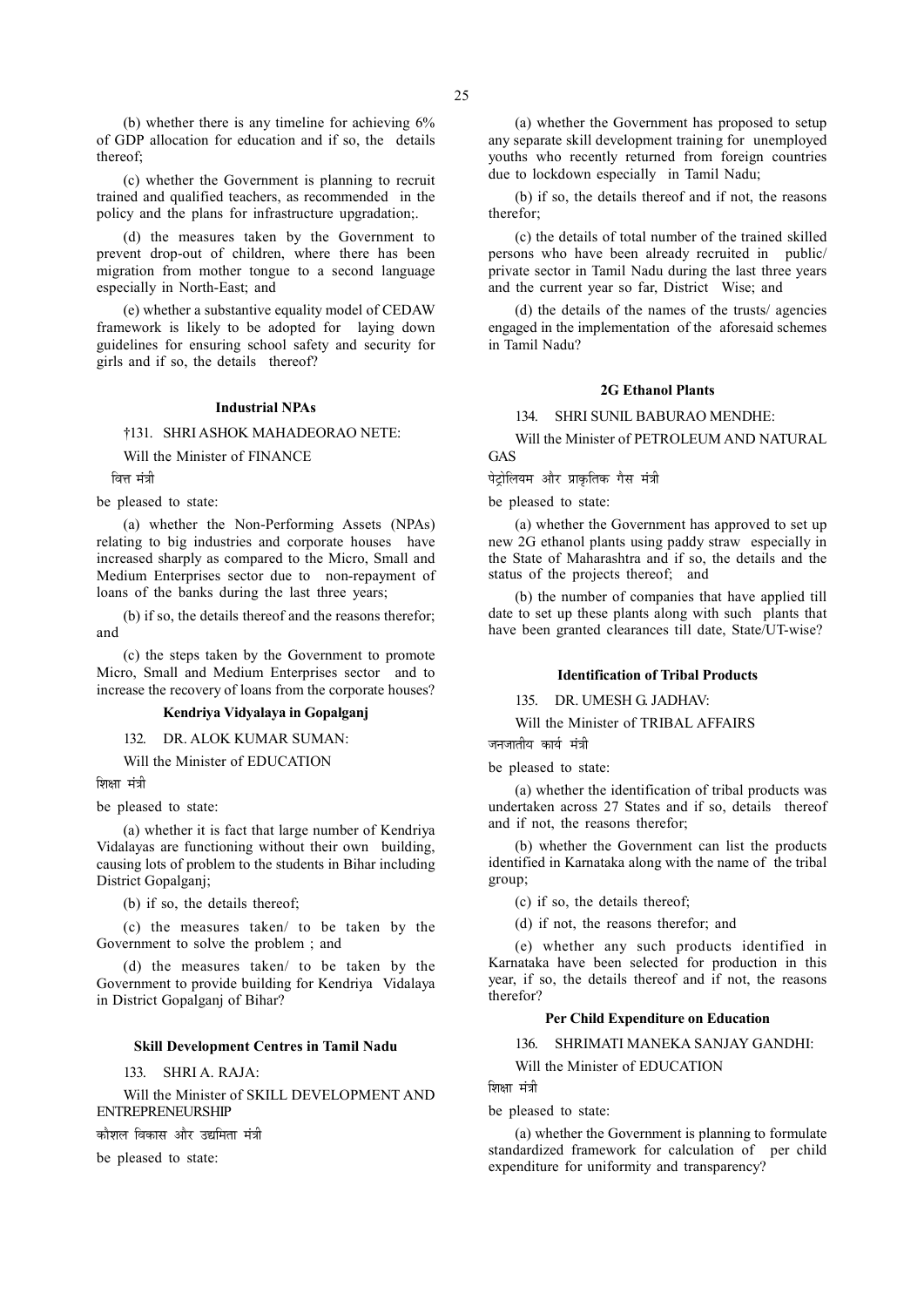(b) if so, the details of the current framework followed by States to calculate per child expenditure;

(c) whether the Government is planning to create a mandate for States to revise the per child expenditure on a continuous basis; and

(d) if so, the details of States where revisions have taken place in the per child expenditure since 2014-15?

#### Promotion of Tribal Culture

137. SHRI JAYANT SINHA:

Will the Minister of TRIBAL AFFAIRS

जनजातीय कार्य मंत्री

be pleased to state:

(a) whether there are any centers for tribal and related studies in the country and if so, the details thereof;

(b) the details of the schemes, programs, and provisions to support the building and development of such centers;

(c) the steps being taken by the Government to conserve and promote tribal culture, archives, and artifacts; and

(d) the details of key initiatives being run by the Ministry in Jharkhand, especially in Hazaribagh and Ramgarh Districts?

# Migrant labourers belonging to Uttar Pradesh

†138. SHRI KAUSHAL KISHORE:

Will the Minister of LABOUR AND EMPLOYMENT

श्रम और रोजगार मंत्री

be pleased to state:

(a) whether the maximum migrant labourers belonging to Uttar Pradesh and Bihar were forced to migrate from other States due to corona in the country;

(b) if so, the details thereof;

(c) the details of reasons to withhold the migrant labourers in these States itself due to Corona and nonavailability of prompt facility of their shelter and food;

(d) the details of the number of migrant workers, labourers/daily wagers who returned from other states; and

(e) the number and details of migrant workers, labourers, daily wagers for whom the arrangement of job has been made?

# Skill Development in School Education

# †139. SHRI RAKESH SINGH:

Will the Minister of SKILL DEVELOPMENT AND ENTREPRENEURSHIP कौशल विकास और उद्यमिता मंत्री

be pleased to state:

(a) whether Skill Development needs to be included in the curriculum in the country to make the schools education employment oriented;

(b) whether there is no lack of infrastructure and the instructors for the purpose in the Government schools of the country;

(c) if so, the details thereof;

(d) whether the Government has taken measures to overcome these shortcoming; and

(e) if so, the details thereof?

# RUSA

# 140. COL. RAJYAVARDHAN RATHORE:

Will the Minister of EDUCATION

शिक्षा मंत्री

be pleased to state:

(a) the details of the quantum of funds allocated under RUSA during the last five years, State/Districtwise for the State of Rajasthan;

(b) the total number of Universities sanctioned/ established during last five years under the RUSA;

(c) the details of the number of universities sanctioned/ established during last five years under the RUSA in rural districts State wise and district wise for the State of Rajasthan;

(d) whether any steps have been taken to promote higher education in rural districts; and

(e) if so, provide details of their execution State wise, and details down to district level for the State of Rajasthan?

# New Education Policy

†141. SHRIMATI MALA RAJYA LAXMI SHAH:

Will the Minister of EDUCATION

शिक्षा मंत्री

 $\mathcal{L} = \{ \mathcal{L} = \{ \mathcal{L} = \{ \mathcal{L} = \{ \mathcal{L} = \{ \mathcal{L} = \{ \mathcal{L} = \{ \mathcal{L} = \{ \mathcal{L} = \{ \mathcal{L} = \{ \mathcal{L} = \{ \mathcal{L} = \{ \mathcal{L} = \{ \mathcal{L} = \{ \mathcal{L} = \{ \mathcal{L} = \{ \mathcal{L} = \{ \mathcal{L} = \{ \mathcal{L} = \{ \mathcal{L} = \{ \mathcal{L} = \{ \mathcal{L} = \{ \mathcal{L} = \{ \mathcal{L} = \{ \mathcal{$ 

be pleased to state:

(a) whether the Government has announced New Education Policy and if so, whether it includes Indian Philosophy and values;

(b) if so, the details thereof;

(c) whether the Government has made arrangements to provide education in the schools through digital medium and if so, the details thereof;

(d) whether students and teachers are facing problems in their educational activities as a result thereof; and

(e) if so, the details thereof and steps taken/ being taken by the Government in this regard; and

(f) the details of the steps taken/ being taken by the Government to ensure online education for the students belonging to the economically weaker sections and for the students residing in adverse geographical mountains conditions like Uttarakhand ?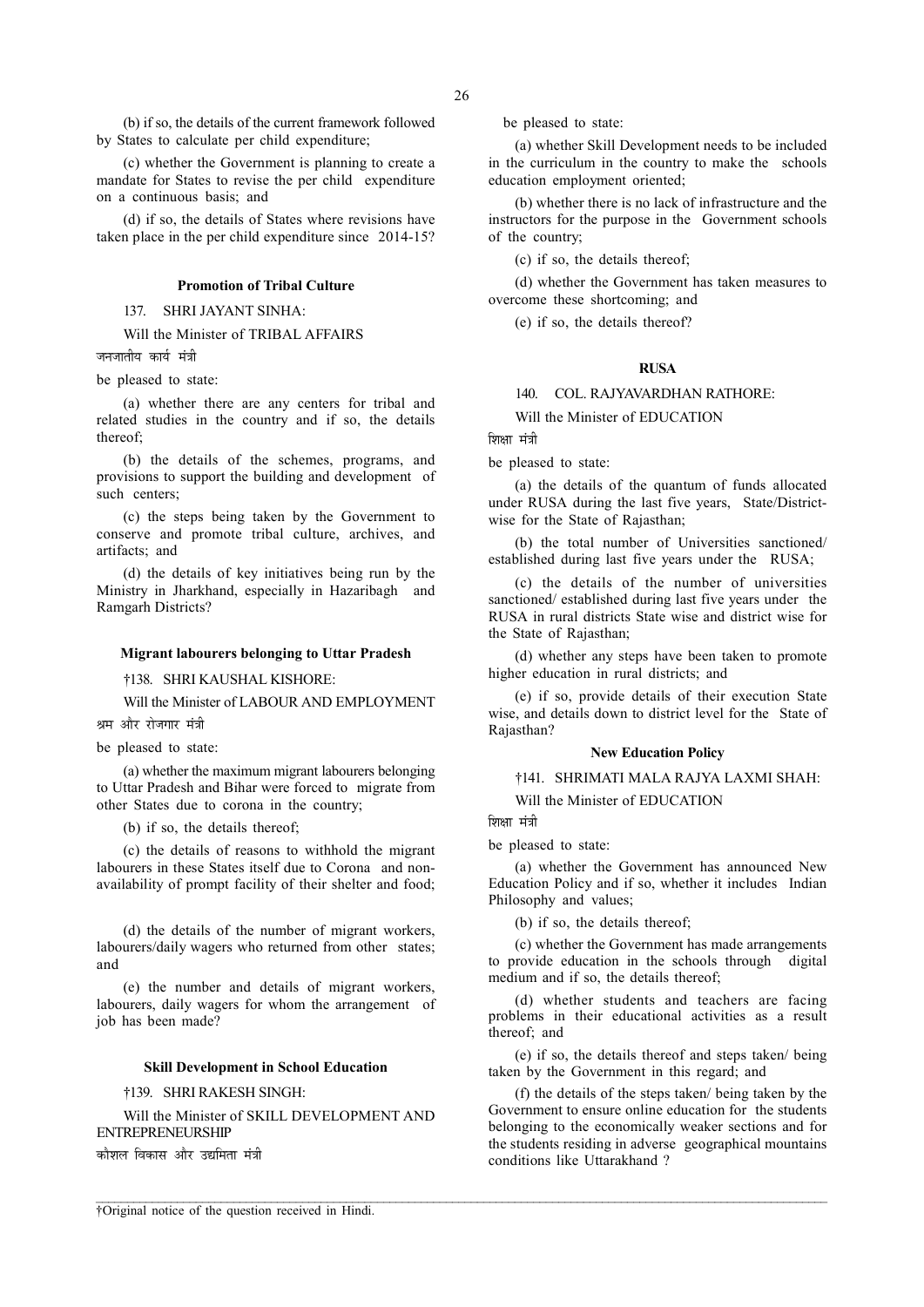# Preservation of Tribal and Tamil Folk Art

# 142. SHRI P. RAVEENDRANATH KUMAR:

# Will the Minister of CULTURE

संस्कृति मंत्री

be pleased to state:

(a) whether the Union Government has initiated to protect and preserve the vanishing Tribal and Tamil Folk Art, which expresses village sensibilities such as "Nattupura Pattu", "Parai (Thappu)", "Villupattu" etc. towards promoting the culture of Tamil Nadu;

(b) if so, the details thereof;

(c) the funds allocated for this purpose during the last six years?

## Schemes for Providing Employment

†143. SHRI VIJAY BAGHEL:

Will the Minister of LABOUR AND EMPLOYMENT श्रम और रोजगार मंत्री

be pleased to state:

(a) the names of the schemes being run by the Government for providing employment to the migrant workers across the country who returned to their respective states during the Corona pandemic times;

(b) the names of such schemes particularly being run in Chhattisgarh; and

(c) the details of the funds allocated by the Government for the said works/schemes?

# Different types/level of Universities in the New Education Policy

†144. SHRI DEEPAK BAIJ:

Will the Minister of EDUCATION

## शिक्षा मंत्री

be pleased to state:

(a) the present position of setting up different types/ level of Universities envisaged in the New Education Policy;

(b) whether the Universities not seeking any economic grant from the Government would be free to choose courses;

(c) if so, the form of education proposed to be devised for the students of the Scheduled Caste/ Scheduled Tribe(SC/ST) and Other Backward Classes(OBC) categories;

(d) whether the New Education Policy stipulates to set up a new single body by merging multi-level educational monitoring institutions; and

(e) if so, whether such single body will not be overburdened by such a step?

# Target of Skill India Mission

145. SHRI PARTHIBAN S.R.:

Will the Minister of SKILL DEVELOPMENT AND ENTREPRENEURSHIP

कौशल विकास और उद्यमिता मंत्री

be pleased to state:

(a) whether the Skill India Mission has achieve the target during the last three years, if so, the details theeof year-wise;

(b) whether the Government has allocated adequate funds for implementation of the Skill India Mission; and

(c) the details of the funds allocated and spent and the number of youths trainined during the said period?

#### New Education Policy

146. SHRI PINAKI MISRA:

Will the Minister of EDUCATION

शिक्षा मंत्री

be pleased to state:

(a) the estimated additional investment required to implement the various schemes under the National Education Policy (NEP) 2020, Centre and State-wise;

(b) the details of planned central assistance to States to implement the NEP, including to Odisha;

(c) the details of the likely impact implementation of NEP is going to have on existing funding to States under the Samagra Shiksha, Mid-Day Meal and the Rashtriya Uchchatar Shiksha Abhiyan schemes; and

(d) whether the funding to States will be adjusted according to performance under the NEP, and if so, the details thereof?

# Final year examinations in Colleges, Universities

†147. SHRI SUNIL KUMAR PINTU:

Will the Minister of EDUCATION

शिक्षा मंत्री

be pleased to state:

 the time and manner in which the final year examinations in colleges, universities and other educational institutions across the country which are pending due to lock down are likely to be conducted?

## NPAs of PSBs

# 148. ADV. DEAN KURIAKOSE:

Will the Minister of FINANCE

वित्त मंत्री

 $\mathcal{L} = \{ \mathcal{L} = \{ \mathcal{L} = \{ \mathcal{L} = \{ \mathcal{L} = \{ \mathcal{L} = \{ \mathcal{L} = \{ \mathcal{L} = \{ \mathcal{L} = \{ \mathcal{L} = \{ \mathcal{L} = \{ \mathcal{L} = \{ \mathcal{L} = \{ \mathcal{L} = \{ \mathcal{L} = \{ \mathcal{L} = \{ \mathcal{L} = \{ \mathcal{L} = \{ \mathcal{L} = \{ \mathcal{L} = \{ \mathcal{L} = \{ \mathcal{L} = \{ \mathcal{L} = \{ \mathcal{L} = \{ \mathcal{$ 

be pleased to state:

(a) whether the Government has any data on the Non-Performing Assets (NPA) of Public Sector Banks (PSBs) in the Country;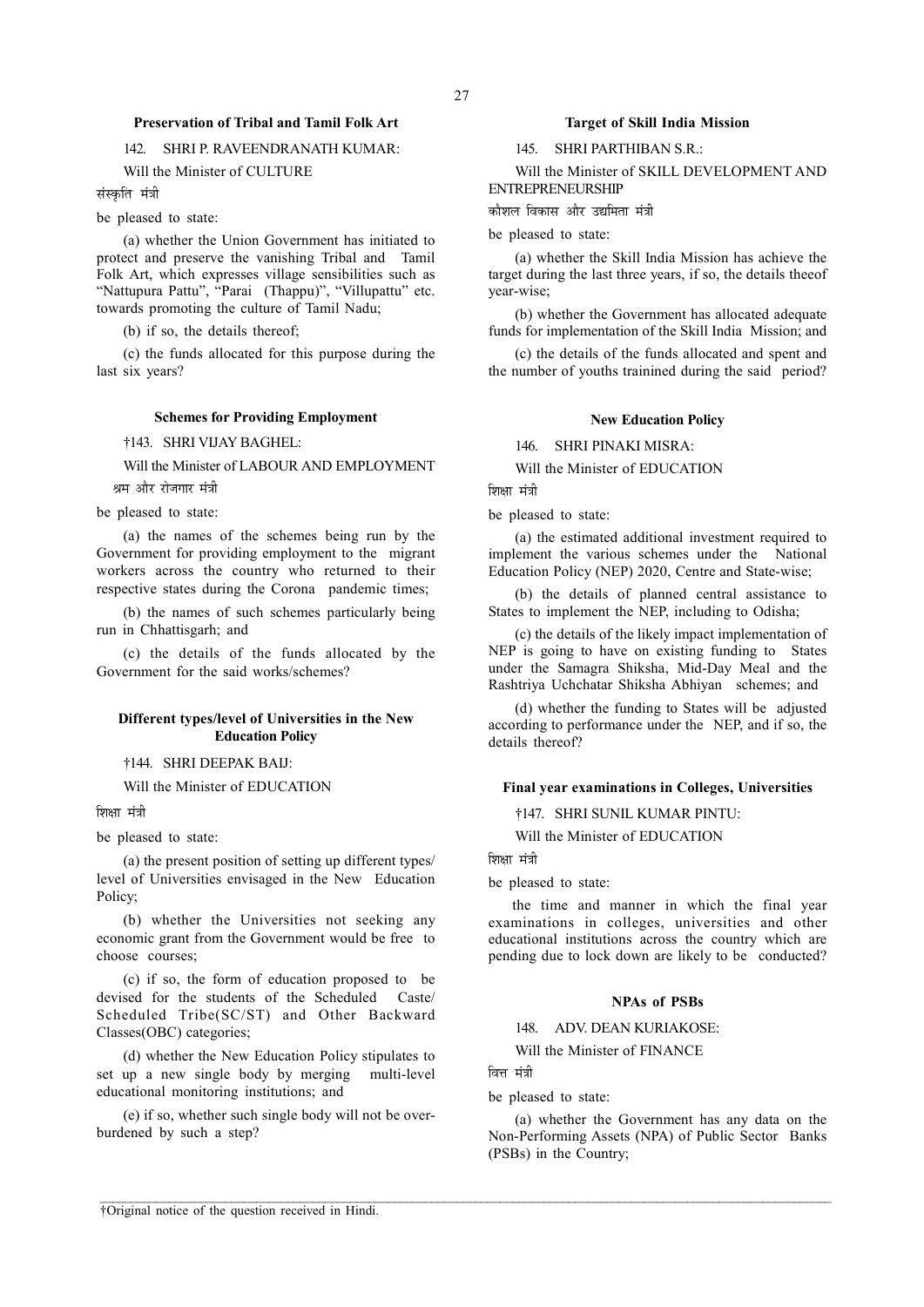(b) if so, the Bank-wise details including amount involved;

(c) the category-wise share of NPA from loans granted to Agriculture, Business, Education, Personal, Home loan etc.;

(d) whether the Government has any data of businessmen including those who migrated to other countries after obtaining loans fraudulently; and

(e) if so, the number of such cases reported in the country during the last five years?

# Collection of Party Funds

149. SHRI ANUMULA REVANTH REDDY:

Will the Minister of FINANCE

ਕਿਜ ਸੰਗੀ

be pleased to state:

(a) the details of complaints against political parties related to the collection of party funds in the last five years, party-wise;

(b) the details of action taken against those complaints; and

(c) the details of specific cases of such complaints and the action taken related to Telangana?

#### Extension of Dekho Apna Desh Scheme

†150. SHRI ANIL FIROJIYA:

Will the Minister of TOURISM

पर्यटन मंत्री

be pleased to state:

(a) whether the Government has launched the scheme called "Dekho Apna Desh" to visit 15 tourist places in the country to promote tourism and the persons who can avail this facility along with the manner in which this facility can be availed;

(b) whether the period of the said scheme is likely to be extended as the people are not able to take the benefit of this scheme due to the corona pandemic;

(c) if not, the reasons therefor; and

(d) the details of places included under the scheme along with the State-wise details thereof?

#### Vivad Se Vishwas Act 2020

†151. SHRI MALOOK NAGAR:

Will the Minister of FINANCE

वित्त मंत्री

be pleased to state:

(a) whether there is any proposal under the consideration of the Government to amend the Direct Tax Vivad se Vishwas Act, 2020 so as to clearly indicate the status of interest and penalty on Tax deducted at Source(TDS);

(b) if so, the details thereof;

(c) whether the businessmen of the country are facing many problems owing to the ambiguity in the interest and penalty on TDS in the said Act, resulting in an outstanding recovery of lakhs and crores of TDS; and

(d) if so, the details thereof?

# Compliance of Norms/criterion by the Private/ Deemed Universityies/Institutions

152. SHRI RAHUL RAMESH SHEWALE:

Will the Minister of EDUCATION

शिक्षा मंत्री

be pleased to state:

(a) the norms/criterion laid down by the Government to rank the Private/Deemed Universities/Institutions in the country;

(b) whether the Government has inspected such Universities/Institutions to assess the compliance of the said norms/criterion by them across the country during the last three years and the current year;

(c) if so, the details and outcome thereof, State/UTwise and if not, the reasons therefor:

(d) whether the Government has received a number of proposals from various Institutions for granting them Deemed University status in the country;

(e) if so, the details thereof, State/UT-wise along with the action taken thereon; and

the other steps taken by the Government for strict compliance of the said norms/criterion by the Private/Deemed Universities/Institutions across the country?

# Pradhan Mantri Urja Ganga Scheme

153. SHRI MAHESH SAHOO:

Will the Minister of PETROLEUM AND NATURAL GAS

पेट्रोलियम और प्राकृतिक गैस मंत्री

be pleased to state:

(a) the progress of the Pradhan Mantri Urja Ganga scheme in Odisha;

(b) the number of kilometres of pipe line laid so far, district-wise;

(c) the cities which will have the facility of piped natural gas for domestic use and the time by which they will get; and

(d) the number of households connected through piped natural gas so far?

# Recapitalisation of PSBs

154. SHRI RAJENDRA AGRAWAL:

Will the Minister of FINANCE

 $\mathcal{L} = \{ \mathcal{L} = \{ \mathcal{L} = \{ \mathcal{L} = \{ \mathcal{L} = \{ \mathcal{L} = \{ \mathcal{L} = \{ \mathcal{L} = \{ \mathcal{L} = \{ \mathcal{L} = \{ \mathcal{L} = \{ \mathcal{L} = \{ \mathcal{L} = \{ \mathcal{L} = \{ \mathcal{L} = \{ \mathcal{L} = \{ \mathcal{L} = \{ \mathcal{L} = \{ \mathcal{L} = \{ \mathcal{L} = \{ \mathcal{L} = \{ \mathcal{L} = \{ \mathcal{L} = \{ \mathcal{L} = \{ \mathcal{$ 

†Original notice of the question received in Hindi.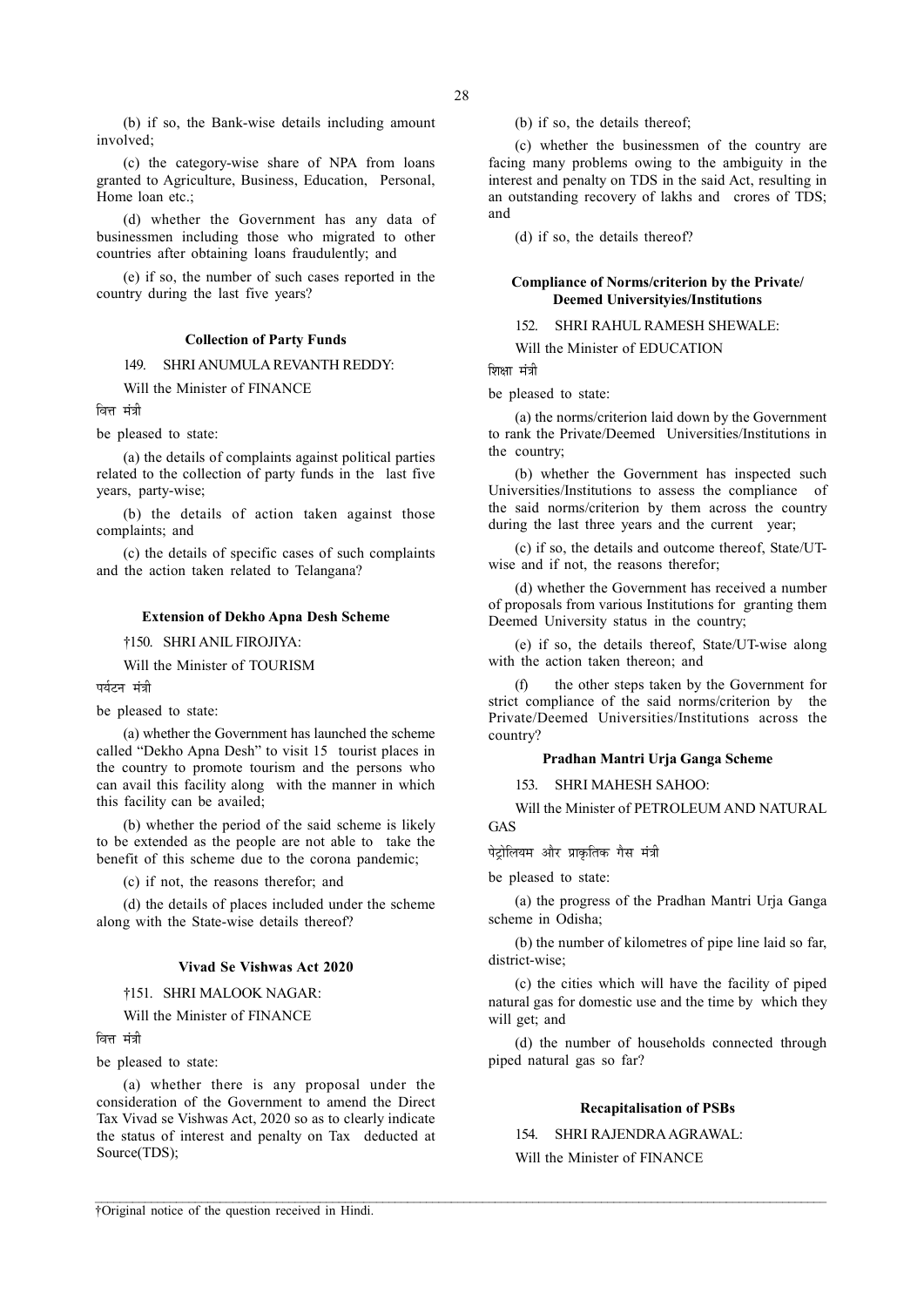29

वित्त मंत्री

be pleased to state:

(a) the amount of money spent for bank recapitalisation of Public Sector Banks (PSBs) under the Mission Indradhanush during the current fiscal year; bank-wise;

(b) the amount of money raised by the Government for bank recapitalisation of PSBs (PSBs) through issuance of bank recapitalisation Bonds during the current fiscal year;

(c) whether the Government is mulling over raising Foreign Institutional Investment in PSBs from 20% to 49% for capital mobilization; and

(d) if so, the details thereof?

#### Conservation of Monuments in Uttar Pradesh

†155. SHRI RAVI KISHAN:

Will the Minister of CULTURE

संस्कृति मंत्री

be pleased to state:

(a) the details of the monuments and historical places under conservation of the Central Government in Uttar Pradesh;

(b) whether the Uttar Pradesh Government has requested for conservation of other such monuments and places also in the State; and

(c) if so, the details thereof along with the action taken in this regard?

#### Issues of Corporate World

†156. SHRI GOPAL CHINNAYA SHETTY:

Will the Minister of FINANCE

वित्त मंत्री

be pleased to state:

(a) whether the concerns of the corporate world have been addressed after the announcements made by the Government in September, 2019 for strengthening the economy of the country and if so, the details thereof;

(b) whether the said announcements have strengthened their faith further towards the Government and it is likely to expedite the increase in decling investment in the private sector and if so, the details thereof;

(c) whether some companies are likely to cut down the prices of the products for increasing the purchase thereof after tax savings and as a result the process of retrenchment in companies is likely to come to a halt and pave the way for new recruitments and address the slowdown in employment and the profit earning companies are likely to give jobs to more people and if so, the details thereof; and

(d) whether new employment opportunities are likely to be created especially in sectors like consumer, retail, industrial manufacturing and construction etc. and the companies which are already in profit are likely to recruit people immediately after the said tax rebate and if so the details thereof?

# Chartered Accountants Act

157. SHRI SHANMUGA SUNDARAM K.:

Will the Minister of FINANCE

ਕਿਤ ਧੰਤੀ

be pleased to state:

(a) whether the Government is having any proposal to amend the Chartered Accountants Act;

(b) if so, the details thereof;

(c) whether the Government is having any proposal to freeze the accounts of the auditor when they presented false financial data to the authorities;

(d) if so, the details thereof;and

(e) whether the Government can delist the firms in case of concealing the frauds or money laundering done by the clients and if so, the details thereof?

## GST Compensation

158. SHRI PRASUN BANERJEE:

Will the Minister of FINANCE

वित्त मंत्री

be pleased to state:

(a) the details of Government's plan to give due GST compensation to the States for first quarter of  $2020$ 

(b) whether the Government has any plan to borrow from market to fulfil the demand of States for GST compensation; and

(c) if so, the details thereof?

#### Working Hours

159. SHRI D.M. KATHIR ANAND:

Will the Minister of LABOUR AND EMPLOYMENT श्रम और रोजगार मंत्री

be pleased to state:

(a) whether the Government has taken enough measures to ensure that the workers work only for 8 hours and regularize employees;

(b) if so, the details thereof and the steps taken by the Government;

(c) if not, the reasons therefor; and

(d) whether the Government has taken any measures to ensure that labourers are not exploited in this new work from home scenario and if so, the steps taken and if not, the reasons therefor?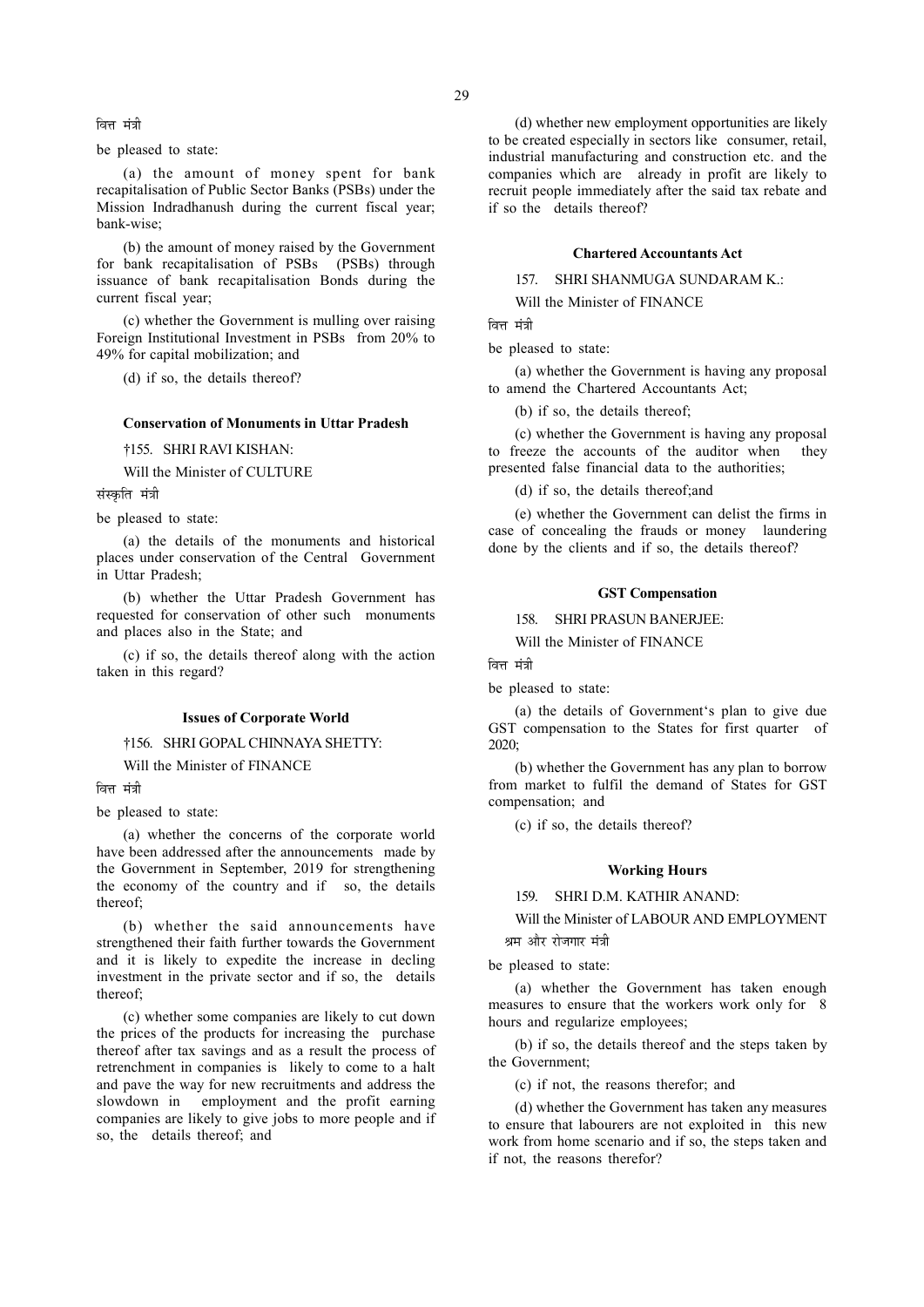# Work From Home Policy

# 160. SHRI P.C. GADDIGOUDAR:

Will the Minister of CORPORATE AFFAIRS

कॉर्पोरेट कार्य मंत्री

be pleased to state:

(a) whether many of the corporates in the country have eased into a new way of working i.e. 'Work from Home (WFH)' and it is expected to become the new norm after the lifting of lock down restrictions and if so, the details thereof;

(b) whether the concept of WFH would result in retrenchment of large number of subordinate corporate staff and if so, the details thereof; and

(c) the steps taken by the Government to protect the interests of working class in corporate in the country?

# Kendriya Vidyalayas in Chhattisgarh

†161. SHRI ARUN SAO:

Will the Minister of EDUCATION

णिश्ला मंत्री

be pleased to state:

(a) whether the Government has any proposal to set up new Kendriya Vidyalayas in the country;

(b) if so, the details thereof State/region/districtwise including Chhattisgarh ;

(c) the details of the districts in Chattisgarh haing no Kendriya no Kendriya Vidyalaya at present;

(d) whether the Governent has received any propsal to set up new Kendriya Vidyalayas in Bilaspur, Mungeli and Gaurella, Pendra Marwahi districts of Chhattisgarh;

(e) if so, the details thereof; and

(f) the time by which these Kendriya Vidyalayas are likely to be started by the Government?

#### Violation of Company Law

162. DR. SANJEEV KUMAR SINGARI:

Will the Minister of CORPORATE AFFAIRS

कॉर्पोरेट कार्य मंत्र<u>ी</u>

be pleased to state:

(a) whether the Government has any information of the companies which have violated the provisions of Company Law;

(b) if so, the details thereof during the last two years along with reasons therefor; and

(c) the number of cases in which an enquiry has been conducted and action initiated against such companies?

# Annual Programmes on Legendary Personalities

163. SHRIMATI POONAM MAHAJAN:

Will the Minister of CULTURE

संस्कृति मंत्री

be pleased to state:

(a) the details of annual programmes organised by the Ministry, State-wise on the saints, eminent personalities, legendary figures, inspirational people partaking in freedom movement, revolutionaries, important persons and the measures adopted to include anecdotes pertaining to post independence era for acknowledging their contribution towards culture; and

(b) the details of the proposals sent by Government of Maharashtra for the construction of the buildings of cultural centres in various parts of Maharashtra and the status of clearance provided and construction carried out, in this regard?

#### Exploitation of Labourers

†164. SHRI ASHOK KUMAR RAWAT:

Will the Minister of LABOUR AND EMPLOYMENT श्रम और रोजगार मंत्री

be pleased to state:

(a) whether the Government is aware that under Misrikh Parliamentary Constituency of Uttar Pradesh, labourers are mentally exploited and harassed by the operators of many companies situated in Sandeela Industrial Area in gross violation of Labour Laws;

(b) if so, the details thereof;

(c) whether the Government has received complaints from the Public -Representatives in this regard;

(d) if so, the details thereof; and

(e) the details of the action taken or proposed to be taken in this regard till date?

# Education of Indian Students in foreign Countries

†165. DR. KRISHNA PAL SINGH YADAV:

Will the Minister of EDUCATION

शिक्षा मंत्री

be pleased to state:

(a) whether the Government has any plan for the education of Indian students in foreign countries; and

(b) if so, the details thereof?

New Education Policy 2020

166. ADV. A.M. ARIFF:

Will the Minister of EDUCATION

शिक्षा मंत्री

 $\mathcal{L} = \{ \mathcal{L} = \{ \mathcal{L} = \{ \mathcal{L} = \{ \mathcal{L} = \{ \mathcal{L} = \{ \mathcal{L} = \{ \mathcal{L} = \{ \mathcal{L} = \{ \mathcal{L} = \{ \mathcal{L} = \{ \mathcal{L} = \{ \mathcal{L} = \{ \mathcal{L} = \{ \mathcal{L} = \{ \mathcal{L} = \{ \mathcal{L} = \{ \mathcal{L} = \{ \mathcal{L} = \{ \mathcal{L} = \{ \mathcal{L} = \{ \mathcal{L} = \{ \mathcal{L} = \{ \mathcal{L} = \{ \mathcal{$ 

be pleased to state:

(a) whether the government intends to amend the Right to Education Act 2005 to incorporate the sweeping changes proposed in respect of school education in the National Educational Policy 2020.

(b) if not, how the Government intends to implement the National Educational Policy 2020; and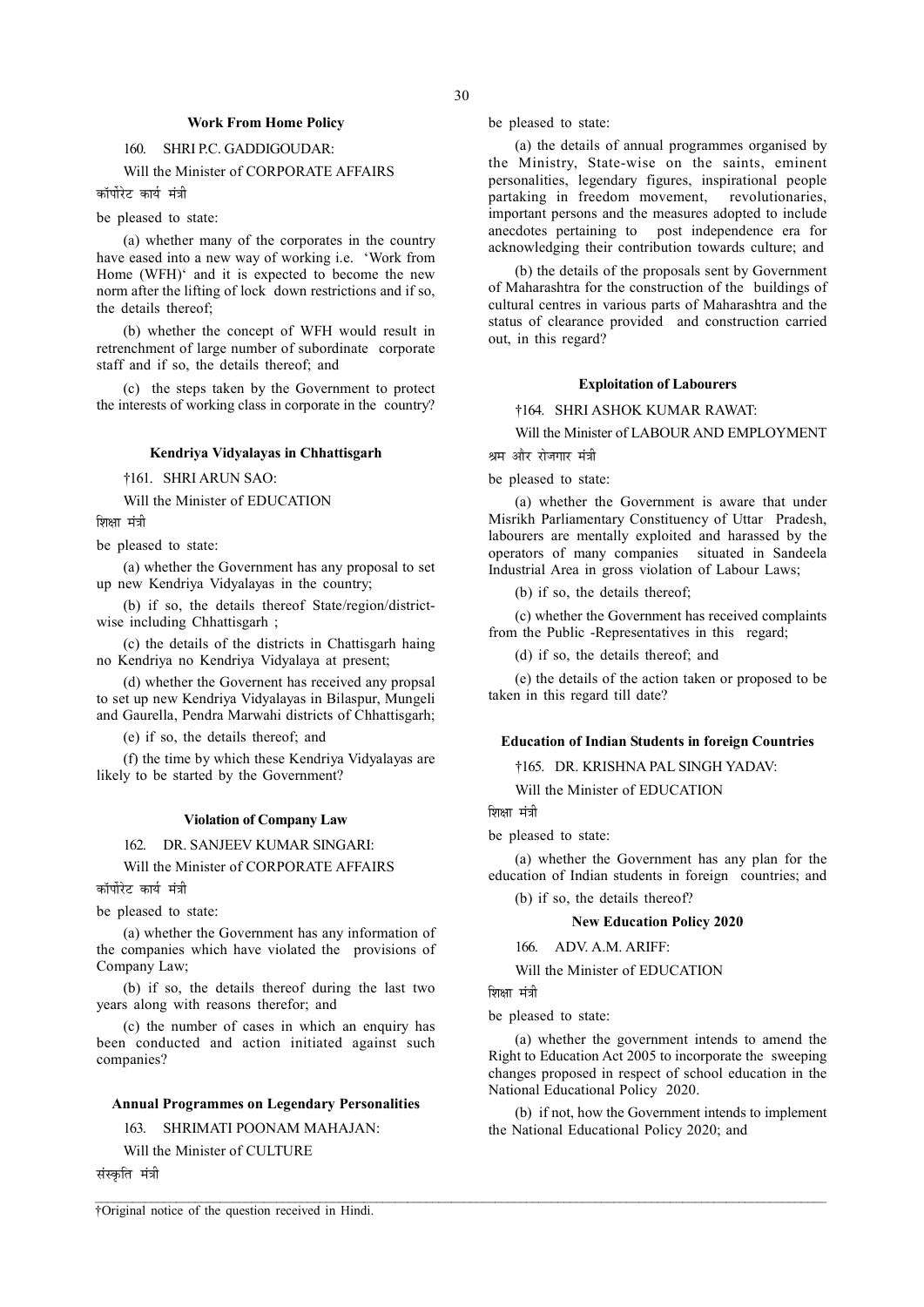(c) whether the Government has prepared any time line for implementation of the NEP 2020?

## Closure of Schools

167. SHRIMATI KANIMOZHI KARUNANIDHI:

Will the Minister of EDUCATION

शिक्षा मंत्री

be pleased to state:

(a) whether the Government proposes to close some primary/ upper primary schools and if so, the rationale behind closure of schools under the New Education Policy 2020; and

(b) the steps taken/ to be taken by the Government to ensure that students in these schools are likely to have access to education after the closure of these schools; as majority of them are in rural and tribal areas?

# Per Capita Income

†168. SHRI ANURAG SHARMA:

Will the Minister of FINANCE

वित्त मंत्री

be pleased to state:

(a) the details of measures being taken to increase per capita income in the States particularly those of Jhansi-Lalitpur parliamentary constituency in the State of Uttar Pradesh; and

(b) the ratio of income generated from the districts of Bundelkhand in comparison to that earned from remaining districts of Uttar Pradesh under various heads?

# Constitution of Committee to Review Aspects of Ancient History

†169. SHRI JASWANT SINGH BHABHOR: SHRI PARBATBHAI SAVABHAI PATEL: SHRIMATI RATHVA GITABEN VAJESINGBHAI: SHRI PRADEEP KUMAR SINGH: SHRI SHANTANU THAKUR: SHRI NARANBHAI KACHHADIYA:

Will the Minister of CULTURE

संस्कृति मंत्री

be pleased to state:

(a) whether the Government has constituted any committee to review aspects related to the ancient history;

(b) if so, the details thereof;

(c) the details of the members of the said committee;

(d) whether these members aptly represent the diversity of India; and

(e) whether the report of the said committee is likely to be mentioned in text books used for the purpose of educational research and if so, the details thereof?

# Promotion of Religious Tourism

†170. SHRIMATI RATHVA GITABEN VAJESINGBHAI: SHRI PARBATBHAI SAVABHAI PATEL: SHRI JASWANT SINGH BHABHOR: SHRI PRADEEP KUMAR SINGH: SHRI SHANTANU THAKUR: SHRI NARANBHAI KACHHADIYA: SHRI JOHN BARLA:

Will the Minister of TOURISM

पर्यटन मंत्री

be pleased to state:

(a) whether the Government proposes to develop spiritual/religious tourism places across the country including Gujarat, West Bengal and Bihar under National Mission on Pilgrimage Rejuvenation and Spiritual Augmentation Drive;

(b) whether the Government has sanctioned funds to promote religious tourism during the last three years; and

(c) if so, the details thereof?

## Guidelines of ILO regarding existing Labour Laws

†171. SHRI PARBATBHAI SAVABHAI PATEL: SHRI JASWANT SINGH BHABHOR: SHRIMATI RATHVA GITABEN VAJESINGBHAI: SHRI PRADEEP KUMAR SINGH: SHRI SHANTANU THAKUR: SHRI NARANBHAI KACHHADIYA:

Will the Minister of LABOUR AND EMPLOYMENT

श्रम और रोजगार मंत्री

be pleased to state:

(a) whether the Government has ratified the guidelines of ILO regarding existing labour laws in the country;

(b) if so, the details thereof and if not, the reasons therefor; and regarding existing

(c) the details of the action taken so far/current status regarding the ratification matter?

#### Loan from World Bank

172. SHRI A.K.P. CHINRAJ: SHRI S. JAGATHRAKSHAKAN: SHRI JAYADEV GALLA:

Will the Minister of FINANCE

ਕਿਜ ਸ਼<mark>ੱ</mark>ਤੀ

 $\mathcal{L} = \{ \mathcal{L} = \{ \mathcal{L} = \{ \mathcal{L} = \{ \mathcal{L} = \{ \mathcal{L} = \{ \mathcal{L} = \{ \mathcal{L} = \{ \mathcal{L} = \{ \mathcal{L} = \{ \mathcal{L} = \{ \mathcal{L} = \{ \mathcal{L} = \{ \mathcal{L} = \{ \mathcal{L} = \{ \mathcal{L} = \{ \mathcal{L} = \{ \mathcal{L} = \{ \mathcal{L} = \{ \mathcal{L} = \{ \mathcal{L} = \{ \mathcal{L} = \{ \mathcal{L} = \{ \mathcal{L} = \{ \mathcal{$ 

be pleased to state:

(a) whether it is true that the Government has received around US \$ 1 billion from the World Bank for accelerating India's covid-19 Social Protection Response Programme;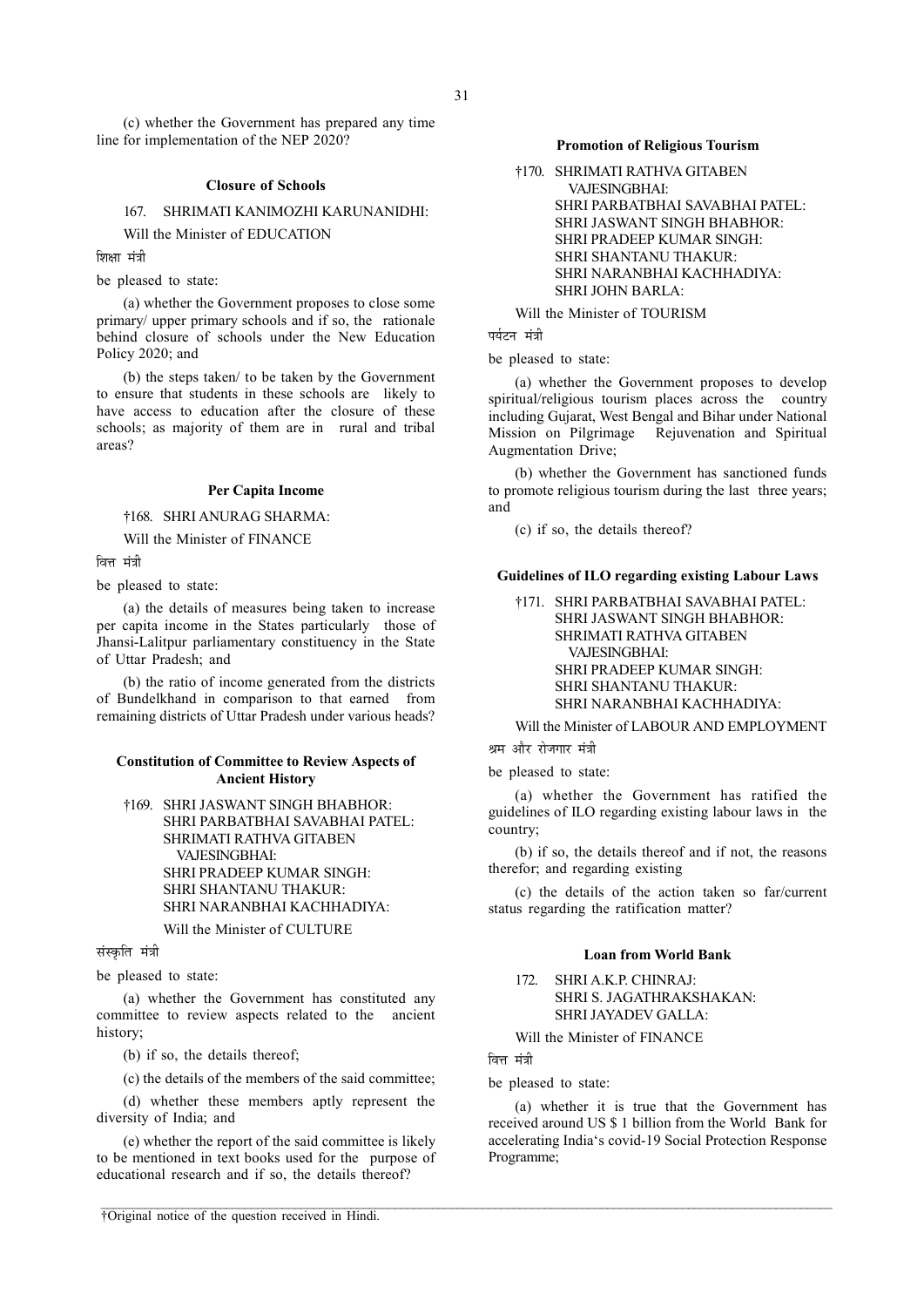(b) if so, the details thereof along with the manner in which the Ministry is going to spend this amount;

(c) the total number of schemes being implemented under this programme including Social Security Programmes and the total amount to be spent/spent by he Government thereon as on date;

(d) whether any state-specific allocations have been made or are going to be made by the Government and if so, the details thereof; and

(e) the total number of affected people benefited out of this programme in rural and urban areas, State-wise?

#### TReDS Platform

173. SHRI SHIVAKUMAR C. UDASI: MS. PRATIMA BHOUMIK: SHRI SUMEDHANAND SARASWATI: SHRI RANJEETSINGH HINDURAO NAIK NIMBALKAR:

Will the Minister of FINANCE

वित्त मंत्री

be pleased to state:

(a) whether the Government had started TReDS for facilitating the financing / discounting of trade receivables of MSMEs through multiple financiers;

(b) if so, the details thereof;

(c) whether the Government has issued any instruction to the State Governments to use TReDS platform;

(d) if so, the details thereof along with the list of States which are using TReDS and if not, the reasons therefor;

(e) whether the Government has any data with regard to the business done/routed through TReDs; and

(f) if so, the details thereof during the last two years, Year and State-wise?

#### Migrant Workers returning to Hometown

174. SHRI K. NAVASKANI: SHRI BALUBHAU ALIAS SURESH SHRI BALUBHAU ALIAS SURESH NARAYAN DHANORKAR: ADV. ADOOR PRAKASH:

Will the Minister of LABOUR AND EMPLOYMENT

श्रम और रोजगार मंत्री

be pleased to state:

(a) whether the Government has the data of migrant workers who returned to their own states from various states during the national lock down period and if so, the details thereof, State-wise;

(b) whether the Government is aware that a number of migrant workers lost lives during their return to the hometown and if so, the details of the same, State-wise;

(c) whether the Government has provided any compensation/economic assistance to the victim's family and if so, the details thereof;

(d) whether the Government has done any assessment of the job loss among migrant workers due to the COVID-19 crisis and if so, the details thereof;

(e) whether the mostly migrant workers returned to their home by walking due to no arrangements by the Union Government in time; and

(f) if so, the details thereof and reasons therefor?

# Education Schemes in Rural Areas and EMRS

†175. SHRI DEVJI M. PATEL: \ SHRI SUDHAKAR TUKARAM SHRANGARE:

Will the Minister of EDUCATION

शिक्षा मंत्री

be pleased to state:

(a) the details of the ongoing programmes, schemes and projects especially in rural areas in the country including Maharashtra and Rajasthan for spreading education;

(b) the action-plan formulated for basic educational infrastructure like smart Board, online education App in rural areas and to improve the quality of education being imported by the teachers in rural schools for the year 2020-2021 State-wise details of the budget allocated by the Government for this purpose;

(c) the steps taken to be taken by the Government to import online education to the students of all Government Schools?

#### Standardisation of Online Education

176. SHRI P.P. CHAUDHARY: SHRI SUNIL KUMAR SINGH:

Will the Minister of EDUCATION

शिक्षा मंत्री

 $\mathcal{L} = \{ \mathcal{L} = \{ \mathcal{L} = \{ \mathcal{L} = \{ \mathcal{L} = \{ \mathcal{L} = \{ \mathcal{L} = \{ \mathcal{L} = \{ \mathcal{L} = \{ \mathcal{L} = \{ \mathcal{L} = \{ \mathcal{L} = \{ \mathcal{L} = \{ \mathcal{L} = \{ \mathcal{L} = \{ \mathcal{L} = \{ \mathcal{L} = \{ \mathcal{L} = \{ \mathcal{L} = \{ \mathcal{L} = \{ \mathcal{L} = \{ \mathcal{L} = \{ \mathcal{L} = \{ \mathcal{L} = \{ \mathcal{$ 

be pleased to state:

(a) whether the University Grants Commission (UGC) has released any recommendations on the standardisation of online education, taking into account that classes in many educational establishments have moved online;

(b) if so, the details thereof;

(c) whether measures have been taken to change assessment and evaluation practices in a uniform manner across the country due to a change in class nature, If, so the details thereof; and

(d) whether the Government plans to formulate long term digital education strategy for Secondary Education?

### Sovereign Gold Bonds

# 177. SHRI P.P. CHAUDHARY:

†Original notice of the question received in Hindi.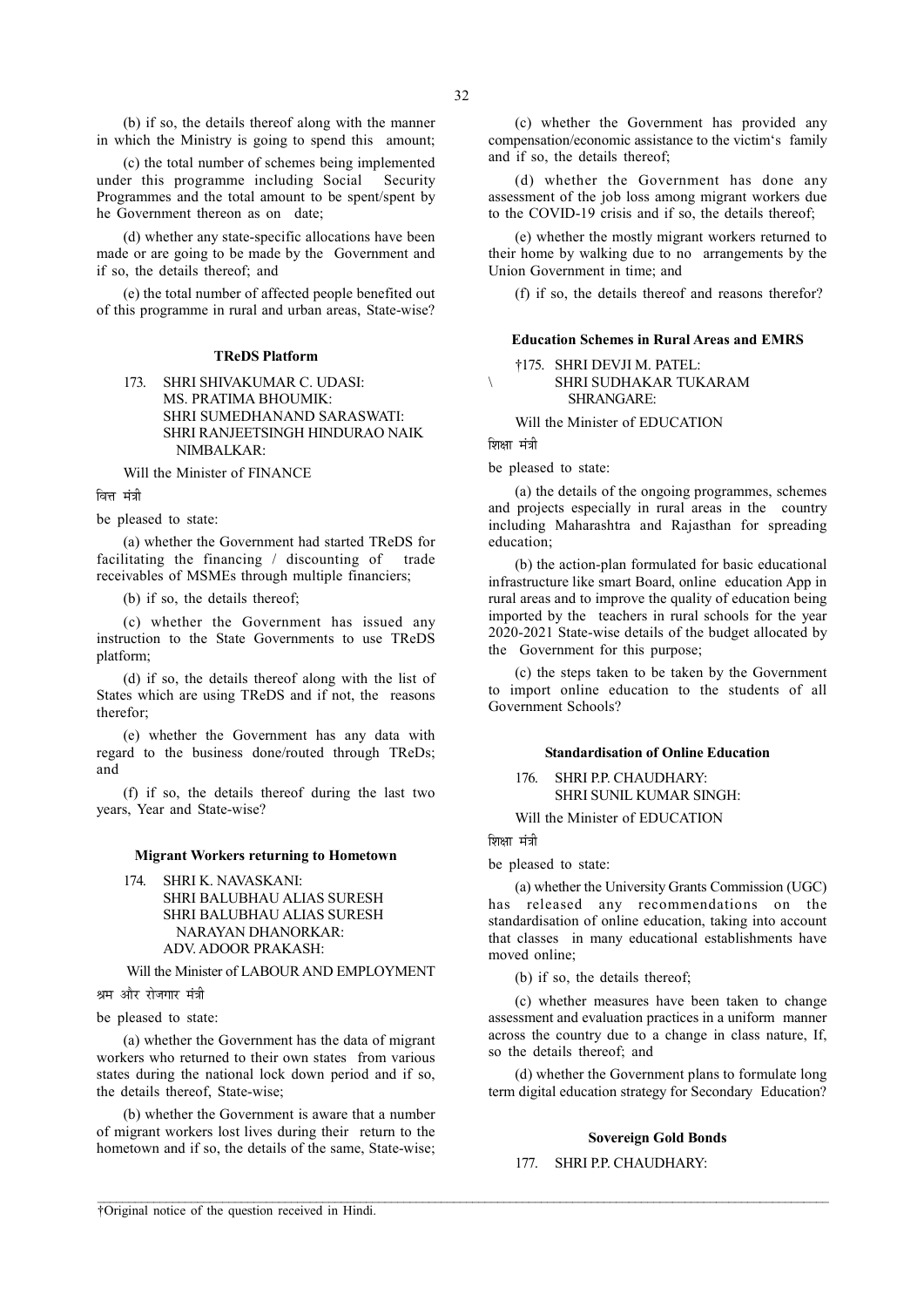### SHRI SUNIL KUMAR SINGH:

#### Will the Minister of FINANCE

वित्त मंत्री

#### be pleased to state:

(a) the details of investments received through various issues of Sovereign Gold Bonds (SGBs) during the last five years, series-wise;

(b) the details of investments received by various banks under Gold Monetisation Scheme during the last three years, bank-wise and State-wise; and

(c) the details of steps taken, if any, by the Government apart from SGBs and Gold Monetisation Scheme to shore up economy during post Covid period by channelising physical gold lying with households in India;

#### Amendment to CSR Policy

178. SHRI M.V.V. SATYANARAYANA: SHRI LAVU SRI KRISHNA DEVARAYALU: SHRI P.V. MIDHUN REDDY: SHRIMATI KIRRON KHER: SHRI VINAYAK RAUT: SHRI BALASHOWRY VALLABHANENI: SHRI KURUVA GORANTLA MADHAV: DR. BEESETTI VENKATA SATYAVATHI: SHRI ADALA PRABHAKARA REDDY:

Will the Minister of CORPORATE AFFAIRS

कॉर्पोरेट कार्य मंत्री

be pleased to state:

(a) whether the Government has amended the coverage of CSR Policy to include- research and development of new vaccines, drugs, and medical devices undertaken in the normal course of business and research and development activity related to COVID-19 for three financial years from 2020-21 to 2022-23; if so, the details thereof;

(b) whether it is compulsory for such research activity to be carried out in collaboration with Central or State Government or specified public institutes; if so, the details thereof;

(c) whether the Ministry has received the data regarding CSR compliance during the ongoing financial year;

(d) if so, the details thereof including the total amount spent under CSR funds to combat the pandemic; and

(e) other steps taken by the Ministry to boost R&D funding for Covid-19 vaccines and drugs?

# NCERT Books

# 179. SHRI GAUTHAM SIGAMANI PON: SHRI DHANUSH M. KUMAR: SHRI C.N. ANNADURAI: SHRI SELVAM G.:

Will the Minister of EDUCATION

ਗਿਆ ਧੰਤੀ

be pleased to state:

(a) the criteria fixed by the National Council of Educational Research and Training(NCERT) to distribute its books after publication to different parts of the country;

(b) the reasons for non-availability of NCERT books to various classes every year despite adequate arrangements made by the Government ;

(c) whether it has come to the notice of the Government that few persons have illegaly printed NCERT books worth Rs.35 crore;

(d) if so, the details thereof and the action taken against such culprits; and

(e)the steps taken by the Government to curtail illegal printing of NCERT books and if so, the details thereof?

# Impact of Coronavirus on Crude Oil Prices

180. SHRI SELVAM G. SHRI DHANUSH M. KUMAR: SHRI C.N. ANNADURAI: SHRI GAUTHAM SIGAMANI PON:

: Will the Minister of PETROLEUM AND NATURAL **GAS** 

पेट्रोलियम और प्राकृतिक गैस मंत्री

be pleased to state:

(a) whether the global outbreak of Coronavirus has led to prices of crude oil plunging in the world market, if so, the details thereof and the likely fallout on India's import of crude oil;

(b) whether India has purchased huge tonne of crude oil when the prices of crude oil plunged in the world market and if so, the quantum of foreign exchange saved;

(c) whether the Government will consider reducing the prices of petrol and diesel as a result of prices coming down in international market, if so, the details thereof and the reasons therefor;

(d) wheher constant increase in prices of petroleum products in the country has cascading effects on the overall prices on essential commodities; and

(e) if so, the details thereof and the corrective steps taken by the Government in this regard?

#### Excise Duty on Tobacco

181. DR. SUJAY RADHAKRISHNA VIKHE PATIL: SHRI DHARYASHEEL SAMBHAJIRAO MANE: SHRI HEMANT SRIRAM PATIL: DR. SHRIKANT EKNATH SHINDE: SHRI UNMESH BHAIYYASAHEB PATIL:

Will the Minister of FINANCE

# वित्त मंत्री

be pleased to state:

(a) whether the Government is planning to increase compensation cess or central excise on cigarettes, bidis and smokeless tobacco;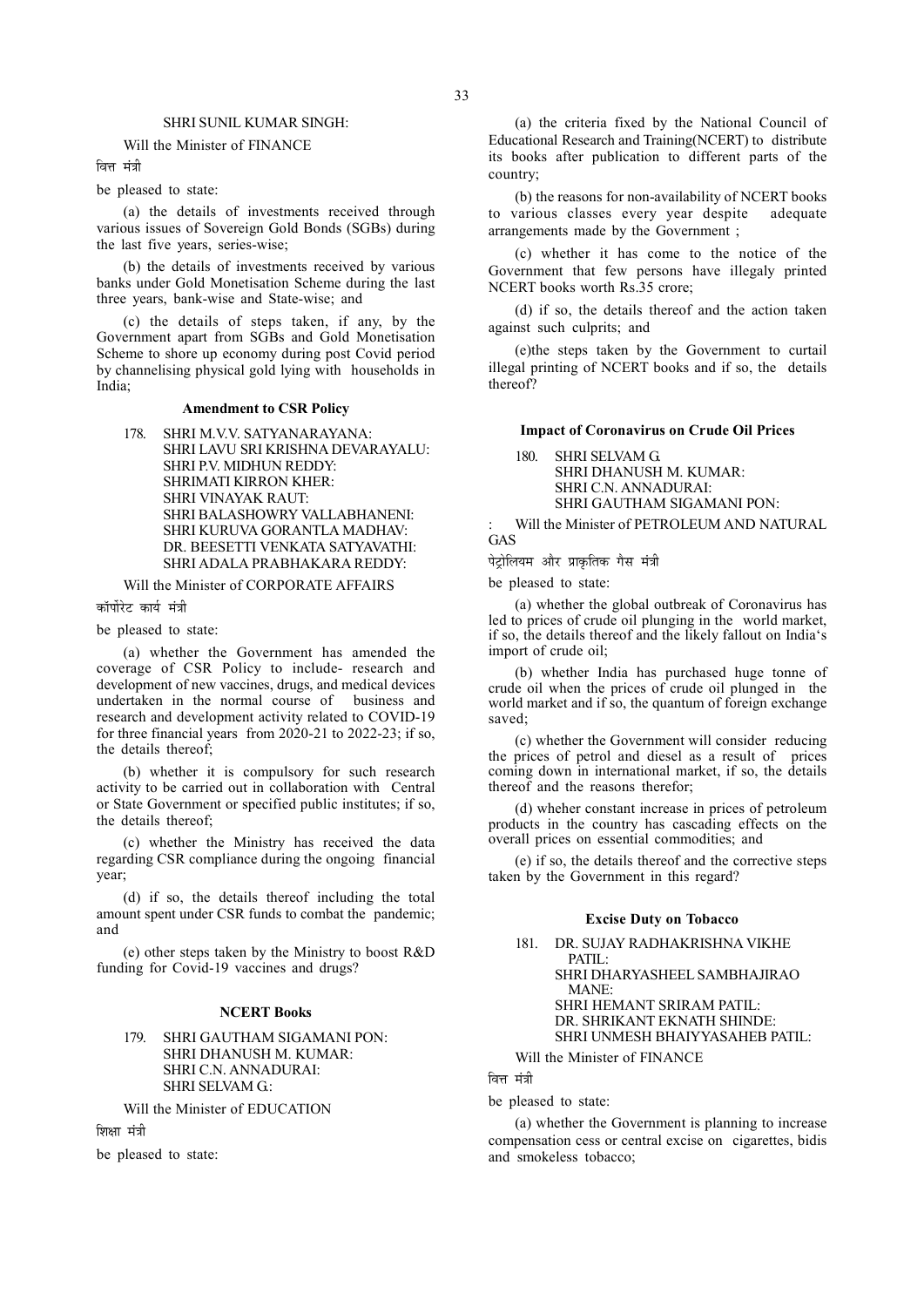(b) if so, the details thereof and if not, the reasons therefor;

(c) the total amount of tax collected from cigarettes, bidis and smokeless tobacco from central excise and cess during the last three years;

(d) whether the tax collected from tobacco is being used to fund the health programmes/schemes; and

(e) if so, the details thereof and if not, the reasons therefor?

# Enrolment of Girls

| 182. | SHRI HEMANT SRIRAM PATIL:           |
|------|-------------------------------------|
|      |                                     |
|      | SHRI DHAIRYASHEEL SAMBHAJIRAO       |
|      | MANE:                               |
|      | DR. SUJAY RADHAKRISHNA VIKHE PATIL: |
|      | DR. SHRIKANT EKNATH SHINDE:         |
|      | SHRI UNMESH BHAIYYASAHEB PATIL:     |
|      |                                     |

Will the Minister of EDUCATION

शिक्षा मंत्री

be pleased to state:

(a) the details of the latest/current school enrolment rate of girls at primary level and the States that have made a significant progress in this regard during the last three years;

(b) the current school enrolment rate of girls at secondary level along with the States that have been continuously lagging behind in increasing the percentage of girls enrolment in secondary schools;

(c) the school drop out rate among girls and boys at secondary level in the country, State/UTwise;

(d) whether the enrolment of girls in schools has increased in the country as a result of the efforts made by the Government and if so, the details thereof; and

(e) whether the Government is considering to make more concrete efforts to promote education among girls in the country and if so, the details thereof and if not, the reason therefor?

## Working conditions including Salary, Perks of Journalists

183. DR. SHRIKANT EKNATH SHINDE: SHRI DHAIRYASHEEL SAMBHAJIRAO MANE: DR. SUJAY RADHAKRISHNA VIKHE PATIL: SHRI HEMANT SRIRAM PATIL: SHRI UNMESH BHAIYYASAHEB PATIL:

Will the Minister of LABOUR AND EMPLOYMENT

श्रम और रोजगार मंत्री

be pleased to state:

(a) the details of statutes governing the working conditions including salary, perks etc. of the journalists in the country;

(b) the mechanism put in place by the Government to ensure its strict compliance across the country;

(c) whether the print and electronic media persons and journalists are covered under the Minimum Wages Act, Provident Fund, ESI pension scheme(s) and Social Security Schemes; and

(d) if so, the details thereof and if not, the reasons therefor?

# Assessment of Tourism Sector after Covid-19 Pandemic

| 184. | SHRI BIDYUT BARAN MAHATO:        |
|------|----------------------------------|
|      | SHRI ANTO ANTONY:                |
|      | <b>SHRIMATI KIRRON KHER:</b>     |
|      | SHRI SHRIRANG APPA BARNE:        |
|      | PROF. SAUGATA RAY:               |
|      | SHRI TALARI RANGAJAH:            |
|      | SHRIN. REDDEPPA:                 |
|      | SHRI SUDHEER GUPTA:              |
|      | SHRI KURUVA GORANTLA MADHAV:     |
|      | DR. BEESETTI VENKATA SATYAVATHI: |
|      | SHRI ADALA PRABHAKARA REDDY:     |
|      | SHRI MAGUNTA SREENIVASULU REDDY: |
|      | SHRI POCHA BRAHMANANDA REDDY:    |

Will the Minister of TOURISM

पर्यटन मंत्री

be pleased to state:

(a) whether the tourism sector has been badly affected due to Covid-19 pandemic and if so, the details thereof along with the guidelines issued by the Government to ensure safe tourism practices;

(b) whether the Government has undertaken any study to estimate the losses including revenue and jobs in the tourism sector as a result of the Covid-19 pandemic and if so, the details thereof;

(c) whether the Government proposes to announce economic package for the revival of tourism industry and if so, the details thereof;

(d) whether the Government has received any representations from the tourism industry regarding relaxation of moratorium and other provisions and if so, the details thereof along with the response of the Government in this regard; and

(e) whether the Government has come up with any alternate arrangements in the light of the pandemic to ensure that India becomes a leading tourist destination once international flights are resumed on a regular basis and if so, the details thereof?

# Digital Skills to Jobless People

185. SHRI KOTHA PRABHAKAR REDDY: SHRIMATI VANGA GEETHA VISWANATH:

Will the Minister of SKILL DEVELOPMENT AND ENTREPRENEURSHIP

<u>कौशल विकास और उद्यमिता मंत्री</u>

be pleased to state:

(a) whether digital skills are crucial in the post - Covid era by training the jobless, modernise institutions and include cutting-edge technologies in university curricula;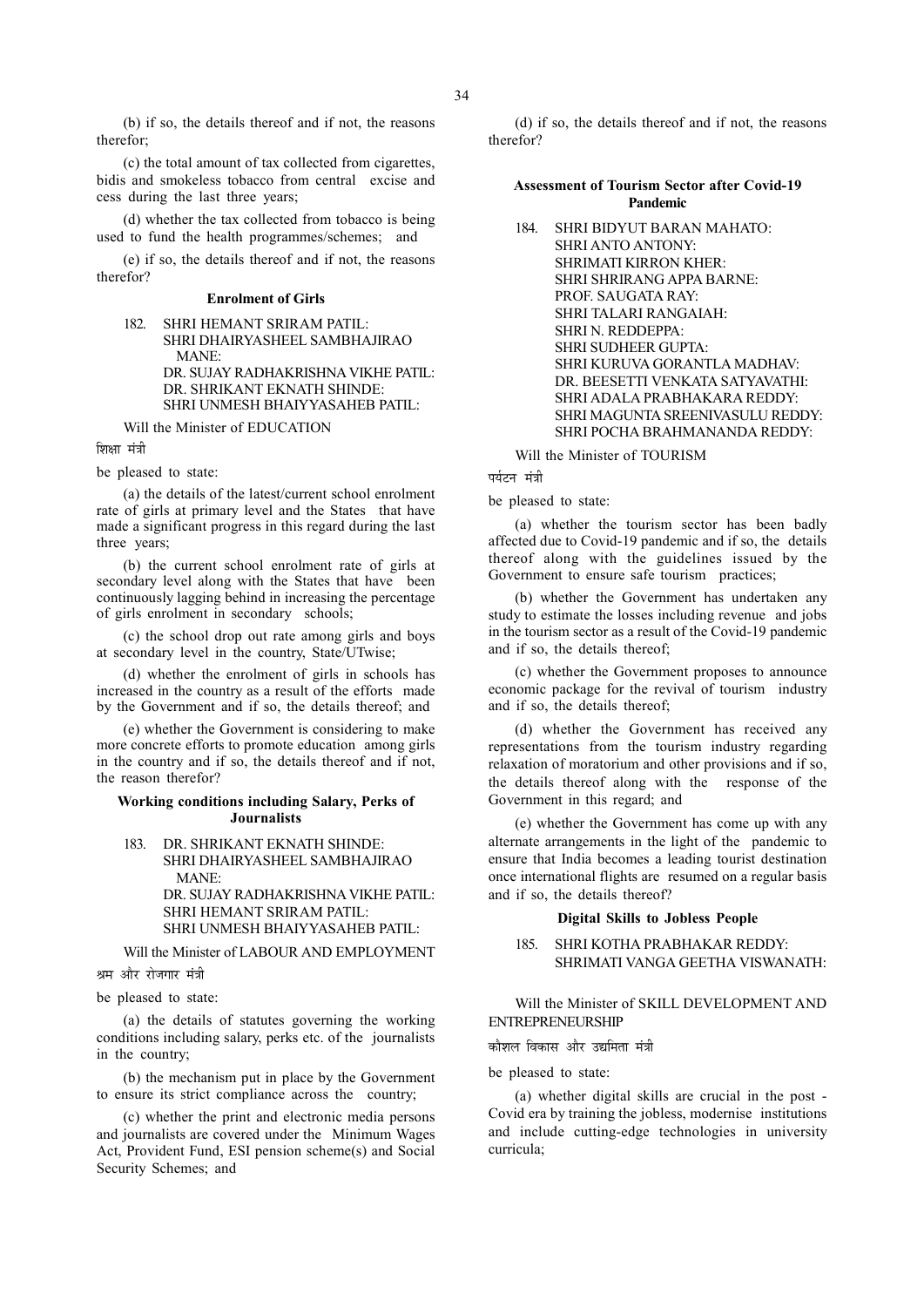(b) if so, the details thereof and steps being taken/ results yielded; and

(c) the steps being taken by the Government for a digital push in for healthcare which has potential to advance medicine and health for all, State-wise and expenditure incurred?

#### Financial Assistance to States

# †186. SHRI KRUPAL BALAJI TUMANE: SHRI OMPRAKASH BHUPALSINH alias PAWAN RAJENIMBALKAR:

# Will the Minister of FINANCE

ਕਿਜ ਸੰਗੀ

be pleased to state:

(a) the financial assistance provided by the Government to the States particularly Maharashtra to safeguard themselves against covid-19;

(b) whether the Government proposes to provide more central financial assistance to the States in view of the increasing cases of Covid-19 in the country and if so, the details thereof;

(c) whether the State Governments have requested for more financial assistance;

(d) if so, the action taken by the Government in this regard; and

(e) the details of the financial assistance provided by the Union Government for safeguarding against covid-19; State and amount-wise?

# Economic Stimulus Package for Revival of Tourism Sector

187. SHRI RAJA AMARESHWARA NAIK: SHRI BHOLA SINGH: DR. DNV SENTHILKUMAR S.: DR. SUBHASH RAMRAO BHAMRE: SHRI MOHAMMED FAIZAL P.P.: SHRI PRATHAP SIMHA: SHRIMATI SANAGEETA KUMARI SINGH DEO SHRI VINOD KUMAR SONKAR: SHRI MANICKAM TAGORE B.: SHRI SANJAY SADASHIVRAO MANDLIK: SHRI KULDEEP RAI SHARMA: DR. JAYANTA KUMAR ROY: DR. AMOL RAMSING KOLHE: SHRIMATI SUPRIYA SULE: DR. SUKANTA MAJUMDAR: SHRI P.C. GADDIGOUDAR:

# Will the Minister of TOURISM

पर्यटन मंत्री

be pleased to state:

(a) whether the tourism and travel industry has been worst affected by lockdown due to Covid-19 pandemic in the country and if so, the details thereof;

(b) whether inflow of foreign tourist in the country has been severely affected due to Covid-19 and if so, the details of estimated loss of foreign exchange;

(c) whether the Government has provided any compensation or stimulus package to provide relief to the tourism sector and if so, the details thereof;

(d) whether the Government has received proposals from various States for increased allocation of funds for development and promotion of tourism in view of the covid-19 pandemic along with the response of the Government in this regard;

(e) whether the Government has framed any guidelines for Hotels and tourism industry in the country and if so, the details thereof; and

(f) whether the Government proposes to compensate the tourism industry by other methods like tax rebate or reduced liability on terms of Employee Provident Fund and more and if so, the details thereof?

# Labourer's Migration during Lockdown

# 188. SHRIMATI SANGEETA KUMARI SINGH DEO: SHRI BHOLA SINGH: SHRI RAJA AMARESHWARA NAIK: DR. KALANIDHI VEERASWAMY: SHRI VINOD KUMAR SONKAR: DR. JAYANTA KUMAR ROY: DR. SUKANTA MAJUMDAR:

Will the Minister of LABOUR AND EMPLOYMENT

श्रम और रोजगार मंत्री

be pleased to state:

(a) whether the Government has failed in assessment of problems faced by the migrant labourers during the lock down imposed by the Government during COVID 19 pandemic including Tamil Nadu and if so, the reaction of the Government thereto;

(b) whether thousands of migrant labourers have died during lock down and if so, the details thereof;

(c) whether the Government has distributed free ration to all ration card holders during the COVID-19 pandemic and if so, the details thereof, State-wise including Karnataka and Uttar Pradesh;

(d) whether the Government has received complaints regarding corruption in distribution of free ration and if so, the action taken thereon; and

(e) the other steps being taken by the Government during the COVID-19 pandemic?

# Setting up of NFRA

189. SHRI VINOD KUMAR SONKAR: SHRI BHOLA SINGH: SHRI RAJA AMARESHWARA NAIK: SHRIMATI RAKSHA NIKHIL KHADSE: DR. SUKANTA MAJUMDAR:

Will the Minister of CORPORATE AFFAIRS कॉर्पोरेट कार्य मंत्री

be pleased to state: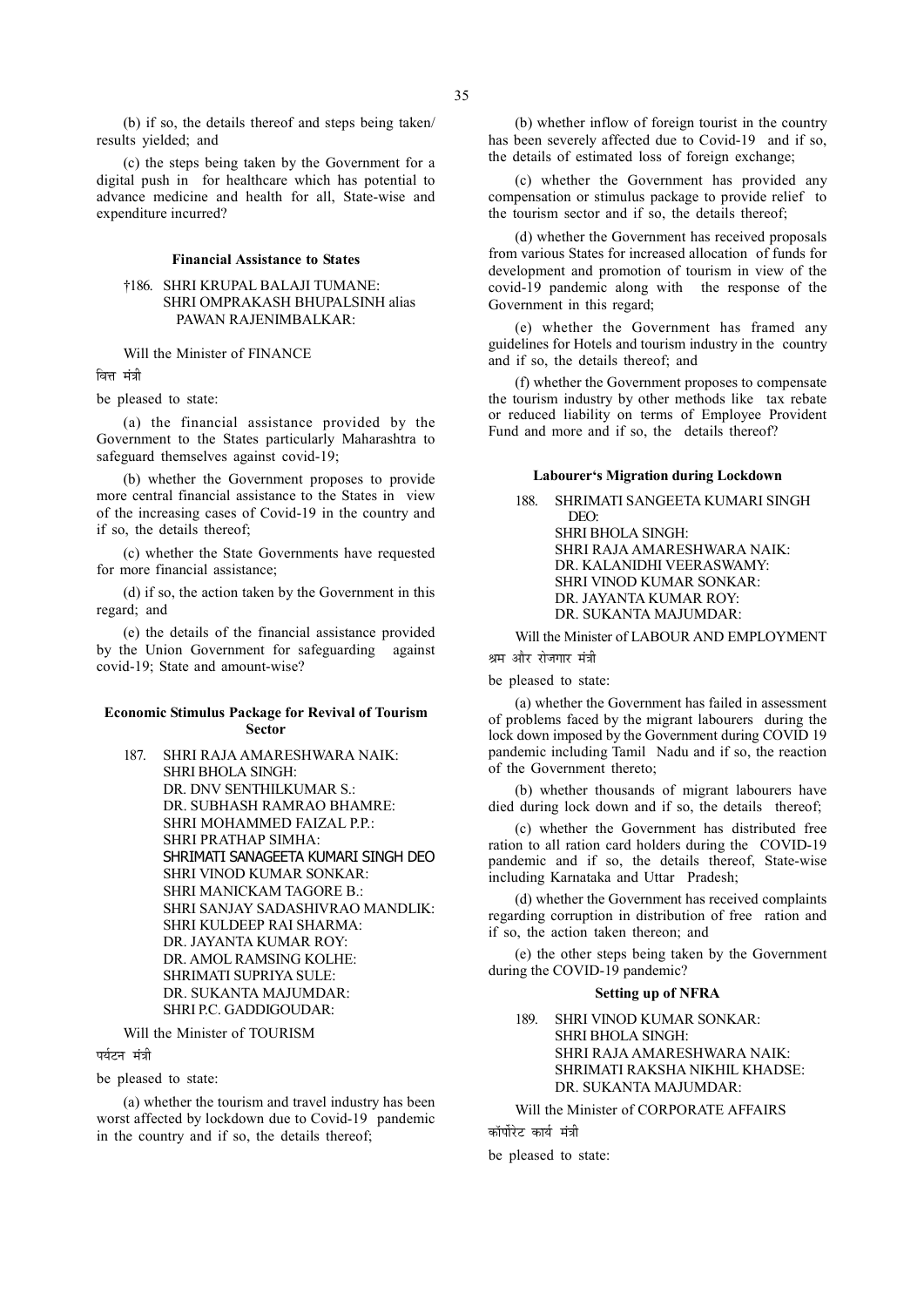(a) whether the Government has set up National Financial Reporting Authority (NFRA) for regulating Chartered Accountants (CAs) and audit firms and if so, the details thereof including its powers/functions;

(b) whether the NFRA has indicted Deloitte for violating guidelines in audit of IL&FS Financial Services Ltd and if so, the details thereof;

(c) the details of cases/audit review investigated/ undertaken by the NFRA and the action taken thereon; and

(d) the other steps taken/being taken for monitoring and enforcing compliance with auditing standards by NFRA?

## Total Amount Withdrawn from Provident Fund

190. SHRI SUDHEER GUPTA: SHRI BENNY BEHANAN: SHRI SHRIRANG APPA BARNE: SHRI BIDYUT BARAN MAHATO: SHRI SANJAY SADASHIVRAO MANDLIK:

Will the Minister of LABOUR AND EMPLOYMENT श्रम और रोजगार मंत्री

be pleased to state:

(a) whether the Government is aware that condition of labourers has deteriorated due to Covid 19 pandemic;

(b) if so, the details thereof and the Government initiatives by extending assistance during the period;

(c) the total quantum of amount withdrawn from Employment Provident Fund Account during lockdown period of Covid 19 pandemic, till date, State-wise; and

(d) the further steps taken/being taken by the Government to help the labourers by generating more employment in the country; and

(e) whether the Government is planning any other social security measures for those in the provident fund network and if so, the details thereof?

#### Moratorium on Bank Loans

†191. SHRI DILIP SAIKIA: SHRI BENNY BEHANAN: SHRI RAMESH CHANDER KAUSHIK: SHRI KODIKUNNIL SURESH: PROF. SAUGATA RAY: SHRI ABDUL KHALEQUE: SHRI THOMAS CHAZHIKADAN: ADV. A.M. ARIFF:

# Will the Minister of FINANCE

वित्त मंत्री

be pleased to state:

(a) the details of the personal and corporate loans given by various banks and operational now upto August, 2020;

(b) whether the Government has issued any instructions/guidelines to the banks and other lenders to provide extension of loan moratorium due to the COVID-19 pandemic in the country;

(c) if so, the details thereof including the number of people who availed the moratorium on payment of loans:

(d) whether the banks charge compound interest after the moratorium period, if so, the details thereof and the reasons therefor;

(e) whether the Government has taken any decision for waiving of interest on various loan repayments including agricultural, small scale industry, education and self help group loans during the current COVID-19 crisis in the country, if so, the details thereof; and

(f) the steps taken by the Government to extend the period of the moratorium of the said loans?

# Pradhan Mantri Garib Kalyan Package

192. DR. SUBHASH RAMRAO BHAMRE: DR. DNV SENTHILKUMAR S. SHRI MANICKAM TAGORE B.: SHRI KULDEEP RAI SHARMA: DR. AMOL RAMSING KOLHE: SHRIMATI SUPRIYA SULE:

Will the Minister of FINANCE

वित्त मंत्री

be pleased to state:

(a) whether the Government has announced Pradhan Mantri Garib Kalyan Package to ensure weaker section of the society to get basic amenities and that they do not get impacted during the lockdown period due to Covid-19;

(b) if so, the details thereof along with its aims and objectives and the quantum of financial assistance released under the said package including the number of people who have got benefitted out of this package State/UT-wise:

(c) whether the Government has taken effective steps to ensure that the financial assistance reaches the weaker sections of the society and if so, the details thereof;

(d) the details of criteria fixed by the Government for availing this package; and

(e) the other steps taken by the Government to ensure that the weaker/lower middle and middle class section of the society are provided with basic facilities and amenities at affordable rates during the period of Covid-19 pandemic?

# Online Classes

193. SHRIMATI APARAJITA SARANGI: DR. DNV SENTHILKUMAR S.: DR. SUBHASH RAMRAO BHAMRE: SHRI PRADYUT BORDOLOI: SHRI SUBBARAYAN K.: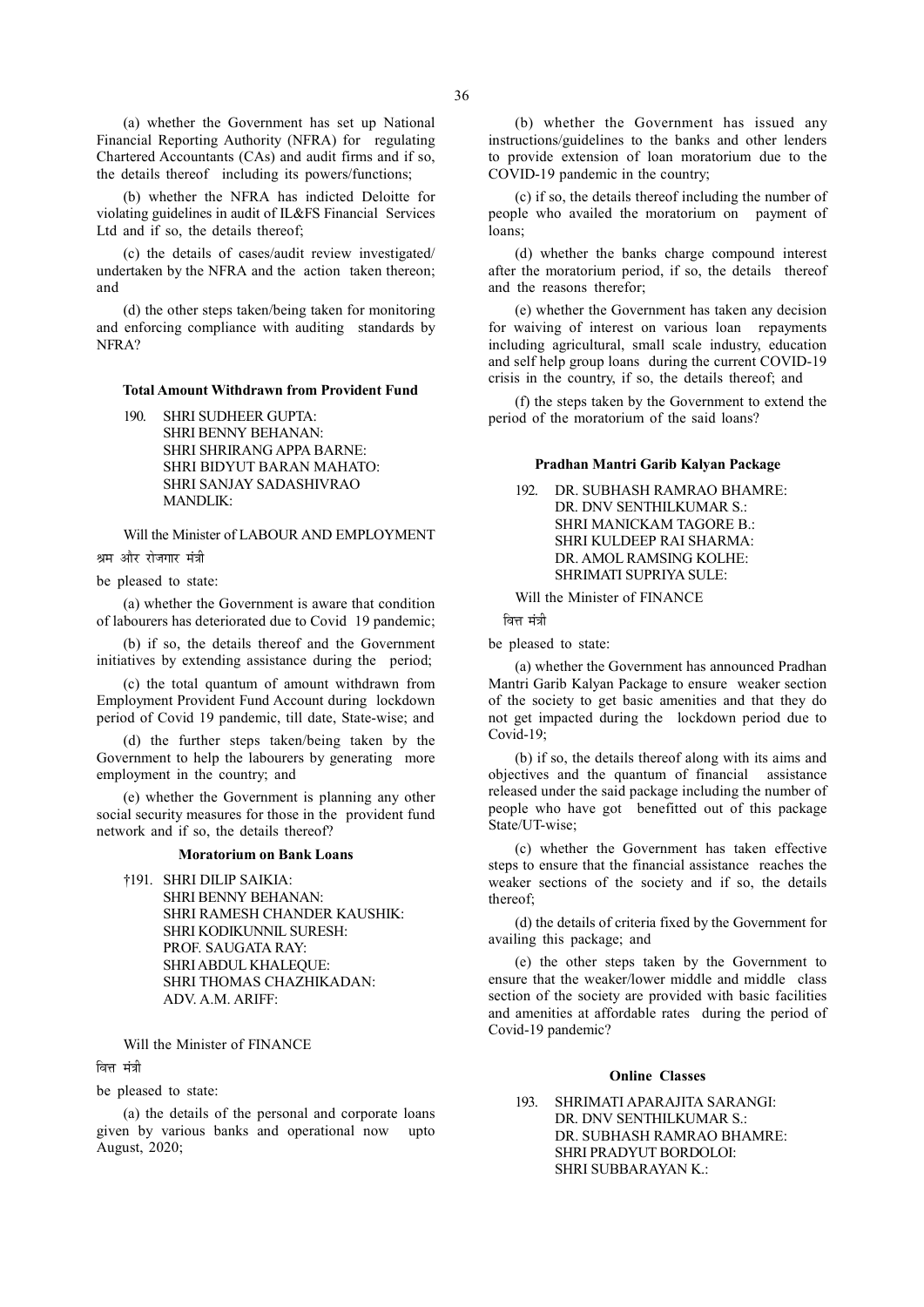MS. DIYA KUMARI: SHRI JAGDAMBIKA PAL: SHRI MANICKAM TAGORE B.: SHRI JAYANT SINHA: SHRI KULDEEP RAI SHARMA: DR. AMOL RAMSING KOLHE: SHRIMATI SUPRIYA SULE: SHRI UTTAM KUMAR REDDY NALAMADA: Will the Minister of EDUCATION

शिक्षा मंत्री

be pleased to state:

(a) whether due to Covid-19 pandemic online classes are being conducted for students by schools;

(b) if so, whether many of the students are deprived of education due to lack of access to device or the internet facility in the country, particularly in Tamil Nadu;

(c) the measures, if any taken to ensure access to online learning and teaching methods and resources to students with no access to smartphones, features phones, during the pandemic ;

(d) whether the Government has asked States to map all such students to ensure that learning assistance can be made available to them amid the pandemic and if so, the response of the States in this regard especially Tamil Nadu; and

(e) whether the Government has taken steps to solve education problem of Children of migrant workers and if so, the details thereof;

(f) the details of steps taken by the government to prepare teachers for new modalities of online teaching ;

(g) whether there has been a surge in the school drop out rates due to COVID 19 and if so, provide data along with the reasons for the drop out at both primary and secondary level, State-wise; and

(h) the Standard Operating Procedure of re-opening of schools post the COVID- 19 pandemic ?

### Oil and Gas Projects

# 194. SHRI MAGUNTA SREENIVASULU REDDY: SHRI P.V. MIDHUN REDDY:

Will the Minister of PETROLEUM AND NATURAL GAS

पेट्रोलियम और प्राकृतिक गैस मंत्री

be pleased to state:

(a) whether the Government has initiated 8,363 projects, with an anticipated cost of Rs 5.88 lakh crore, in the Oil and Gas sector since 20th April 2020;

(b) if so, the details thereof;

(c) the State-wise break-up as well as offshore and international ventures in this sector; and

(d) the cost of projects initiated in the State of Andhra Pradesh since April 2020 and the status of ongoing projects in Andhra Pradesh?

# Free Gas Connection under PMGKY

195. SHRI NIHAL CHAND: DR. KALANIDHI VEERASWAMY: SHRIMATI JASKAUR MEENA:

Will the Minister of PETROLEUM AND NATURAL GAS

पेटोलियम और प्राकृतिक गैस मंत्री

be pleased to state:

(a) the salient features of the Pradhan Mantri Ujjawala Scheme;

(b) the details of the number of beneficiaries of this scheme in Tamil Nadu and Rajasthan especially in Dausa and Ganganagar district;

(c) the details of free gas connection provided in Tamil Nadu and Rajasthan especially in rural areas under the Pradhan Mantri Garib Kalyan Yojana (PMGKY);

(d) the details of number of gas connection made available free of cost to the persons belonging to the Scheduled Tribe community in Dausa district and Scheduled Caste category in Ganganagar district of Rajasthan under PMGKY;

(e) whether the Government has transferred direct cash in the accounts of the beneficiaries under the said scheme during the last few months, if so, the details thereof;

(f) whether the Government proposes to extend the scheme for some more months in view of the COVID 19 crisis within the country, if so, the details thereof and if not, the reasons therefor?

## Covid-19 Effect on Import of Oil

# 196. DR. PRITAM GOPINATHRAO MUNDE: SHRI CHANDRA SEKHAR SAHU:

Will the Minister of PETROLEUM AND NATURAL

GAS

पेट्रोलियम और प्राकृतिक गैस मंत्री

be pleased to state:

(a) whether the structure of oil and gas sector has changed due to Covid-19 disruptions in the country;

(b) if so, the extent to which country's oil imports have come down thereafter;

(c) whether due to reduced domestic demand Indian refiners have reduced their capacity, if so, the details in this regard, refinery-wise; and

(d) the details of revenue generation of various oil companies during the lockdown and so far as compared to corresponding period of previous year?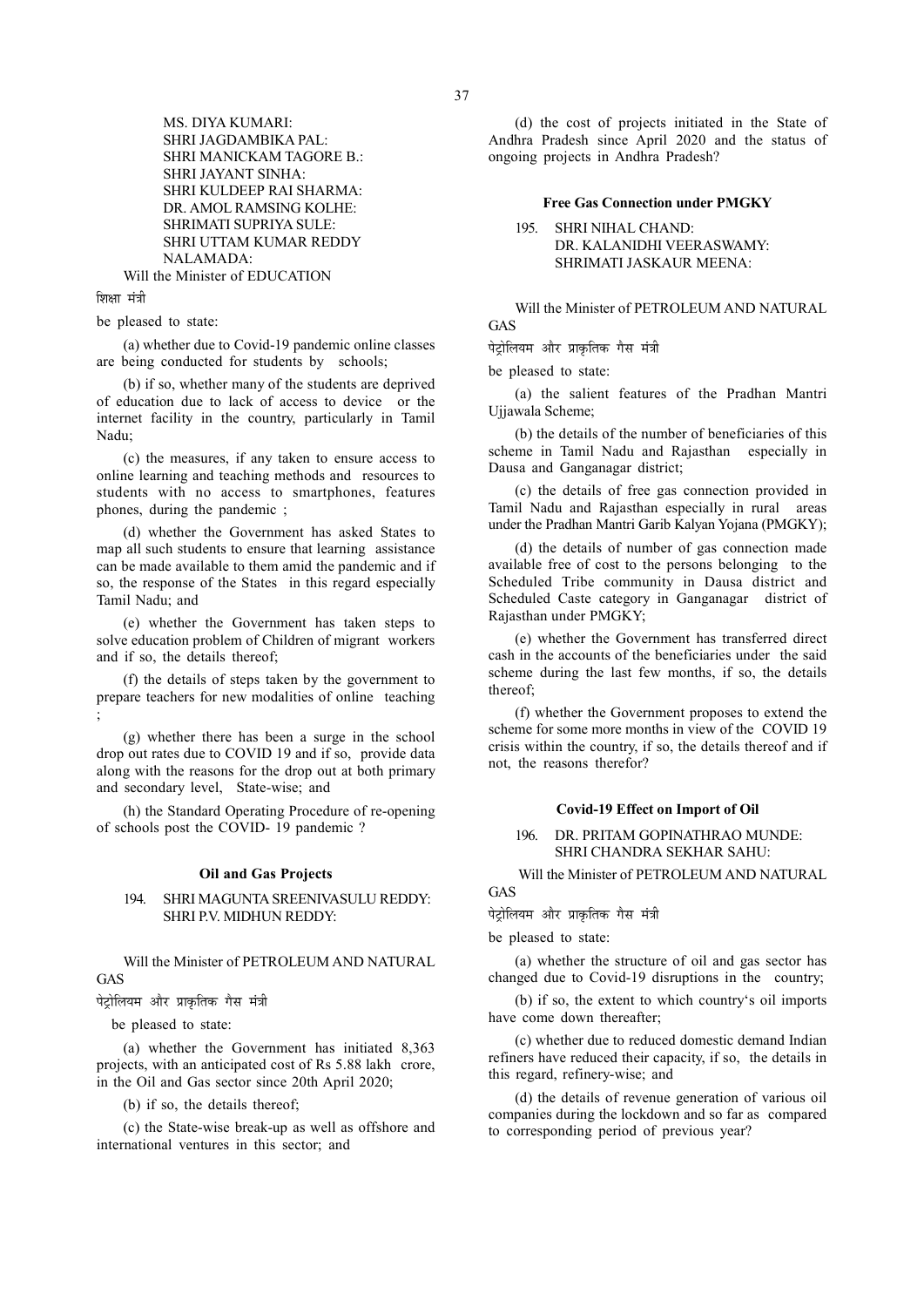# Loss of Jobs

# 197. SHRI SYED IMTIAZ JALEEL: SHRI ASADUDDIN OWAISI:

# Will the Minister of LABOUR AND EMPLOYMENT

श्रम और रोजगार मंत्री

be pleased to state:

(a) whether it is a fact that labour force in the country especially in the unorganized sector has been worse affected due to complete lockdown in the country in the wake of Covid-19 and if so, the details thereof;

(b) the number and details of labourers migrated to their hometown from cites or from their work place due to loss of jobs, State-wise;

(c) whether the Government has given any assistance to States to rehabilitate these labourers and give them employment and if so, the details thereof;

(d) the number of labour force repatriated back to their work place after unlock process; and

(e) the steps taken or being taken by Government to rehabilitate the workers in the country?

#### Bank Credits

# 198. SHRI KANUMURU RAGHU RAMA KRISHNA RAJU: SHRI Y.S. AVINASH REDDY:

Will the Minister of FINANCE

वित्त मंत्री

# be pleased to state:

(a) whether the Government has taken a decision to ease criteria for obtaining the credit from banks;

(b) if so, the details thereof;

(c) whether the Government is aware that in spite of all this at the ground level some instances are arising that banks are still not coming forward to provide loans to individuals and small traders, if so, the details thereof; and

(d) the steps being taken by the Government to direct the banks not to turn down the enthusiastic small traders?

# Integrated Housing Scheme for Beedi Workers

199. SHRI SANJAY SADASHIVRAO MANDLIK: SHRI SHRIRANG APPA BARNE: SHRI BIDYUT BARAN MAHATO: SHRI SUDHEER GUPTA:

Will the Minister of LABOUR AND EMPLOYMENT श्रम और रोजगार मंत्री

be pleased to state:

(a) the salient features of the Integrated Housing Scheme for the beedi workers in the country;

(b) the names of States implementing the said scheme;

(c) the number of houses constructed and provided to the beedi workers under the scheme during each of the last three years and the current year, State/UT-wise;

(d) the funds allocated, released and utilized under the scheme during the said period, State and year-wise; and

(e) the steps taken/being taken by the Government to provide house to each and every beedi worker family?

### National Career Service

# 200. SHRI REBATI TRIPURA: SHRI GAJANAN KIRTIKAR:

Will the Minister of LABOUR AND EMPLOYMENT श्रम और रोजगार मंत्री

be pleased to state:

(a) the number of aspirants registered under National Career Service (NCS) in the country at present with particular reference to Maharashtra and Tripura;

(b) the total number of job-seekers that have been employed through the NCS portal during each of the last three years and the current year, State/UT-wise;

(c) the total number of persons who have secured jobs through the portal in the public sector and private sector;

(d) the total number of persons who have secured jobs through the Job Fairs organized by the Ministry, State/UT-wise;

(e) whether the Ministry has signed MoU with TCS iON to offer free online career skills training through NCS; and

(f) if so, the details thereof along with number of active beneficiaries, State-wise?

### Steel Clusters

# 201. DR. BEESETTI VENKATA SATYAVATHI: SHRI TALARI RANGAIAH: SHRI MAGUNTA SREENIVASULU REDDY:

Will the Minister of STEEL

# इस्पात मंत्री

be pleased to state:

(a) whether the Government has approved the draft framework for the development of steel clusters in India;

(b) if so, the details thereof;

(c) wether the State of Andhra Pradesh has been sanctioned any new steel cluster and whether they come under ancillary and downstream cluster or value added cluster under this framework ; and

(d) if so, the details thereof?

#### Vacant teachers and other staff posts

202. SHRI GANESH SINGH: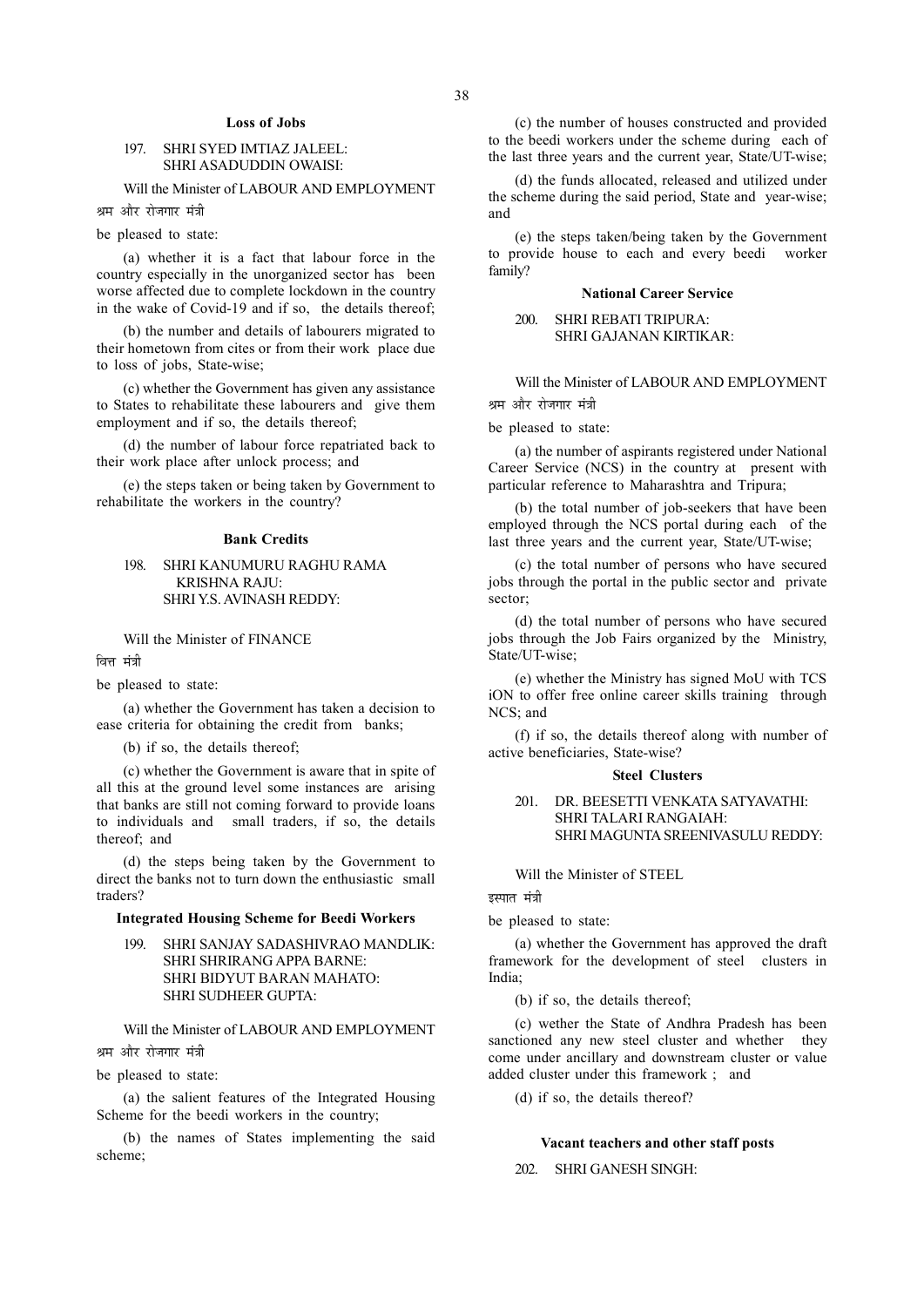# Will the Minister of EDUCATION

शिक्षा मंत्री

be pleased to state:

(a) whether it is a fact that a number of posts are lying vacant in Central Universities across the country;

(b) if so, the category-wise details of vacant teachers and other staff posst, University-wise as on date;

(c) the time by which the Government proposes to fill these vacant posts;

(d) the category-wise details of vacancies filled up by the union Government during the last five years;

(e) whether it is a fact that reserved category posts i.e. OBC, SCs and STs are not filled up due to nonavailability of suitable candidates;

(f) whether the Government has any proposal to absorb already working ad hoc/ temporary/contract/ guest faculty as permanent teachers; and

(g) if so, the details thereof and if not, the reasons therefor?

#### Hike in Prices of Petroleum Products

203. SHRI K. MURALEEDHARAN: MS. RAMYA HARIDAS: ADV. A.M. ARIFF:

Will the Minister of PETROLEUM AND NATURAL GAS

पेट्रोलियम और प्राकृतिक गैस मंत्री

be pleased to state:

(a) whether the Government is continuously increasing the prices of petroleum products even during the COVID-19 pandemic period, if so, the details thereof and the reasons therefor; and

(b) the details of increase/decrease in petroleum, diesel and domestic LPG prices for the last two years;

(c) whether the Government intends to reduce the price of the subsidized LPG cylinders, which has been increased from around Rs.494 in July 2019 to Rs.594 in July 2020 in view of global shortfall in the prices of LPG, if not, the reasons therefor;

(d) the details of amount paid as LPG subsidy under the Direct Benefit Transfer (DBT) Scheme for the financial years 2018-19, 2019-20 and the current year;

(e) whether the Government intends to reduce the price of the various petroleum products in order to reduce the burden of the common people in view of COVID-19 pandemic, if so, the details of the action taken in this regard?

## Scheme for Revival of Old Temples

†204. SHRI GOPAL JEE THAKUR:

Will the Minister of CULTURE

संस्कृति मंत्री

be pleased to state:

(a) the details of the scheme for revival of old temples;

(b) whether more than 100 years old temples located in Mithila area of Bihar are likely to be included under the said scheme;

(c) if so, the amount likely to be allocated for this purpose; and

(d) the name of the department to which this work is likely to be assigned?

#### Assistance to Women

†205. SHRI PRATAPRAO JADHAV:

Will the Minister of FINANCE

वित्त मंत्री

be pleased to state:

(a) whether the NABARD has any scheme for providing financial assistance to the women living in rural areas;

(b) if so, the details thereof as on date; and

(c) the number of districts brought under these schemes and the number of women provided assistance thereunder during the last two years?

#### Release of GST Compensation

# 206. DR. T. SUMATHY (a) THAMIZHACHI THANGAPANDIAN:

Will the Minister of FINANCE

वित्त मंत्री

be pleased to state:

(a) whether the Government has released Goods and Service Tax(GST) compensation dues for the months between November 2019 to February 2020 to the various States, Tamil Nadu in particular since the announcement of the lockdown on 24 March 2020;

(b) if so, the details thereof, State-wise;

(c) whether the Government is not in a position to provide GST pending dues since March 2020 to till date;

(d) if so, the details thereof and the GST dues to various States;

(e) the action taken by the Government in this regard?

# Investment by Chinese Companies

207. SHRI S. JAGATHRAKSHAKAN: SHRI A.K.P. CHINRAJ:

Will the Minister of FINANCE

वित्त मंत्री

 $\mathcal{L} = \{ \mathcal{L} = \{ \mathcal{L} = \{ \mathcal{L} = \{ \mathcal{L} = \{ \mathcal{L} = \{ \mathcal{L} = \{ \mathcal{L} = \{ \mathcal{L} = \{ \mathcal{L} = \{ \mathcal{L} = \{ \mathcal{L} = \{ \mathcal{L} = \{ \mathcal{L} = \{ \mathcal{L} = \{ \mathcal{L} = \{ \mathcal{L} = \{ \mathcal{L} = \{ \mathcal{L} = \{ \mathcal{L} = \{ \mathcal{L} = \{ \mathcal{L} = \{ \mathcal{L} = \{ \mathcal{L} = \{ \mathcal{$ 

be pleased to state:

(a) the total number of Chinese firms/companies which invested in various sectors of India for the last three years;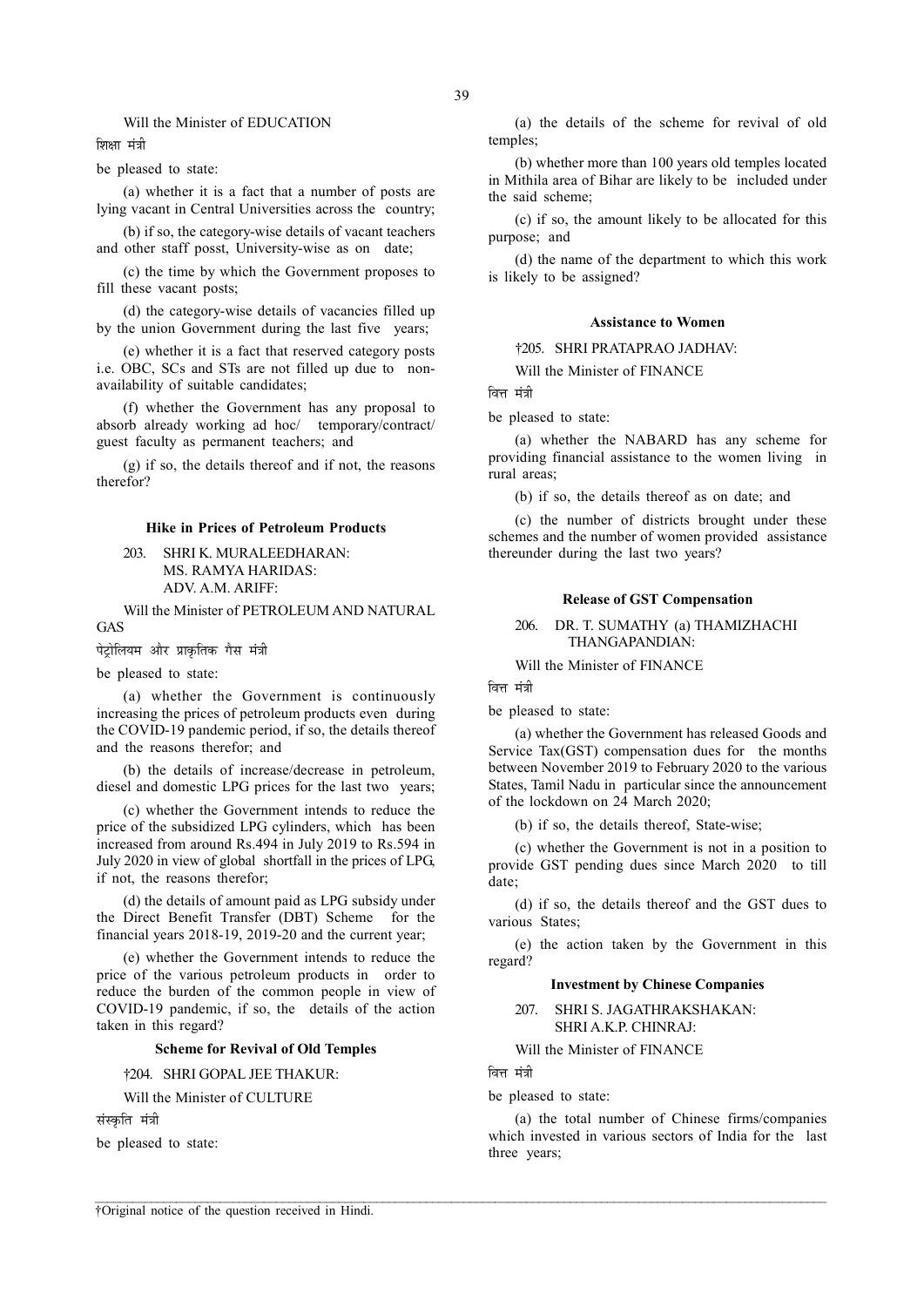(b) the total number of Indian firms/ companies which invested or are indulged in various business activities/ sectors of China during the said period;

(c) whether the Government has any proposal to not accord any permission to any Chinese firms to invest in India; and

(d) if so, the details thereof?

#### Vacancies in Central Universities

†208. SHRI RAVINDRA KUSHWAHA:

Will the Minister of EDUCATION

णिश्ला मंत्री

be pleased to state:

(a) the details of the vacancies in various Central Universities in the country;

(b) the steps taken by the Government for regular appointments to the said posts;

(c) the reasons for delay to fill up the said posts University-wise and the action taken by the Government thereto?

# Funds under ECLGS

†209. SHRI RAJAN VICHARE:

Will the Minister of FINANCE

ਕਿਜ ਸ਼<mark>ੱ</mark>ਤੀ

be pleased to state:

(a) whether Amendments have been made in the Indian Stamp Act-1899 and if so, the details thereof;

(b) the details of funds sanctioned under ECLGS along with the number of MSMEs and other enterprises benefitted under this scheme;

(c) whether any meeting of GST council has been organised on the matter of GST late fee between August, 2017 and January, 2020 and if so, the details thereof;

(d) whether the Government and AIIB have signed any agreement for improving the network capacity, service quality and safety of the suburban railway system in Mumbai and if so, the details thereof; and

(e) the number of companies against whom cases have been registered by DGGI-DRI Led teams for tax evasion?

# Challenges of Employment and Housing

# †210. SHRI AJAY KUMAR MISRA TENI:

Will the Minister of LABOUR AND EMPLOYMENT श्रम और रोजगार मंत्री

be pleased to state:

(a) whether unprecedent challenges of employment and housing have been posed with reverse migration (from work place to home state) of labourers and unavailability of employment at work place and institutions;

†Original notice of the question received in Hindi.

(b) if so, whether the Government has any proposal to formulate any scheme for maintaining records of the registration of migrant labourers, their home States, native place, their work place destination and institutions in order to deal with any such difficult situation in future; and

(c) if so, the details thereof?

#### Research under New Education Policy

211. SHRI KUMBAKUDI SUDHAKARAN:

Will the Minister of EDUCATION

शिक्षा मंत्री

be pleased to state:

(a) whether the Government has listed the 'fields of national importance' for conducting research as per the National Education Policy 2020 and if so, the details thereof;

(b) whether the Government agrees that it should be given the authority to decide on the topics for research?

(c) if so, the reasons therefor;

(d) the measures taken by the Government to ensure Academic Freedom?

#### GST Shortfall

212. MS. S. JOTHIMANI:

Will the Minister of FINANCE

वित्त मंत्री

be pleased to state:

(a) the details of reasons for revenue shortfall in the Goods and Services Tax (GST);

(b) the details of options available to the States like Tamil Nadu to meet the revenue shortfall in GST collections and the objections from the States for the options;

(c) the measures which have been taken by the Government for fulfilling its moral and legal obligation to pay the compensation for the shortfall in GST collections to the States;

(d) the State-wise details of amounts disbursed under GST compensation as of date;

(e) whether the GST cess will be extended beyond 2022 and if so, the reasons therefor; and

(f) the details of decline in GST revenue, State-wise including Tamil Nadu and the reasons therefor?

# Program to Preserve Heritage and Culture

213. SHRI E.T. MOHAMMED BASHEER:

Will the Minister of CULTURE

संस्कृति मंत्री

be pleased to state: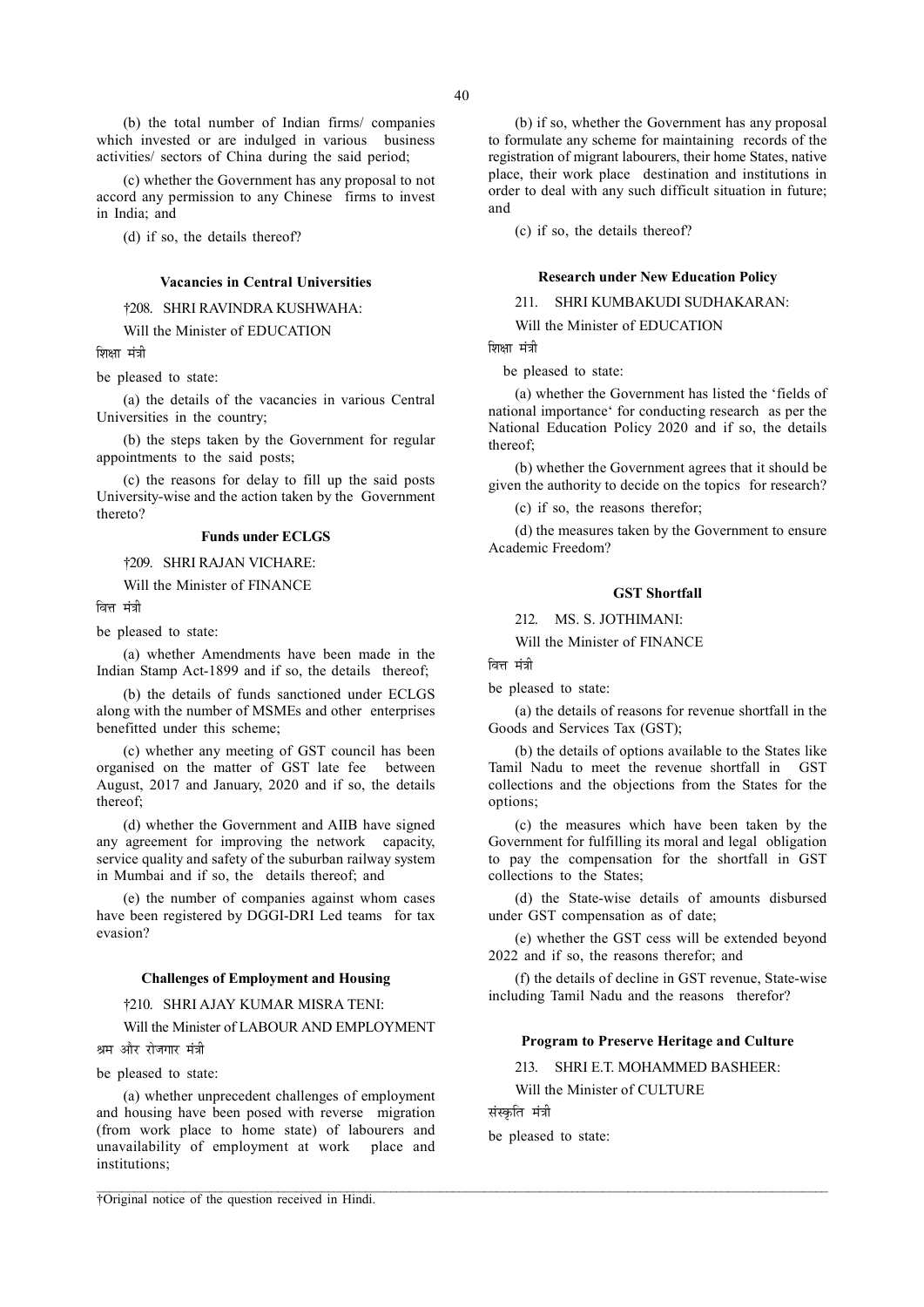(a) whether the Government has any action program to preserve the heritage and culture of the nation; and

(b) if so, the details thereof along with the details of the project under consideration?

# Teachers Training for Disabled Students

214. SHRI ACHYUTANANDA SAMANTA:

Will the Minister of EDUCATION

शिक्षा मंत्री

# be pleased to state:

(a) whether the Government aims to introduce a mechanism for training teachers specially for students with disabilities and if so, the details thereof:

(b) the details of alternative homeschooling mechanisms that are accessible to a student with disabilities; and

(c) considering that according to the 8th All India School Education Survey (AISES) out of 58,76,273 teachers, only 80,942 (1.32%) teachers have received training in inclusive education, whether the Government has any plans of providing training programmes to teachers which specifically focuses on inclusive education and if so, the details thereof?

# Setting up of New Circles of ASI

# 215. KUMARI SHOBHA KARANDLAJE:

Will the Minister of CULTURE

संस्कृति मंत्री

#### be pleased to state:

(a) whether the Government has announced setting up of new Circles of Archaeological Survey of India;

(b) if so, the details thereof;

(c) the total number of circles across the country as on 31st August, 2020; and

(d) the steps taken to strengthen the process of preservation and registration of archaeological monuments along with registration of artefacts with self declaration?

# Pradhan Mantri Shram Yogi Mandhan Scheme

216. SHRI SUDHAKAR TUKARAM SHRANGARE:

Will the Minister of LABOUR AND EMPLOYMENT

श्रम और रोजगार मंत्री

be pleased to state:

(a) the total number of unorganized workers enrolled so far under Pradhan Mantri Shram Yogi Mandhan (PM-SYM) scheme so far especially in Maharashtra;

(b) the reasons for very low utilization of allocated funds under the scheme; and

(c) the steps taken by the Government to enroll more and more unorganized workers under the scheme?

# Schemes for Employment

†217. SHRI BALAK NATH:

Will the Minister of LABOUR AND EMPLOYMENT श्रम और रोजगार मंत्री

be pleased to state:

(a) the names of the schemes being run by the Ministry for providing employment;

(b) if so, whether any such schemes are being run/ proposed to be run for Alwar district in Rajasthan, if so, the details thereof;

(c) whether the Ministry proposes to create any fund to provide employment in Rajasthan, if so, the details thereof; and

(d) whether there is any scheme of the Ministry to provide loan for self-employment and if so, the details thereof?

## Business Responsibility Reports

218. SHRI SUNIL KUMAR SINGH: SHRI P.P. CHAUDHARY: SHRI D.M. KATHIR ANAND:

Will the Minister of CORPORATE AFFAIRS

कॉर्पोरेट कार्य मंत्र<u>ी</u>

be pleased to state:

(a) the details of the number of companies that were mandated to file Business Responsibility Reports and the number of companies that did not comply with them during the last three years, RoZ-wise, State-wise;

(b) the measures taken by the Ministry to adopt a more comprehensive framework for sustainability and business responsibility to be complied with the companies in the interest of the investors;

(c) whether the Government has taken any steps towards developing sector specific Business Responsibility and Sustainability Reporting(BRSR); and

(d) if so, the details thereof along with the steps taken by the Government for its speedy implementation?

# Data Regarding Unemployment Level

219. SHRI ANTO ANTONY:

Will the Minister of LABOUR AND EMPLOYMENT श्रम और रोजगार मंत्री

be pleased to state:

(a) whether the Government has any data regarding unemployment level in the country;

(b) if so, the details during the last five years, yearwise;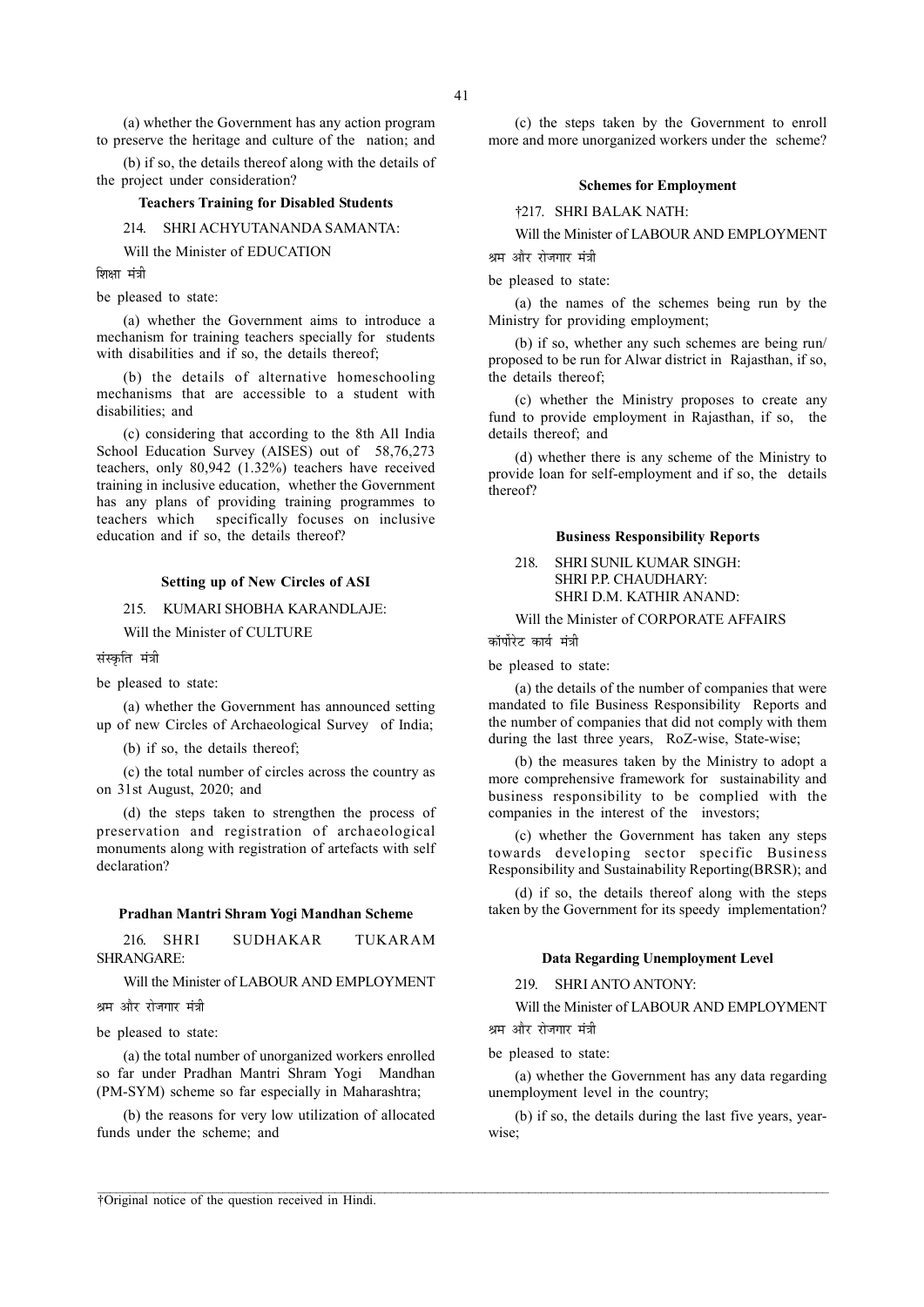(c) whether the Government has any data regarding number of job loss and job creation reported in organized and unorganized sector during the 12 months, monthwise; and

(d) the steps taken by the Government to create employment opportunity in the country?

#### Mid Day Meal Scheme

# 220. SHRI KOMATI REDDY VENKAT REDDY:

Will the Minister of EDUCATION

शिक्षा मंत्री

be pleased to state:

(a) the number of children who were given cooked meals under the Mid Day Meal scheme either in school or at their place of residence between March and August 2020, State-wise;

(b) the number of children who were given ration kits under the Mid Day Meal scheme during the same period, State-wise; and

(c) the number of children who were provided food security allowances in place of meals and kits under the said scheme during the same period, State-wise?

## Low Wage Earners

221. SHRIMATI VANGA GEETHA VISWANATH: SHRI KOTHA PRABHAKAR REDDY:

Will the Minister of LABOUR AND EMPLOYMENT श्रम और रोजगार मंत्री

be pleased to state:

(a) whether 74 percent claimants are low wage earners or those who earn less than Rs.15,000 a month under EPFO;

(b) if so, the details thereof, State-wise including Andhra Pradesh; and

(c) the steps taken to settle their accounts promptly during the Covid-19 pandemic period?

Project for Identification and Renovation of Heritage Places

#### †222. SHRI KRUPAL BALAJI TUMANE:

SHRI OMPRAKASH BHUPALSINH alias PAWAN RAJENIMBALKAR:

Will the Minister of TOURISM

पर्यटन मंत्री

be pleased to state:

(a) whether the Government proposes to implement any project to identify and renovate heritage sites and tourist places to attract more tourists in the country;

(b) if so, the details thereof along with the steps taken by the Government to protect the historically important places;

(c) whether the Government has received any proposals from various State Governments to include tourist places in the said project and if so, the details thereof;

(d) whether the Government has reviewed the security policy for the domestic and foreign tourists in the country and if so, the details thereof; and

(e) whether the Government proposes to make a new national ranking system for the tourist places in the country and if so, the details thereof?

# Setting up of Petrol and Diesel Pumps

223. SHRI UPENDRA SINGH RAWAT:

Will the Minister of PETROLEUM AND NATURAL GAS

पेट्रोलियम और प्राकृतिक गैस मंत्री

be pleased to state:

(a) whether the Indian Oil Corporation Limited proposes to set up petrol and diesel pumps in the rural areas of the country;

(b) if so, the State-wise details thereof including the norms/guidelines for the purpose;

(c) the number of petrol and diesel pumps set up in various States during the last three years and the current year, State/ UT-wise including Barabanki in Uttar Pradesh

(d) the impact of the newly set up as well as the existing petrol pumps on availability and consumption of petrol and diesel in the rural areas in Uttar Pradesh; and

(e) the details of the plans for setting up additional petrol/diesel pumps in the coming years keeping in view the demand and consumption of petrol and diesel in future?

# Partnership with International Agencies

224. SHRI FEROZE VARUN GANDHI:

Will the Minister of SKILL DEVELOPMENT AND ENTREPRENEURSHIP

कौशल विकास और उद्यमिता मंत्री

be pleased to state:

(a) whether the Government is planning to bring any communication mechanism to be adopted at different levels for creating awareness on need for skilling at local, State, district and village levels;

(b) whether the Government is considering to adopt SSDMs (State Skill Development Missions) for organizing advertisement campaigns in vernacular language through electronic as well as print medium;

(c) whether any steps are being taken at the school level for creating awareness on vocational education, apprenticeship, etc;

(d) if so, the details thereof;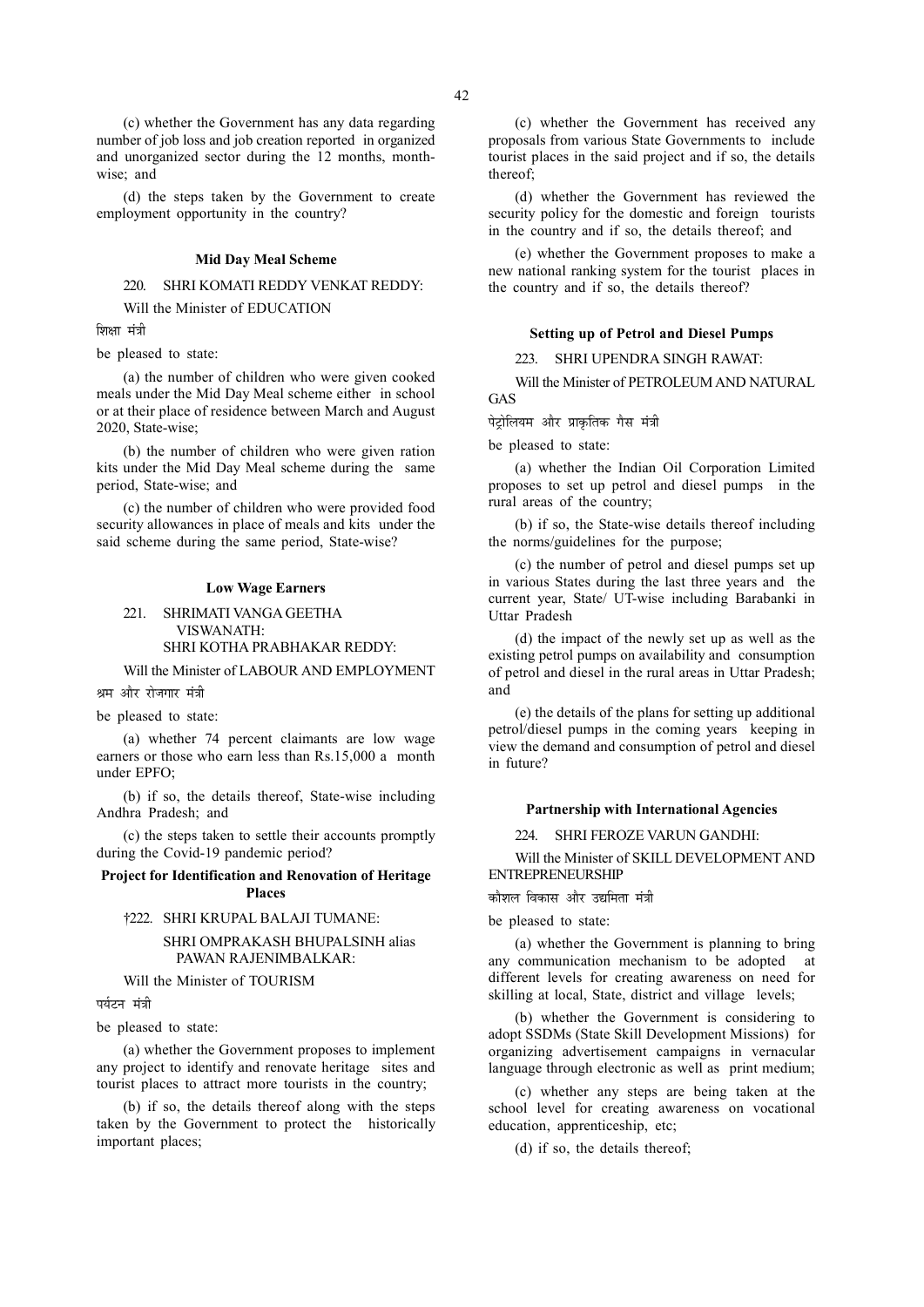#### Hefty Fees Charged By Private Schools

## †225. SHRI RAMESH CHANDER KAUSHIK: SHRI DILIP SAIKIA:

Will the Minister of EDUCATION

शिक्षा मंत्री

be pleased to state:

(a) whether the private school are charging full fees from the guardians in the name of online education during the corona pandemic times;

(b) if so, whether the Government has issued any guidelines in this regard so that the gaurdians could get some relief;

(c) whether the Government has held anybody accountable in this regard; and

(d) if so, the details thereof?

# Quota for EWS in non-Government and Government Higher Education

# †226. SHRI SANGAM LAL GUPTA:

# SHRI MANOJ TIWARI:

Will the Minister of EDUCATION

शिक्षा मंत्री

be pleased to state:

(a) whether 10 per cent quota for Economically Weaker Section(EWS) in both 20 non-government and government higher education institutions shall be implemented from the next academic session;

(b) whether most of the Central Universities are facing problems like lack of space and shortage of employees;

(c) if so, the details of the measures taken in this regard before increasing the number of seats in these Universities;

(d) whether the existing infrastructure facilities in these institutions are sufficient to meet the said purposes;

(e) the total number of Colleges and Universities in which the said quota would be implemented and the names of the institutions selected in Delhi and Uttar Pradesh for the same?

## Research and Development in Steel Industry

†227. SHRI VIJAY KUMAR:

Will the Minister of STEEL

इस्पात मंत्री

be pleased to state:

(a) whether the public sector companies in Iron and Steel sector are undertaking research and development work;

(b) if so, the major achievements made by the said units in utilisation, productivity, quality improvement, cost reduction and utilisation of waste etc.;

(c) whether any new schemes have been approved to promote research and development in iron and steel sector during the last three years and if so, the details thereof; and

(d) the details of the research and development projects undertaken /proposed to be undertaken under the said scheme ?

#### Online Education

228. SHRI SHRINIWAS PATIL:

Will the Minister of EDUCATION

शिक्षा मंत्री

be pleased to state:

(a) whether the Government has taken any emergency measures to facilitate and monitor the smooth conduct of online classes being conducted by various educational institutions in view of the continuing closure of physical conduct of the schools and colleges;

(b) if so, the details thereof;

(c) whether the Government has undertaken any study to determine the difficulties faced by and the extra costs that have to be borne by students and the educational institutions in implementing the online learning systems;

(d) if so, the findings of such studies conducted;

(e) whether the Government has fixed any guidelines regarding the fees to be charged by institutions for online teaching; and

(f) whether the Government is making any efforts to provide any standardized online teaching and learning resources to students and teachers?

# Beneficiaries under PMUY

†229. SHRIMATI ANNPURNA DEVI: SHRIMATI PRAMILA BISOYI: SHRIMATI POONAMBEN MAADAM:

Will the Minister of PETROLEUM AND NATURAL GAS

पेट्रोलियम और प्राकृतिक गैस मंत्री

be pleased to state:

(a) the total number of household beneficiaries under Pradhan Mantri Ujjwala Yojana (PMUY) in the country including the number of beneficiaries during April-August, 2020, State-wise;

(b) the details of the total number of household beneficiaries of PMUY in Jharkhand State especially in Jharkhand State especially in Koderma and Giridih districts of Jharkhand State;

(c) the district-wise number of families to which gas connections have been provided under the Ujjwala Yojana in Gujarat as on date;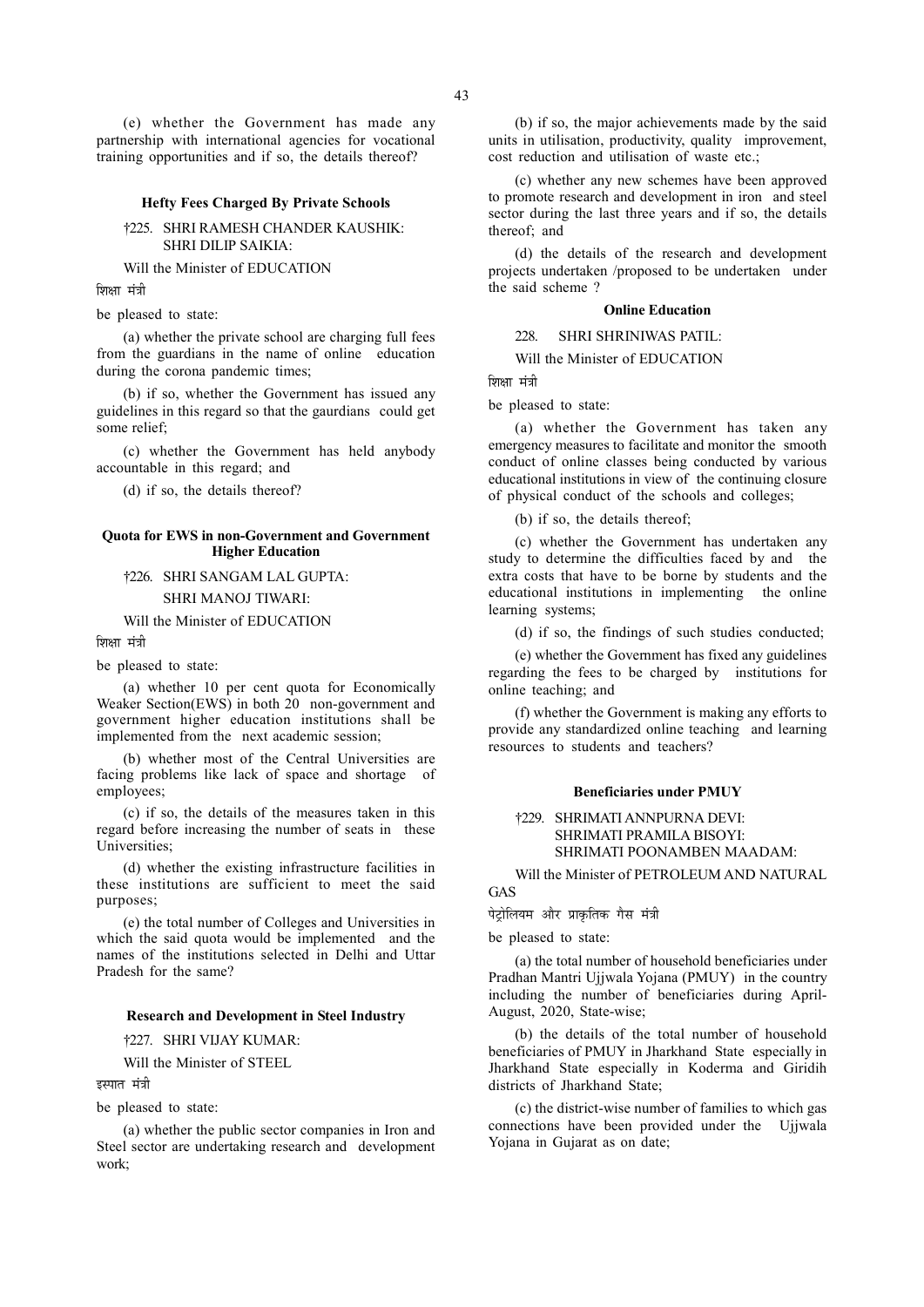(d) whether any target has been fixed for these districts under the above said scheme in this regard and if so, the details of the target including the extent of the target achieved so far;

(e) the total amount spent / transferred to the beneficiaries under Ujjwala scheme during April-August, 2020; and

(f) whether the Government is planning to extend the benefit of Ujjwala Scheme for the entire financial year 2020-21?

# Tax Reforms

230. SHRI MOHAMMED FAIZAL P.P:

Will the Minister of FINANCE

वित्त मंत्री

be pleased to state:

Bhadrapada 19, 1942 (Saka)

(a) whether the Government has analysed theat the latest tax reforms initiatives is a watershed moment in India's sustained efforts to usher in a friendlier and more transparent direct tax regime;

(b) if so the details thereof;

(c) whether any new methods have been introduced to eliminate the risk of harassment of assessees by tax officials; and

(d) if so, the details thereof?

 NEW DELHI; SNEHLATA SHRIVASTAVA September 10, 2020 Secretary General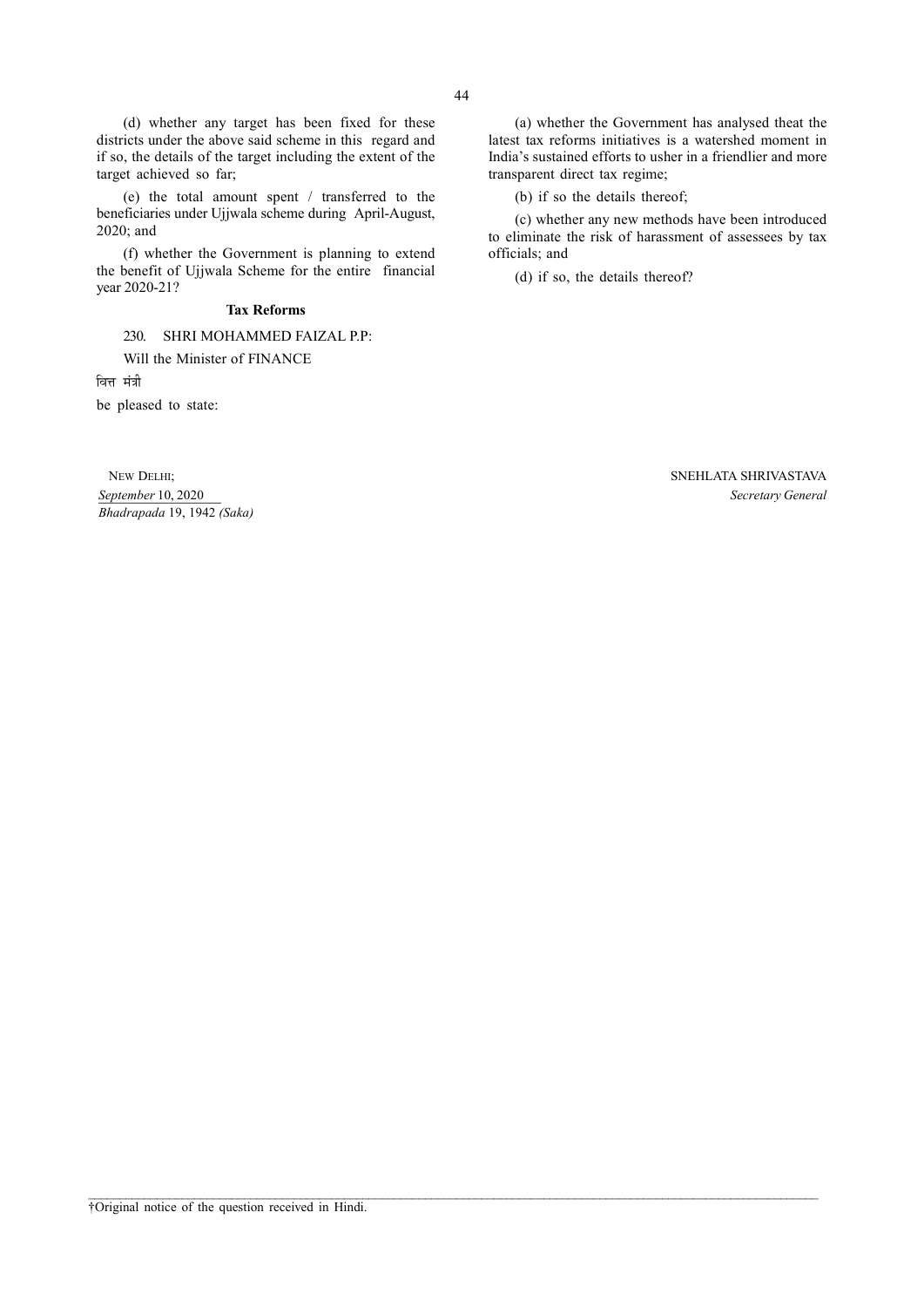# INDEX

# (Ministry-wise)

| Corporate Affairs                      |   | 37, 65, 79, 95, 126, 160, 162, 178, 189, 218                          |
|----------------------------------------|---|-----------------------------------------------------------------------|
| Culture                                |   | 8, 40, 41, 49, 76, 78, 91, 97, 122, 142, 155, 163, 169, 204, 213,     |
|                                        |   | 215                                                                   |
| Education                              | ÷ | 4, 7, 9, 11, 12, 13, 19, 30, 42, 44, 46, 48, 51, 53, 57, 62, 66, 70,  |
|                                        |   | 72, 77, 85, 87, 90, 94, 103, 106, 107, 109, 110, 114, 118, 119,       |
|                                        |   | 121, 128, 129, 130, 132, 136, 140, 141, 144, 146, 147, 152,           |
|                                        |   | 161, 165, 166, 167, 175, 176, 179, 182, 193, 202, 208, 211,           |
|                                        |   | 214, 220, 225, 226, 228                                               |
| Finance                                |   | 3, 6, 10, 17, 20, 23, 25, 26, 28, 31, 32, 33, 35, 45, 52, 54, 58, 59, |
|                                        |   | 67, 74, 80, 81, 82, 92, 99, 105, 108, 113, 116, 123, 124, 125,        |
|                                        |   | 131, 148, 149, 151, 154, 156, 157, 158, 168, 172, 173, 177,           |
|                                        |   | 181, 186, 191, 192, 198, 205, 206, 207, 209, 212, 230                 |
| Labour and Employment                  |   | 29, 39, 43, 60, 69, 75, 83, 84, 86, 100, 101, 102, 112, 120, 138,     |
|                                        |   | 143, 159, 164, 171, 174, 183, 188, 190, 197, 199, 200, 210,           |
|                                        |   | 216, 217, 219, 221                                                    |
| Petroleum and Natural Gas              |   | 1, 18, 55, 61, 63, 89, 96, 111, 134, 153, 180, 194, 195, 196,         |
|                                        |   | 203, 223, 229                                                         |
| Skill Development and Entrepreneurship |   | 5, 15, 16, 27, 36, 93, 133, 139, 145, 185, 224                        |
| Steel                                  |   | 34, 38, 68, 73, 127, 201, 227                                         |
| Tourism                                |   | 2, 22, 24, 47, 50, 56, 88, 98, 104, 115, 117, 150, 170, 184, 187,     |
|                                        |   | 222                                                                   |
| Tribal Affairs                         |   | 14, 21, 64, 71, 135, 137                                              |